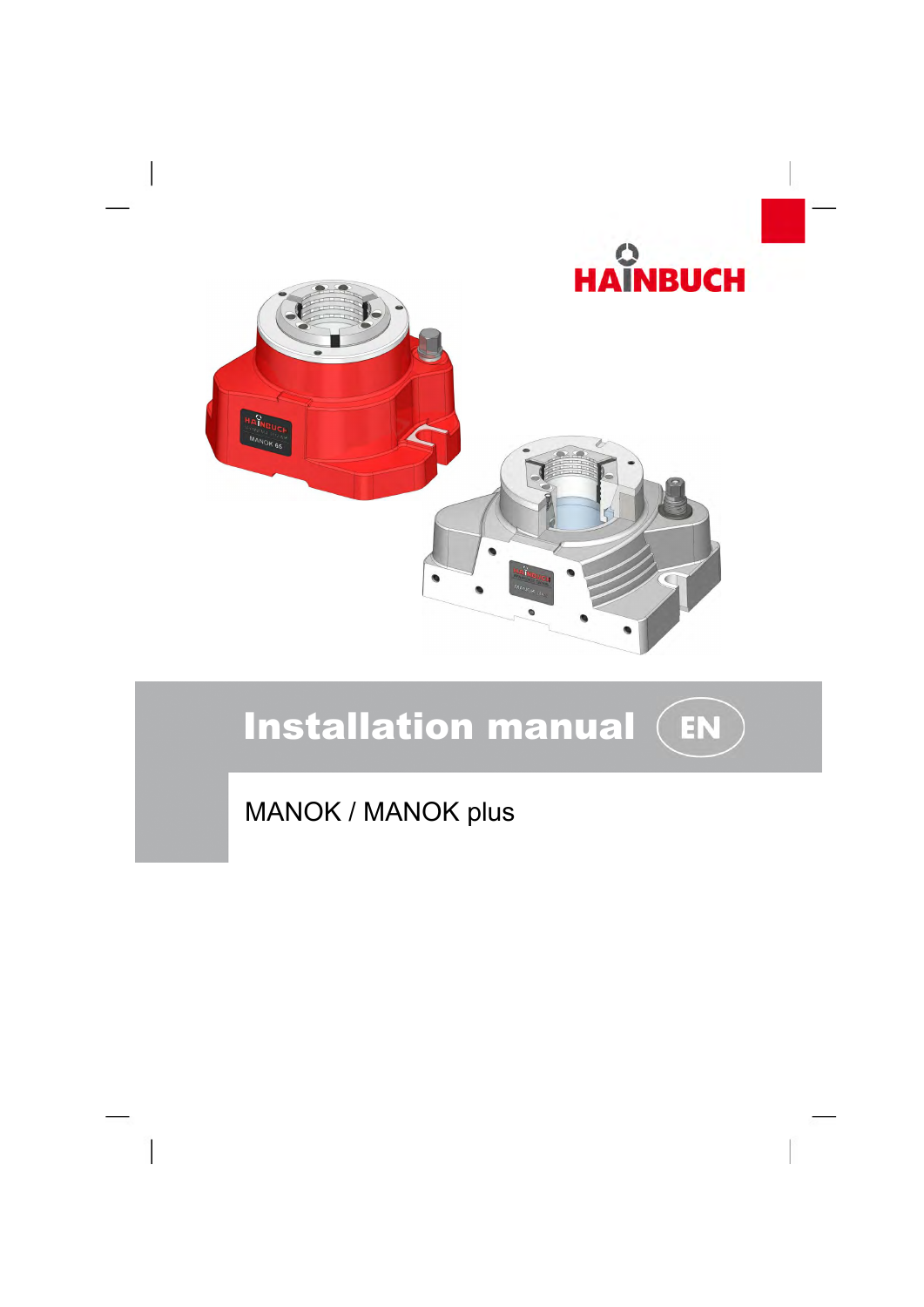### **Table of contents**

<span id="page-1-0"></span>

| 1 |     |                                                              |  |  |  |  |
|---|-----|--------------------------------------------------------------|--|--|--|--|
|   | 1.1 |                                                              |  |  |  |  |
|   | 1.2 |                                                              |  |  |  |  |
|   | 1.3 |                                                              |  |  |  |  |
|   | 1.4 |                                                              |  |  |  |  |
|   | 1.5 |                                                              |  |  |  |  |
|   | 1.6 |                                                              |  |  |  |  |
|   | 1.7 |                                                              |  |  |  |  |
|   | 1.8 |                                                              |  |  |  |  |
| 2 |     |                                                              |  |  |  |  |
|   | 2.1 |                                                              |  |  |  |  |
|   | 2.2 |                                                              |  |  |  |  |
|   | 2.3 |                                                              |  |  |  |  |
|   | 2.4 |                                                              |  |  |  |  |
|   | 2.5 |                                                              |  |  |  |  |
|   | 2.6 |                                                              |  |  |  |  |
|   | 2.7 |                                                              |  |  |  |  |
|   | 2.8 |                                                              |  |  |  |  |
|   | 2.9 |                                                              |  |  |  |  |
|   |     |                                                              |  |  |  |  |
| 3 |     |                                                              |  |  |  |  |
|   | 3.1 |                                                              |  |  |  |  |
|   | 3.2 |                                                              |  |  |  |  |
|   |     | 3.2.1                                                        |  |  |  |  |
|   |     | 3.2.2                                                        |  |  |  |  |
|   |     | Clamping force diagram - MANOK plus size 65 RD/SE21<br>3.2.3 |  |  |  |  |
|   |     | 3.2.4                                                        |  |  |  |  |
|   | 3.3 | Draw forces MANOK plus.                                      |  |  |  |  |
|   | 3.4 | Clamping forces - add on clamping device on MANOK plus24     |  |  |  |  |
|   |     | 3.4.1                                                        |  |  |  |  |
|   |     | 3.4.2                                                        |  |  |  |  |
|   | 3.5 |                                                              |  |  |  |  |
|   | 3.6 |                                                              |  |  |  |  |
|   | 3.7 |                                                              |  |  |  |  |
| 4 |     |                                                              |  |  |  |  |
|   | 4.1 |                                                              |  |  |  |  |
|   | 4.2 |                                                              |  |  |  |  |
|   | 4.3 |                                                              |  |  |  |  |
|   |     | 4.3.1                                                        |  |  |  |  |
|   |     | 4.3.2                                                        |  |  |  |  |
|   |     | 4.3.3                                                        |  |  |  |  |
|   |     | 4.3.4                                                        |  |  |  |  |
|   |     | 4.3.5                                                        |  |  |  |  |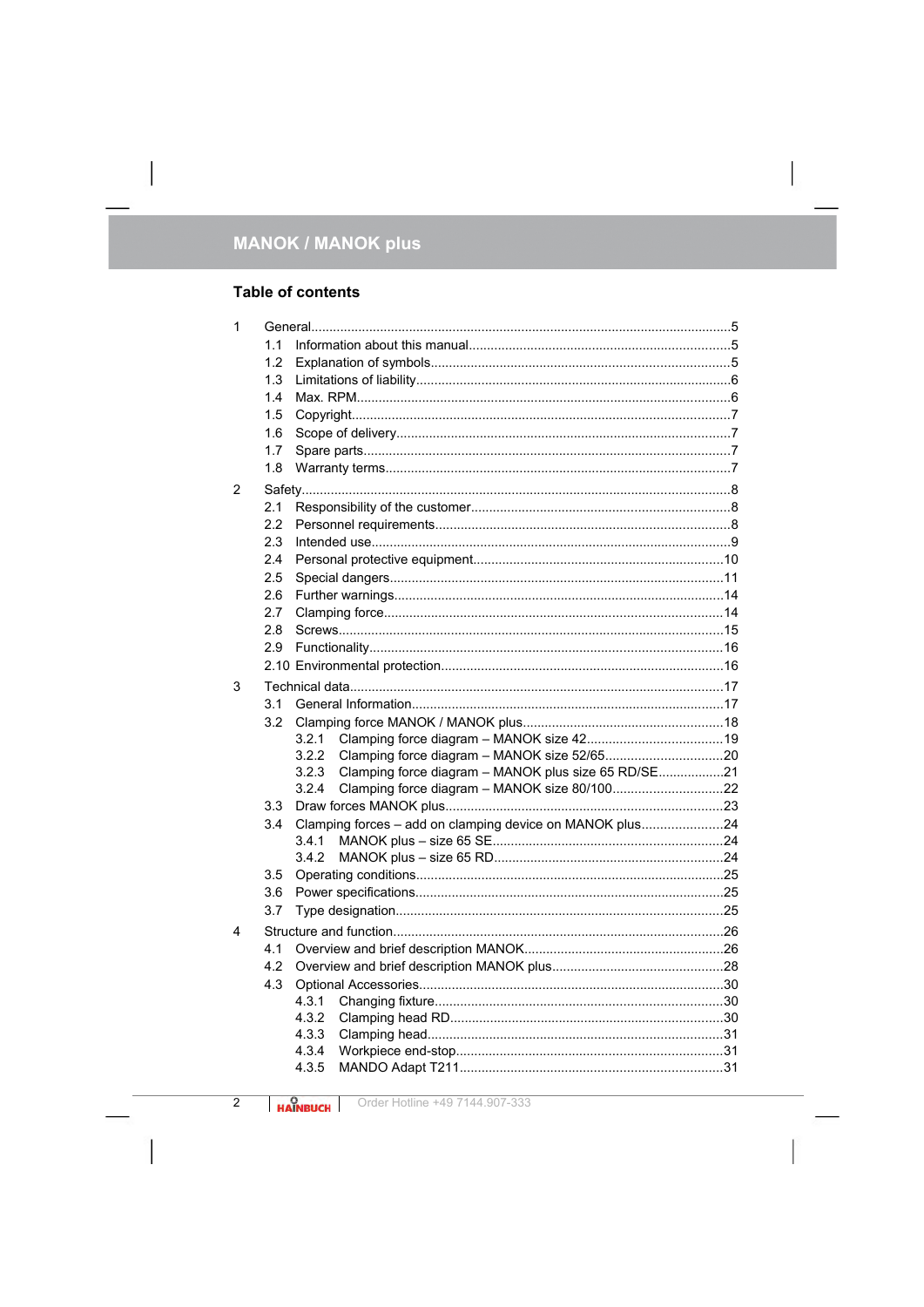|   |     | 4.3.6          |  |
|---|-----|----------------|--|
|   |     | 4.3.7          |  |
|   |     | 4.3.8<br>4.3.9 |  |
|   |     |                |  |
| 5 |     |                |  |
|   | 5.1 |                |  |
|   | 5.2 |                |  |
|   | 5.3 |                |  |
|   | 5.4 |                |  |
|   | 5.5 |                |  |
|   | 5.6 |                |  |
| 6 |     |                |  |
|   | 6.1 |                |  |
|   | 6.2 |                |  |
|   |     | 6.2.1          |  |
|   |     | 6.2.2          |  |
|   |     | 6.2.3          |  |
|   |     | 6.2.4          |  |
|   | 6.3 |                |  |
|   | 6.4 |                |  |
|   | 6.5 |                |  |
|   | 6.6 |                |  |
| 7 |     |                |  |
|   | 7.1 |                |  |
|   | 7.2 |                |  |
|   |     | 7.2.1          |  |
|   | 7.3 | 7.3.1          |  |
|   |     | 7.3.2          |  |
|   | 7.4 |                |  |
|   | 7.5 |                |  |
| 8 |     |                |  |
|   | 8.1 |                |  |
|   | 8.2 |                |  |
|   | 8.3 |                |  |
|   | 8.4 |                |  |
|   | 8.5 |                |  |
|   | 8.6 |                |  |
|   |     |                |  |
|   |     |                |  |
| 9 | 9.1 |                |  |
|   | 9.2 |                |  |
|   | 9.3 |                |  |

HAINBUCH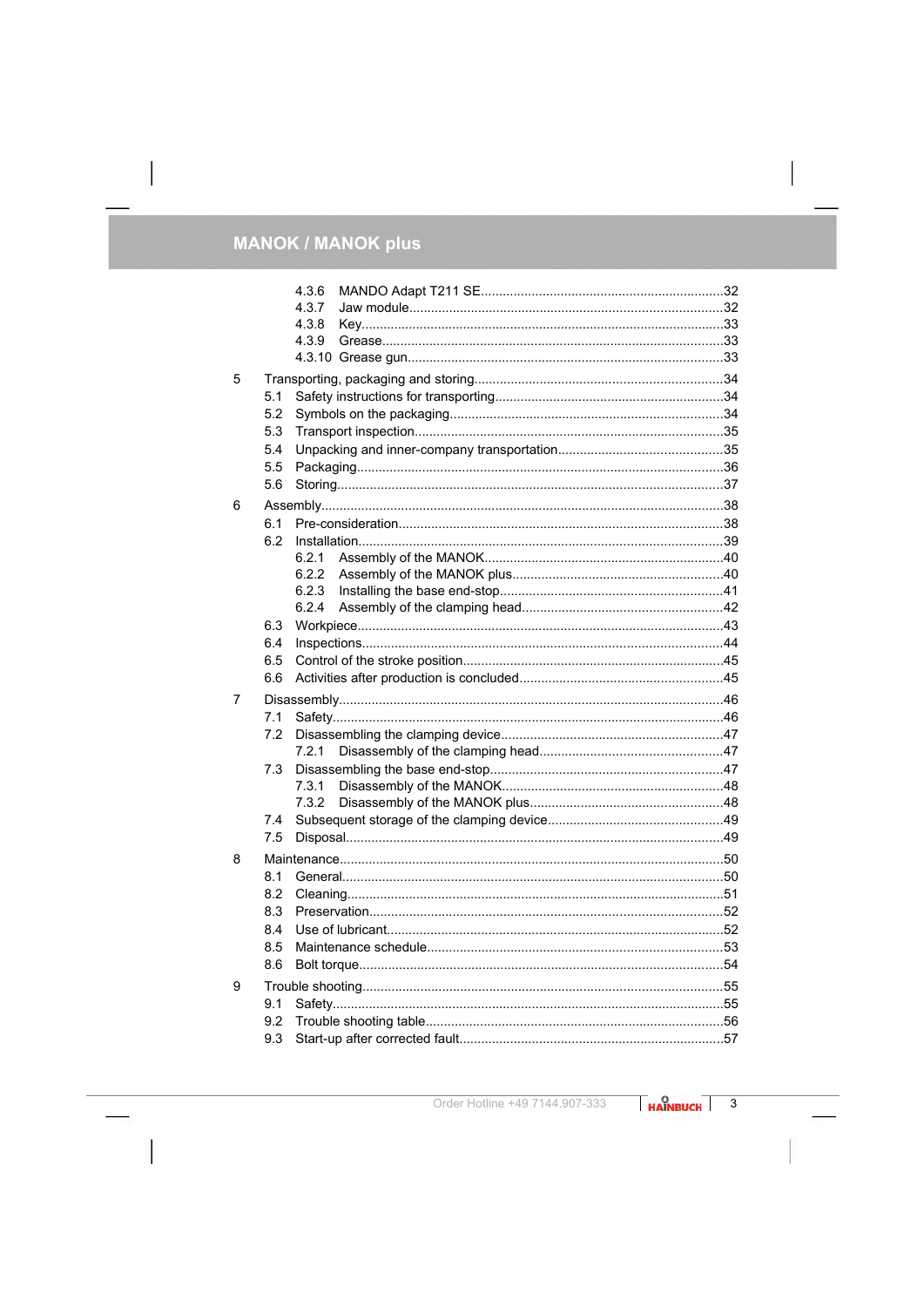# **MANOK / MANOK plus**

| 10 |  |
|----|--|
|    |  |
|    |  |
|    |  |
|    |  |
|    |  |
|    |  |
|    |  |
|    |  |
|    |  |
|    |  |

## <span id="page-3-0"></span>»Translation of original installation manual«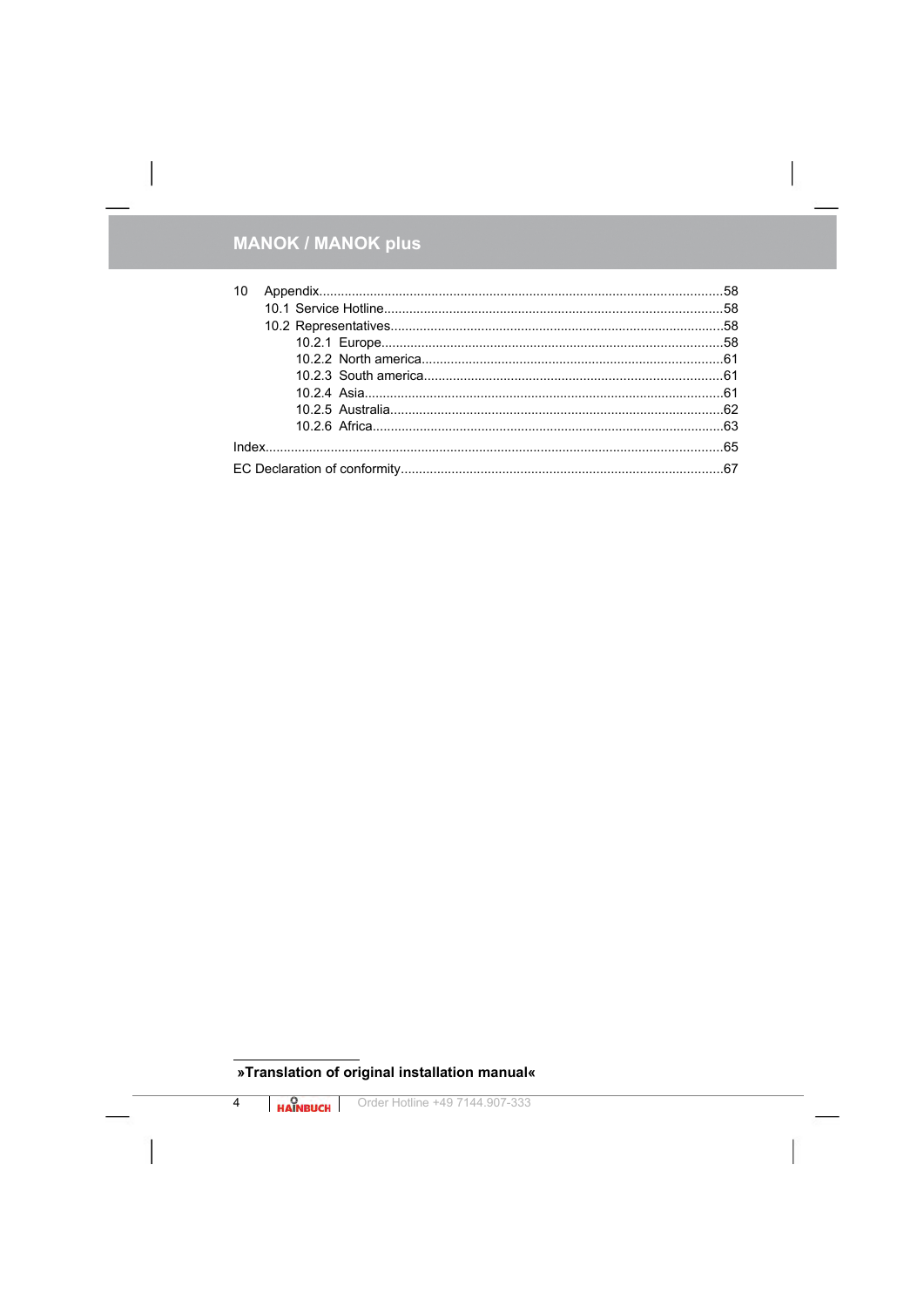# **1 General**

### **1.1 Information about this manual**

This manual enables safe and efficient handling of the clamping device.

The manual is a component of the clamping device and must be kept in the immediate vicinity of the clamping device where it is accessible for personnel at all times. Personnel must have carefully read and understood this manual prior to starting all tasks. The basic prerequisite for safe work is compliance with all the safety instructions and handling instructions in this manual.

Illustrations in this manual are provided for a basic understanding and may deviate from the actual model of the clamping device.

It is assumed that the reader is familiar with standard procedures, such as cleaning the mounting surfaces.

### **1.2 Explanation of symbols**

**Safety instructions** Safety instructions are indicated by symbols in this operating manual. The safety instructions are introduced by signal words that express the scope of the hazard.

> The safety instructions must be strictly adhered to. You must act prudently to prevent accidents, personal injury, and material damage.



### **DANGER**

… indicates an imminent dangerous situation than can result in death or serious injury if it is not avoided.



### **WARNING**

… indicates a possible dangerous situation that can result in death or serious injury if it is not avoided.



ı

### **CAUTION**

… indicates a possible dangerous situation that can result in minor or light injury if it es not avoided.

### **NOTE**

… indicates a possible dangerous situation that can result in material damage if it is not avoided.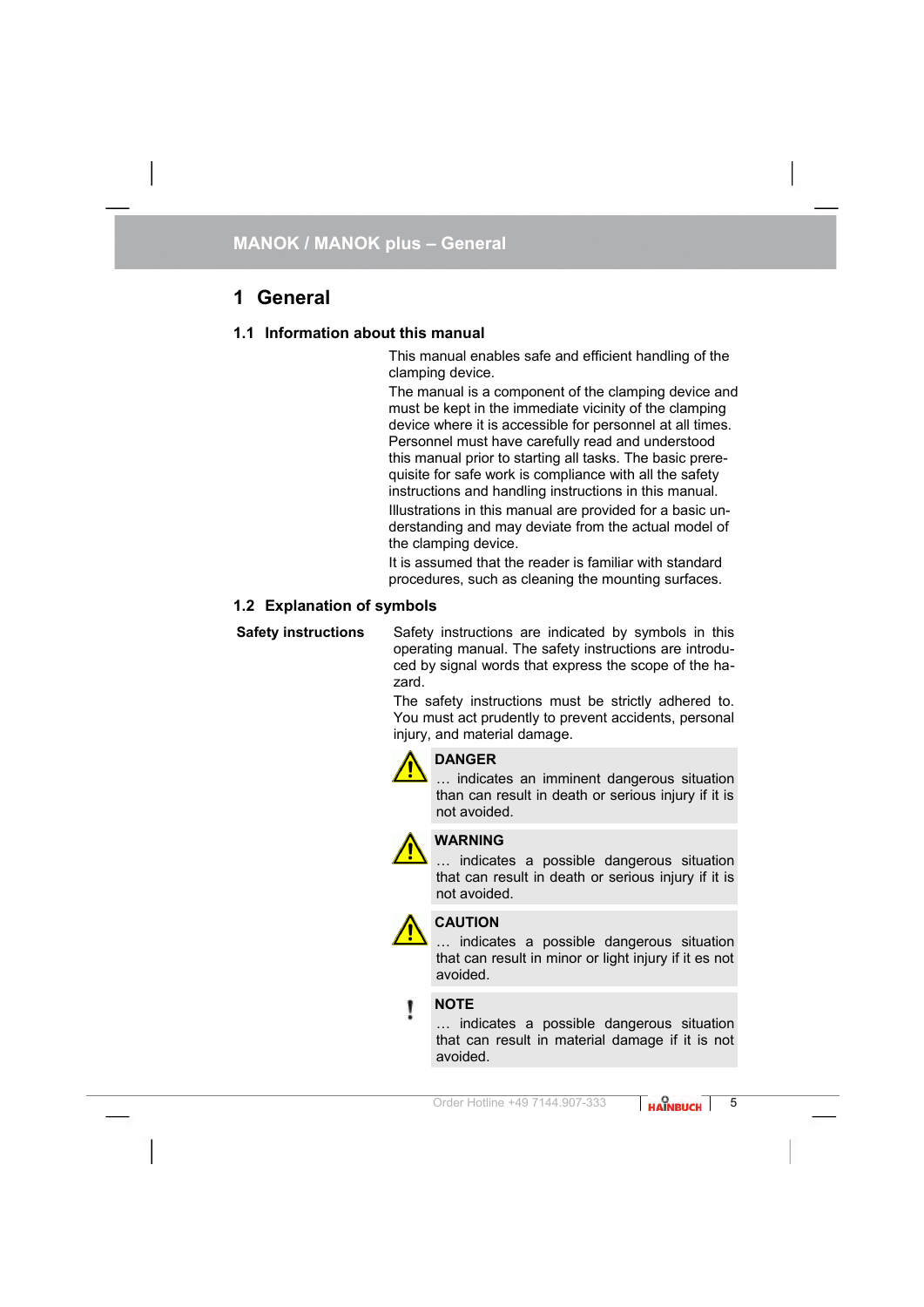ñ

**Tips and recommendations**

… indicates useful tips and recommendations, as well as information for efficient and troublefree operation.

### **1.3 Limitations of liability**

All information and instructions in this operating manual have been provided under due consideration of applicable standards and regulations, the current state of technology, as well as our many years of experience. The manufacturer assumes no liability for damage due to:

- $\blacksquare$  Failure to follow the instructions in the manual
- Non-intended use
- Deployment of untrained personnel
- Unauthorized conversions
- Technical changes
- Use of non-approved spare parts
- Use of non-approved accessories

The actual scope of delivery can vary from the explanations and graphic representations provided in this manual in the case of special versions, if supplemental order options are desired, or on the basis of the latest technical changes.

The agreed obligations in the delivery contract, the general terms and conditions, as well as delivery conditions of the manufacturer, and the statutory regulations valid at the time the contract was concluded, apply.

#### **1.4 Max. RPM**



### **CAUTION!**

The product is designed for stationary use and may not be used for rotating machining!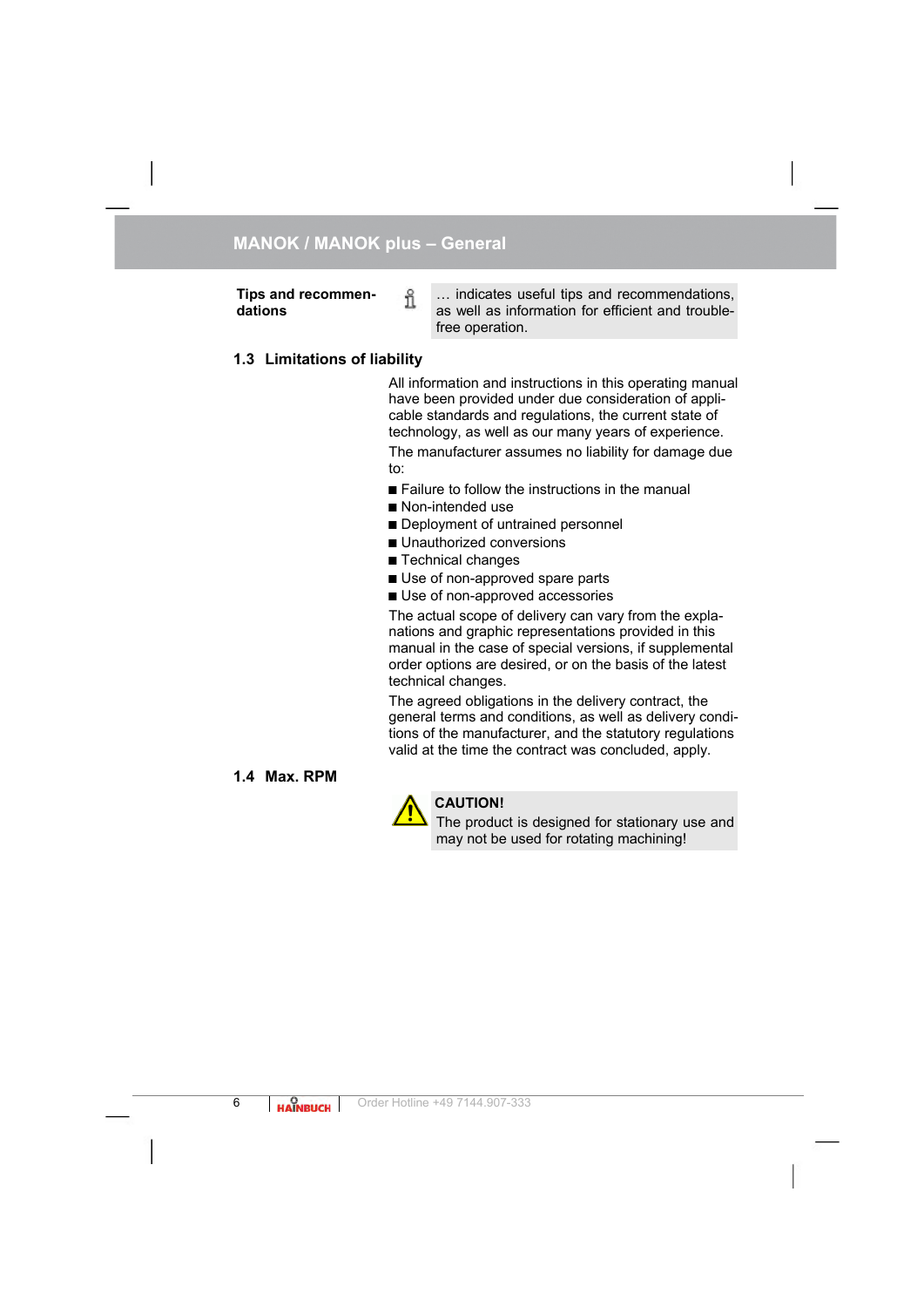### **1.5 Copyright**

This manual is protected by copyright and is provided exclusively for internal purposes.

Delivery of the operating manual to third parties, duplication in any form – including excerpts – as well as exploitation and/or communication of the content, are not permitted [except for internal use] without written approval from the manufacturer.

Actions to the contrary make damage compensation mandatory. We reserve the right to enforce additional claims.

#### **1.6 Scope of delivery**

All tools and accessories that are not included ñ in the scope of delivery are marked as optional.

The scope of delivery of the clamping device:

- **1 MANOK / MANOK Plus**
- $\blacksquare$  1 Key

Optionally the scope of delivery of the clamping device includes:

- Clamping head
- Chuck jaw
- MANDO Adapt

### **1.7 Spare parts**

### **WARNING!**

#### **Safety risk if the wrong spare parts are used!**

Incorrect or defective spare parts can cause damage, malfunction, or total failure; they can also impair safety.

Only use manufacturer's original spare parts.

Only purchase spare parts from authorized dealers or direct from the manufacturer. Addresses are in the appendix.

#### **1.8 Warranty terms**

The warranty terms are included in the manufacturer's terms and conditions.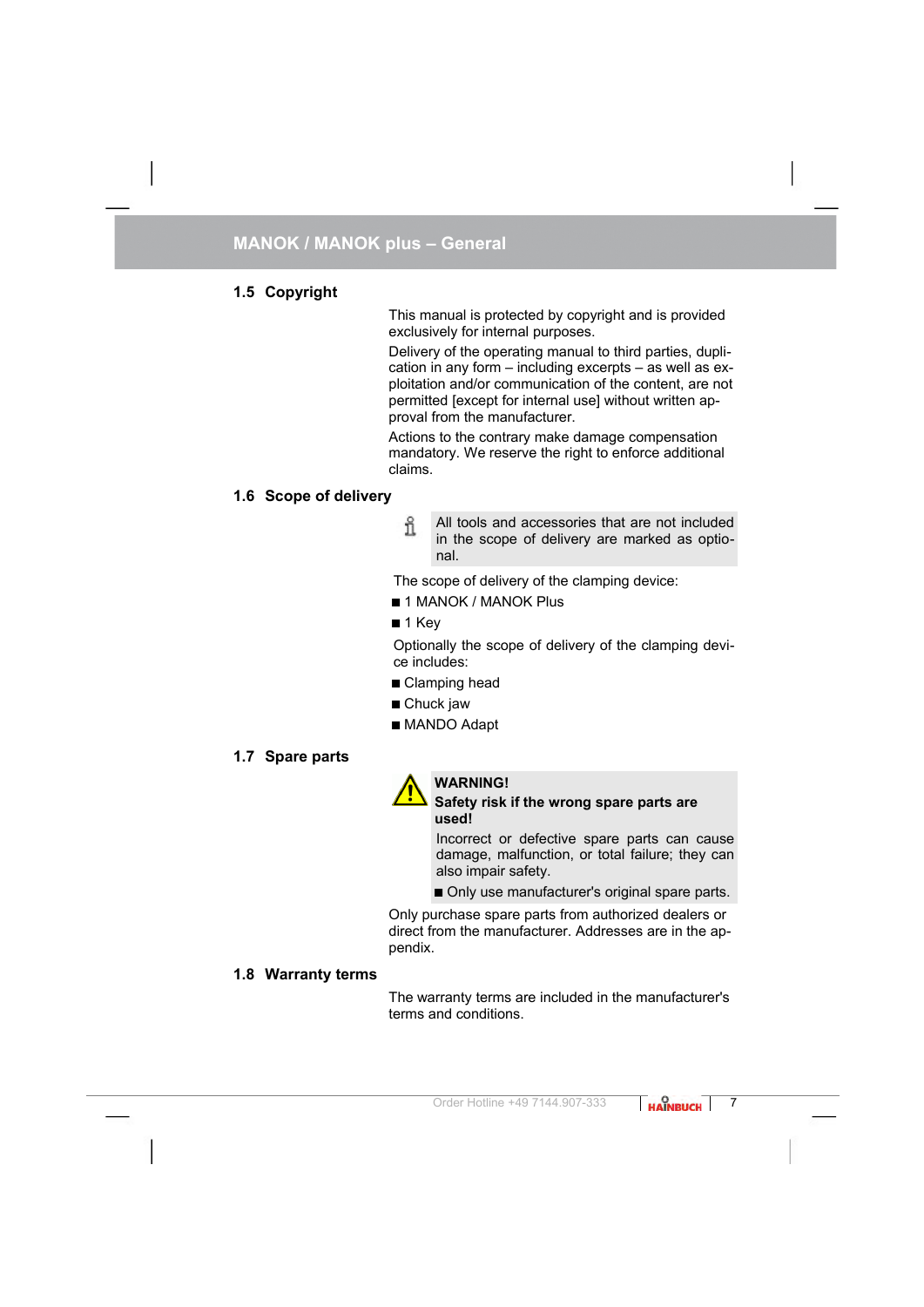## **2 Safety**

This section provides an overview o fall the important safety aspects for optimal protection of personnel, as well as for safe and trouble-free operation.

### **2.1 Responsibility of the customer**

The product is used in industrial applications. Consequently the owner of the product is subject to legal industrial safety obligations.

In addition to the safety instruction in this manual, generally valid safety and accident protection guidelines, and environmental protection guidelines as well as the machines' manual must be adhered to and complied with for the area of implementation of the device.

Note in particular that the status scans of the machine must be adjusted to the respective product.



### **DANGER!**

**Risk of injury due to thrown out parts!**

Incorrect machine settings may lead to the throwing out of parts.

- $\blacksquare$  The status scans the machine must be set to the respective clamping device.
- Regularly check the status scans of the machine, see chapter »Maintenance Schedule«. If the end position can not be reached the product may no longer be used.
- Observe the operating instructions of the machine.

### **2.2 Personnel requirements**



### **WARNING!**

**Danger of injury due to insufficient qualification!**

Improper handling of the clamping device can cause serious injury or material damage.

■ Only have activities performed by personnel who are qualified to perform these activities.

The following qualifications are cited in the operating manual for the various activity areas.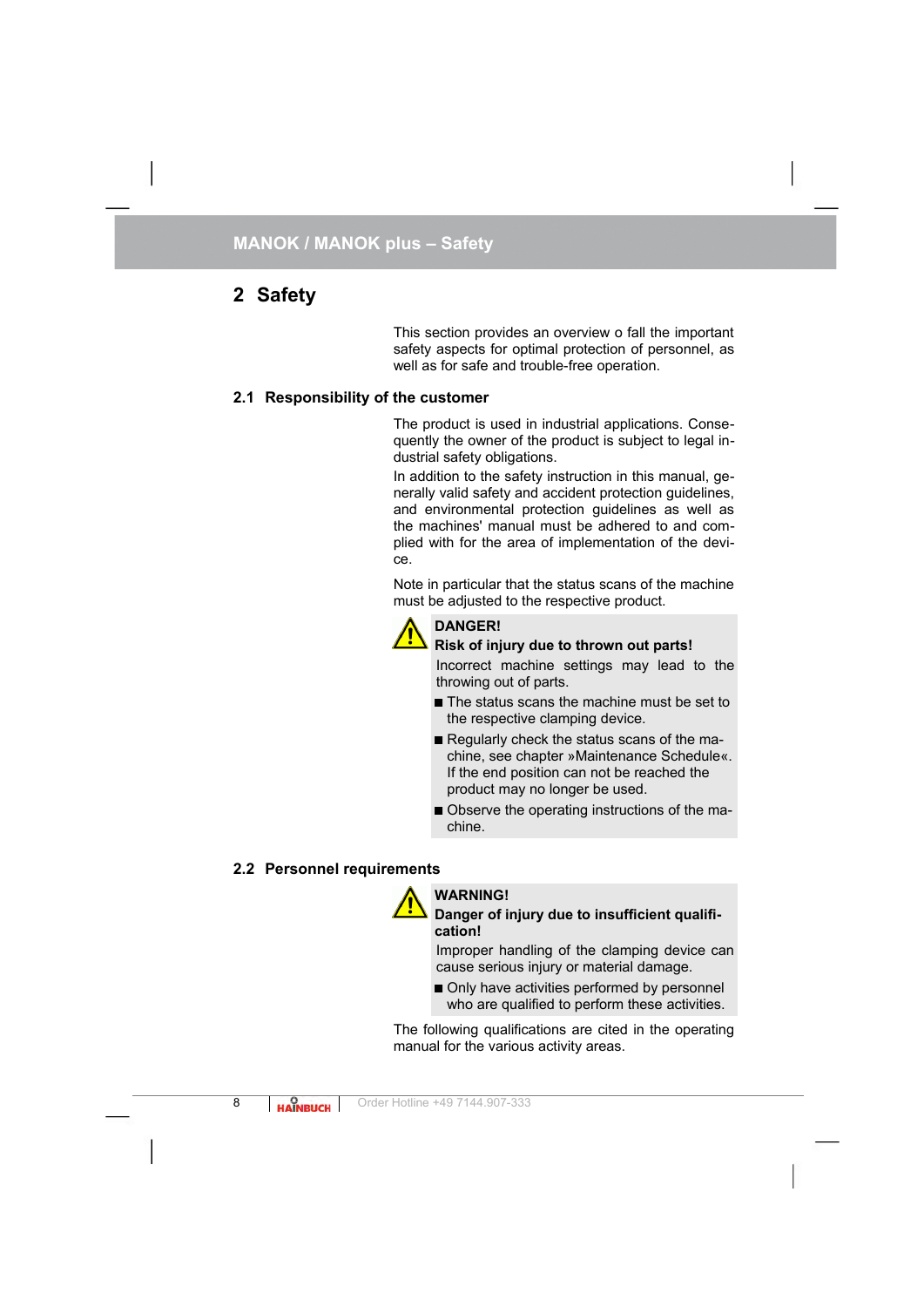### **Specialized personnel**

are personnel who due to their specialized training, skills, and experience, as well as knowledge of the applicable regulations, are capable of executing the tasks assigned to them and of recognizing and avoiding possible hazards on their own.

#### **Hydraulic specialist**

The hydraulic specialist has been trained for the particular task area in which he is active and is familiar with the relevant standards and regulations. Due to his specialized training and experience the hydraulic specialist can perform tasks on hydraulic equipment and recognize and avoid possible dangers on his own.

### **Electric specialist**

The electric specialist has been trained for the particular task area in which he is active and is familiar with the relevant standards and regulations. Due to his specialized training and experience the electric specialist can perform tasks on electric equipment and recognize and avoid possible dangers on his own.

Only persons from whom it can be expected that they reliably execute their work are considered as personnel. Persons whose capability to react is impaired, for instance through drugs, alcohol, or medication, are not approved.

■ Comply with age-specific and job-specific regulations that are applicable at the installation site when selecting personnel.

### **2.3 Intended use**

The clamping device is designed for installation on a machine table.

The clamping device should only be mounted, operated, maintained, and cleaned by instructed, specialized personnel.

Intended use also includes compliance with all the instructions in this manual.

Any use that extends beyond the intended use, or any other use of the clamping device is considered to be misuse and can cause dangerous situations.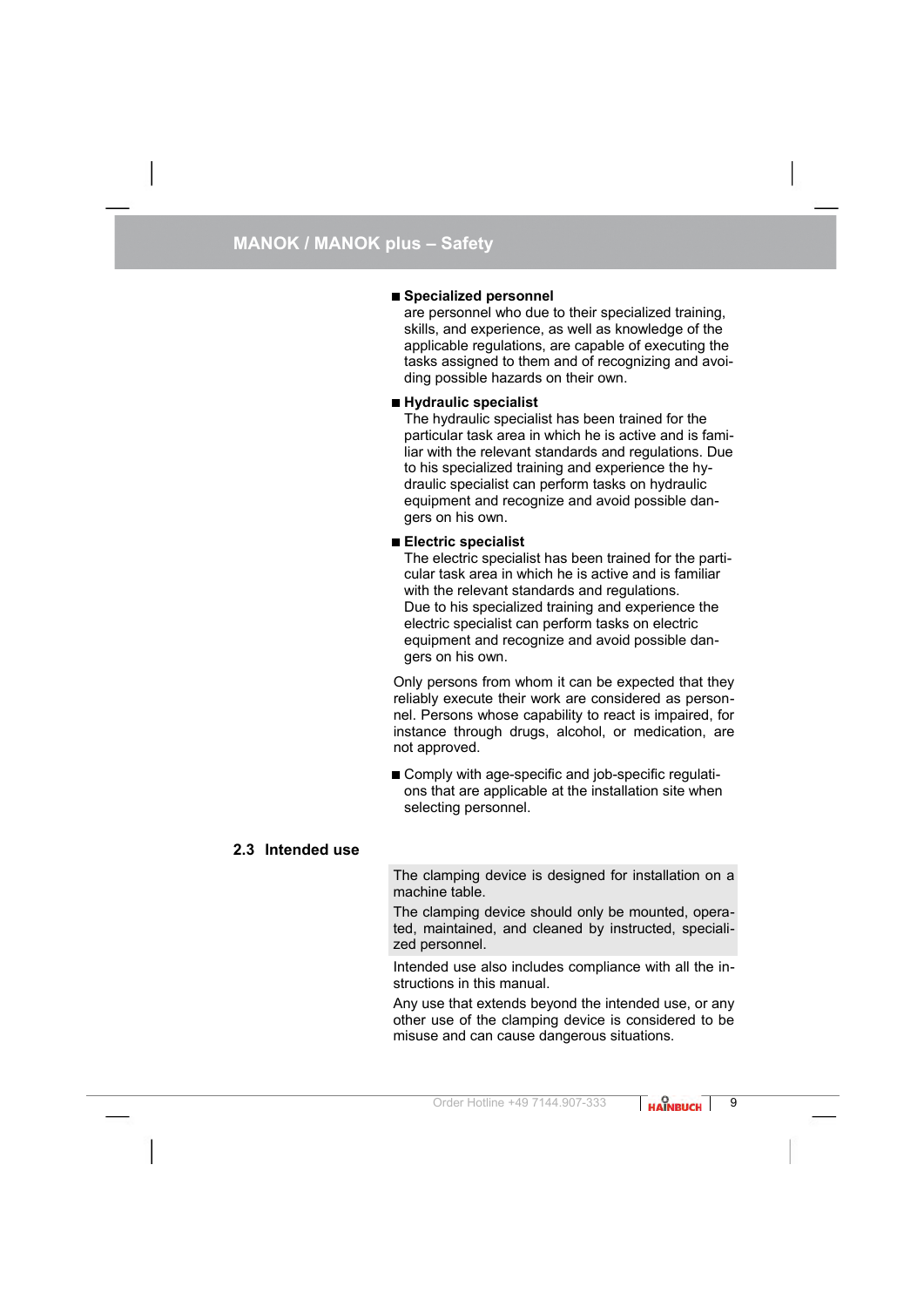

### **WARNING!**

### **Danger due to misuse!**

Misuse of the clamping device can cause dangerous situations.

Particularly refrain from the following uses of the clamping device:

- Use in turning machining.
- Use with technical data other than that specified on the clamping device.

Claims of any type due to damage arising from nonintended use are excluded.

### **2.4 Personal protective equipment**

Wearing of personal protective equipment is required to minimize health hazards when working with the device.

- Always wear the protective equipment necessary for the respective task when working with the device.
- **Follow the instructions that have been posted in the** work area.

**Always wear** For all tasks always wear:

### **Protective work clothing**

is tight-fitting work clothing with low resistance to tearing, with tight sleeves, and without projecting parts. It is primarily used to protect against entanglement by moving machine parts.

Do not wear rings, chains, or other jewelry.

### **Safety footwear**

for protection against heavy falling parts and slipping on slippery substrates.

Special protective equipment is required when executing special tasks. Separate reference is made to this equipment in the specific sections of this manual. This special protective equipment is explained below:

### **Hard hat**

to protect against falling and flying parts and materials.





**For special tasks wear**

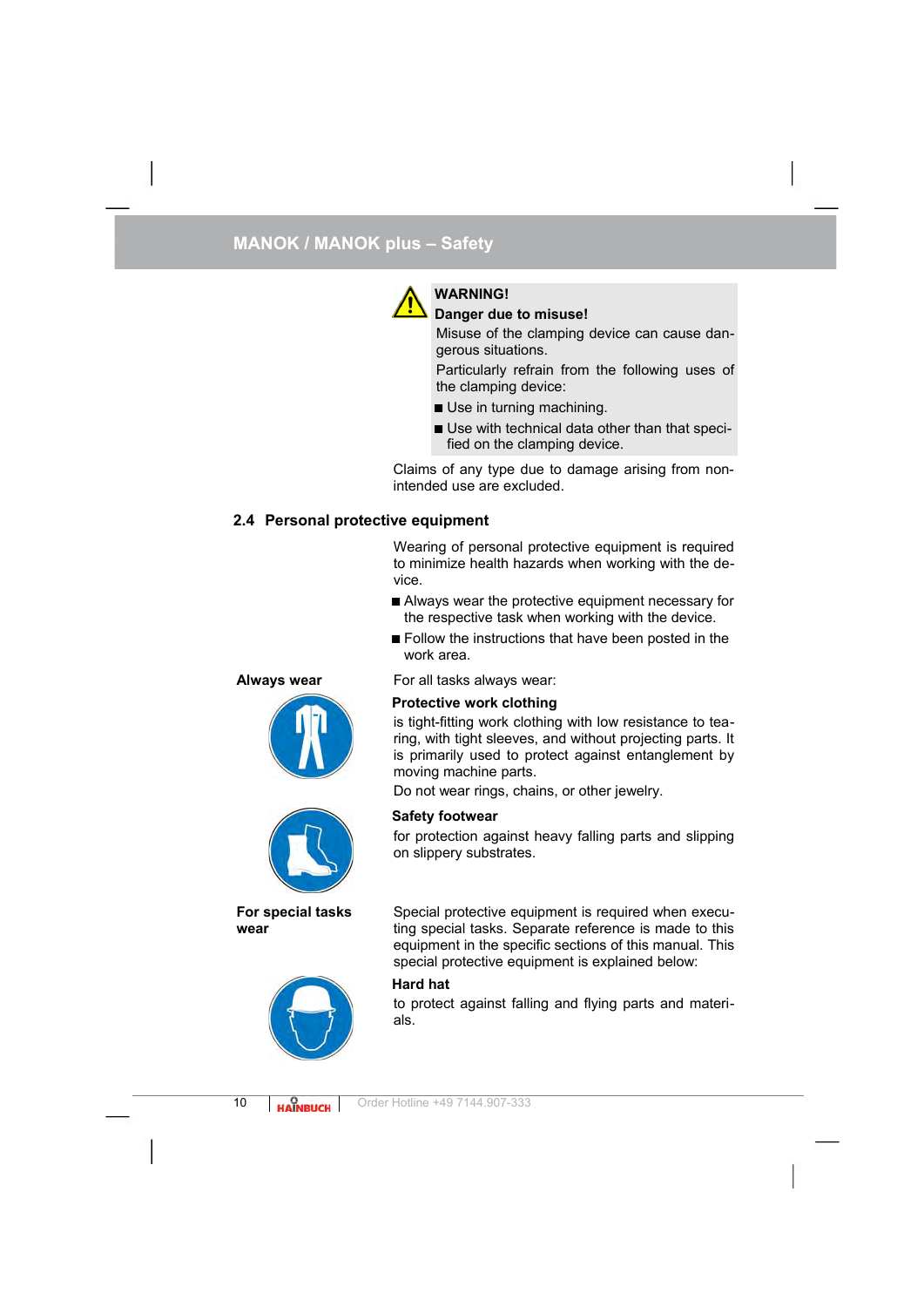

### **Protective goggles**

to protect eyes from flying parts and liquid splashes.

#### **Protective gloves**

to protect hands from friction, abrasion, puncture wounds, or deeper injuries, as well as from contact with hot surfaces.

### **2.5 Special dangers**

In the following section residual risks are cited that occur due to installation of the clamping device in a machine tool. In each case the residual risks that have been determined based on a risk analysis of the machine must be specified by the customer.

**Follow the safety instructions listed here and the** warnings in the other sections of this manual to reduce health hazards and to avoid dangerous situations.

**Horizontal / lying parts**



#### **WARNING!**

**Danger of injury due to horizontal parts!** Before transporting the clamping device in horizontal condition:

- Put the clamping device on a non-slip pad
- Screw in the eye bolts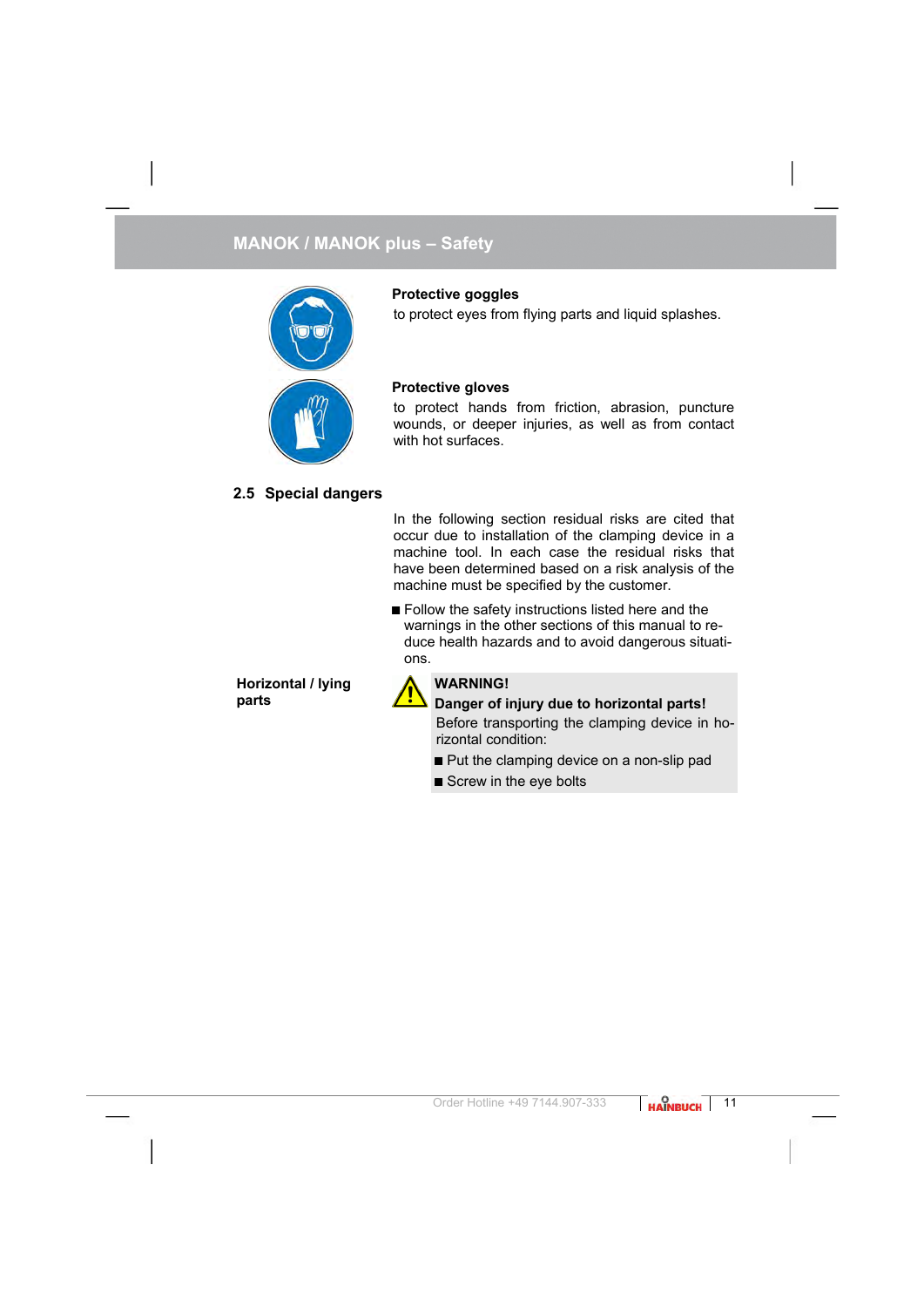#### **Suspended loads A. WARNING!**



#### **Life-threatening danger due to suspended loads!**

Clamping device with weight more than 15 kg must be lifted with a crane. When lifting the clamping device there is a life-threatening hazard due to falling parts or parts swinging out of control.

- Never step under suspended loads.
- Never lift suspended loads over persons.
- Comply with the instructions concerning the intended attachment points. Ensure that the sling gear is securely seated!
- Do not attach lifting gear in projecting components.
- Only use approved hoists and sling gear with sufficient bearing capacity.
- Do not use rope and belts that are torn or frayed.



### **Danger of injury due to moving parts!**

Rotating parts of the clamping device can cause serious injuries.

- Do not reach into moving parts or handle moving parts during operation.
- $\blacksquare$  Note the gap dimensions of moving parts.
- Do not open covers when the device is in operation.
- $\blacksquare$  Be aware of afterrun time: Prior to opening the covers ensure that all parts have come to a standstill.
- Wear tight-fitting protective work clothing in the danger zone.

#### **Moving parts A WARNING!**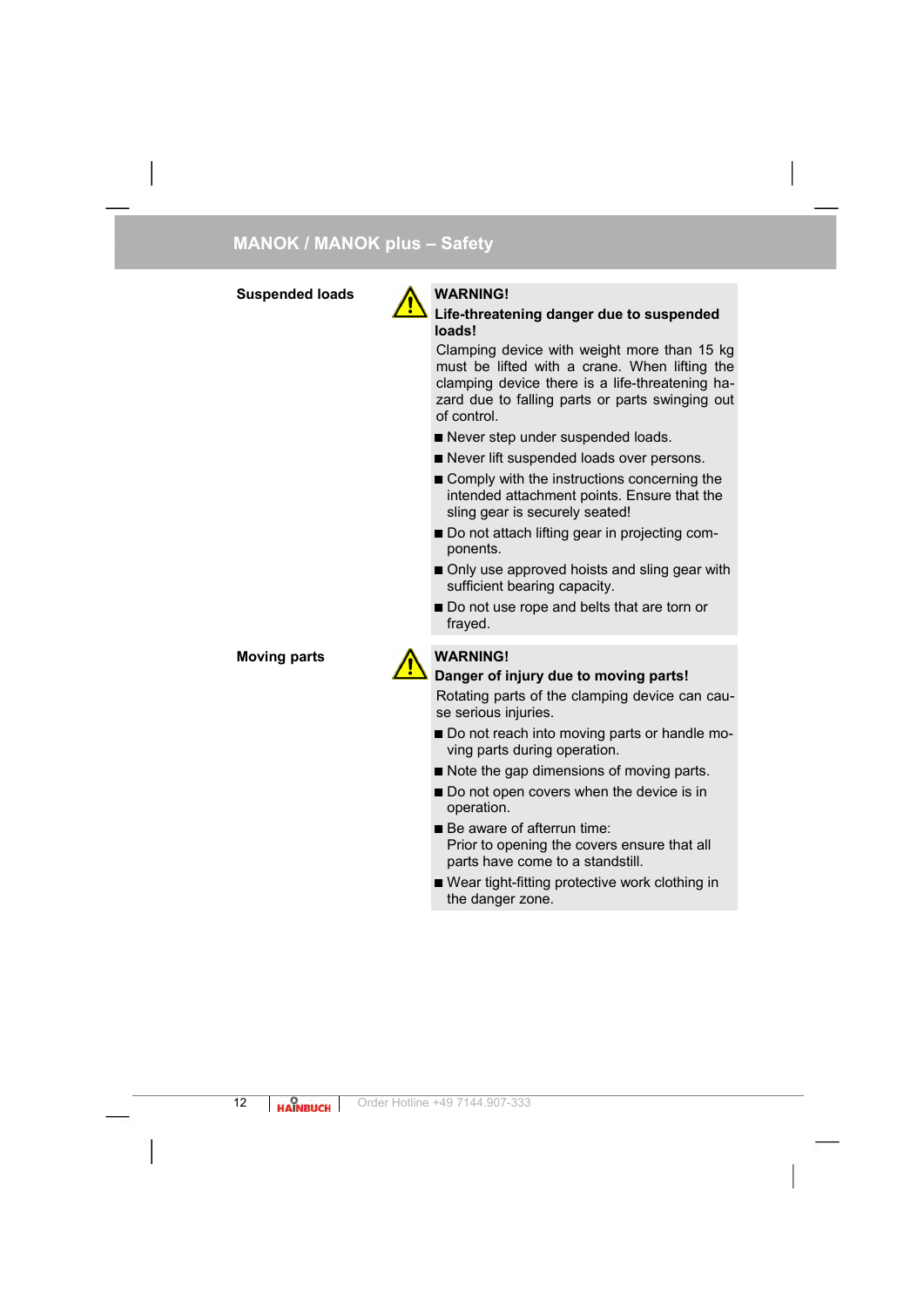**Wrong clamping of the workpiece**



### **WARNING!**

### **Danger of injury due to incorrect clamping of the work piece!**

Incorrect workpiece clamping may lead to the ejection of the workpiece and result in serious injuries.

Under dimensioned parts can lead to incorrect clamping!

■ Check the unmachined workpieces at random on dimensional accuracy.

Too low axial clamping force can lead to the reduction of radial clamping force!

Too high axial clamping force can lead to damage of the components of the clamping device!

- Check and adjust, if necessary, the axial clamping force regularly.
- Do random checks of the unmachined workpieces on dimensional accuracy.



### **WARNING!**

### **Danger of injury due to missing changing parts!**

When operating the clamping device without changing parts [segmented clamping bushing, clamping heads, work piece end-stops] there is a higher danger of crushing injuries due to the stroke of movable components of the clamping device.

■ The clamping process may not be initiated without assembled segmented clamping bushing and/or work piece end-stop.

### **Parts with sharp edges**



# **WARNING!**

**Risk of injury!**

When screwing in individual components such as for example work piece end-stops, threaded adapters and similar devices that are equipped with an external thread or wear caused by burrs, there is risk of cutting.

- The operation must be done only by qualified personnel.
- Wearing of gloves / [PSA / personal protective equipment] is required!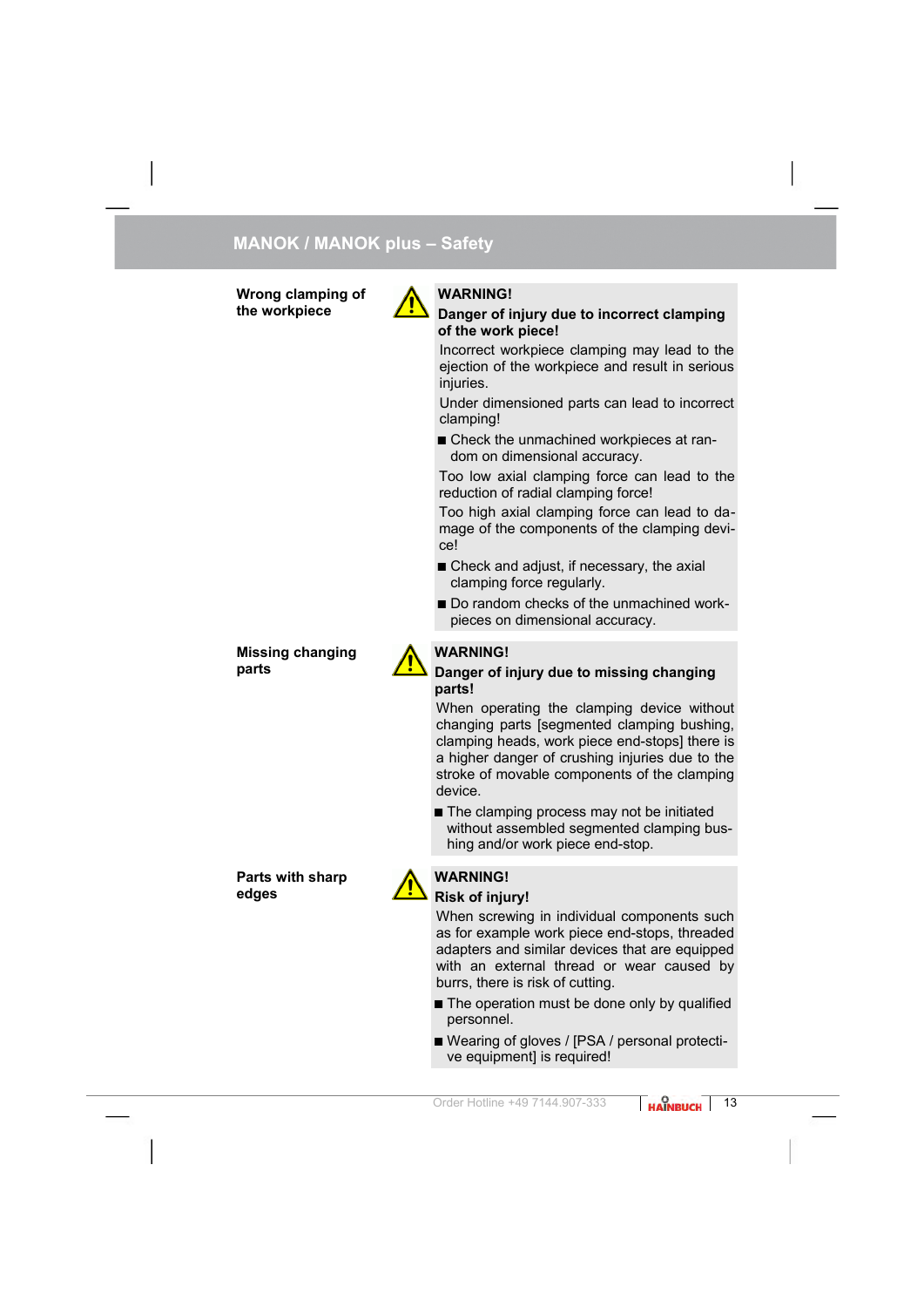

### **CAUTION! Risk of injury!**

A special use-dependent or job-based design can result in variations in the clamping strokes and thus the clamping force.

■ The notes on the associated clamping situations or product drawing must always be observed

### **2.6 Further warnings**



#### **WARNING! Risk of injury!**

Never reach for the clamping device while the spindle is rotating. Before starting to work on the mandrel, make sure the machine spindle cannot be put in motion.



## **WARNING!**

**Risk of injury!**

Falling down of the clamping device or its parts can cause severe bruises and fractures.

The dead weight of the clamping device or its parts can lead to high physical stress.



### **WARNING!**

**Risk of injury!**

By repeated reworking or wear and tear of the clamping surfaces sharp edges and burrs may appear and lead to severe cutting damages.

### **2.7 Clamping force**

The achieved clamping force can vary due to the maintenance condition of the clamping device [state of lubrication and degree of contamination] [see chapter »Maintenance«].

The clamping force must be checked at regular intervals. This requires the use of static clamping force measuring devices.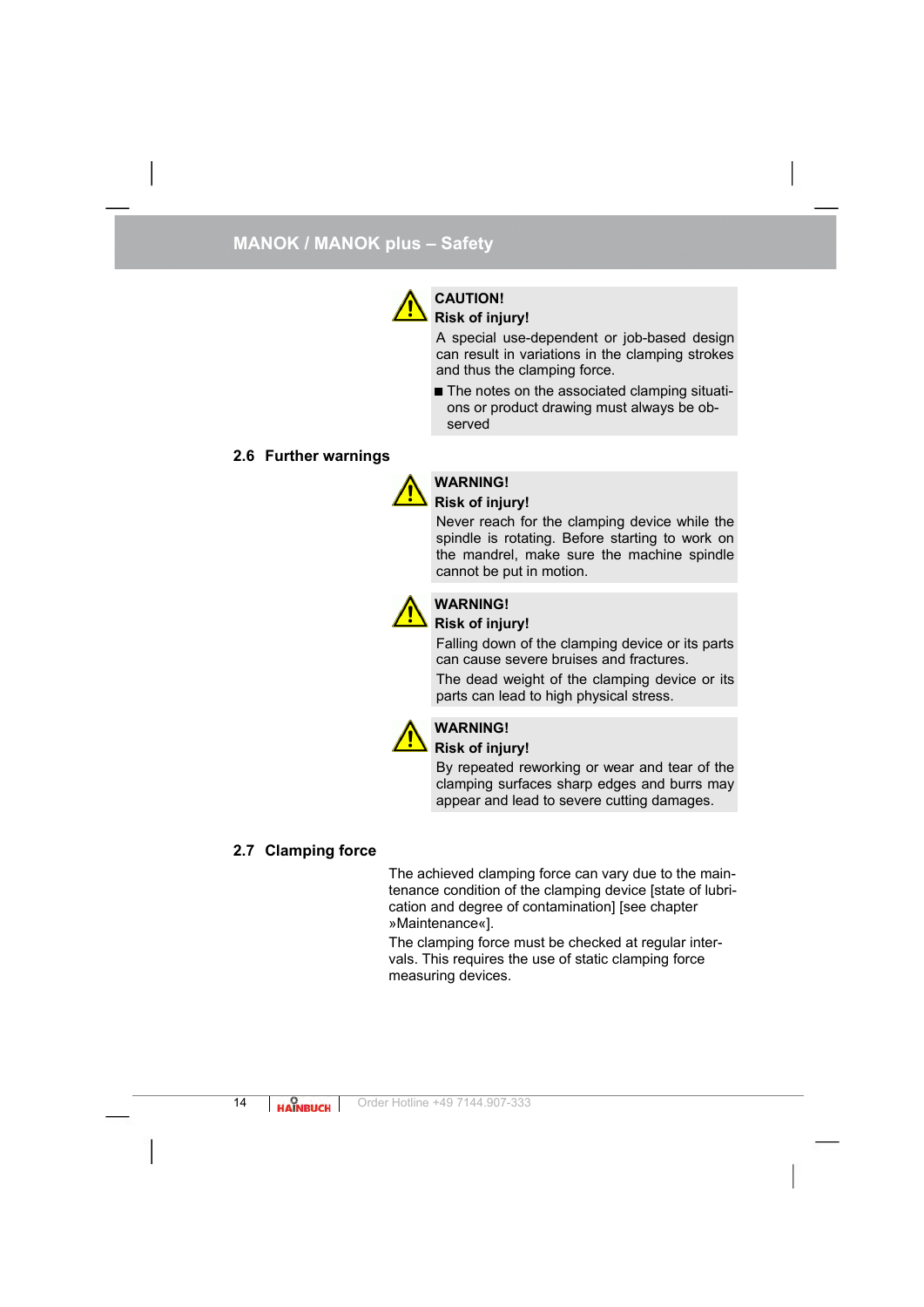

### **CAUTION!**

### **Damages due to excessive draw and compressive force!**

An excessive draw force and/or compressive force may damage the clamping device and/or the drawtube adapter.

■ The max. draw force and compressive force may not be exceeded.

### **2.8 Screws**

**Moving parts A WARNING!** 



**Danger of injury due to screws and stud screws being accelerated out of the device!!** Screws and stud screws radially attached to the product can be accelerated out of the device and cause severe injuries.

- At the product radially mounted screws and stud screws which were loosened for assembly and maintenance must be re-tightened with the correct tightening torque! The tightening torque is given at the product itself, near the screw or threaded pin, and/or given in chapter »Bolt torque«.
- All screws or stud screws that are not marked with a tightening torque specification are tightened with the prescribed tightening torque and locked [medium-strength bonding] in the factory and should only be unscrewed after consultation with the manufacturer. If in doubt you must contact the manufacturer immediately do determine the subsequent procedure.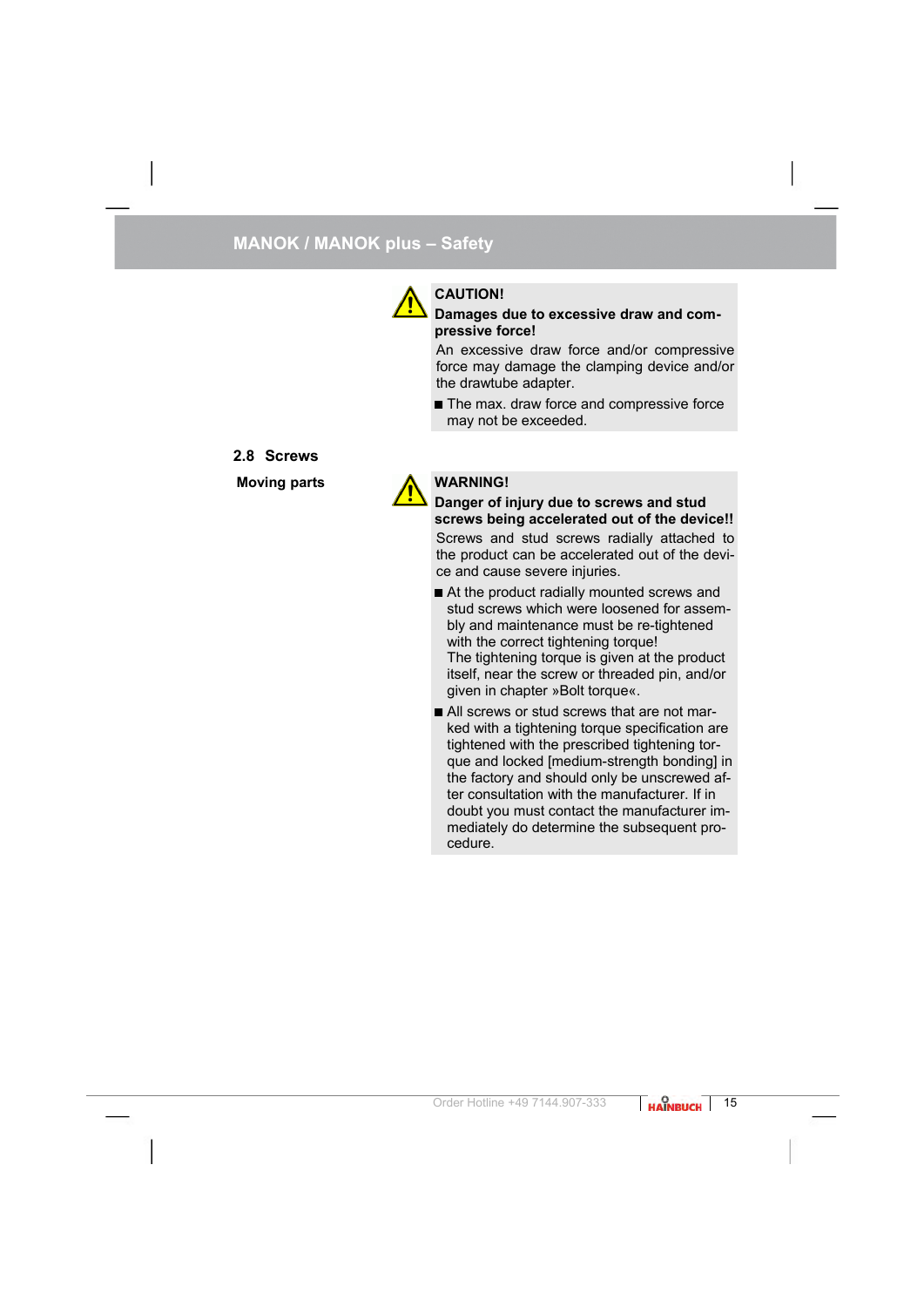### **2.9 Functionality**

#### İ **NOTICE!**

With high contamination of the clamping device the functionality is no longer guaranteed.

■ The cleaning and maintenance intervals must be observed.

### **2.10 Environmental protection**

|                   |       | <b>NOTE!</b>                                                                                                                                                                                                      |
|-------------------|-------|-------------------------------------------------------------------------------------------------------------------------------------------------------------------------------------------------------------------|
|                   |       | <b>Environmental hazard due to incorrect</b><br>handling!                                                                                                                                                         |
|                   |       | Incorrect handling of environmentally hazar-<br>dous substances, particularly improper dispo-<br>sal, can cause significant environmental dama-<br>ge.                                                            |
|                   |       | Always comply with the instructions cited be-<br>low                                                                                                                                                              |
|                   |       | If environmentally harmful substances should<br>inadvertently get into the environment, initiate<br>suitable measures immediately. If in doubt<br>notify the responsible municipal authority<br>about the damage. |
|                   | used: | The following environmentally harmful substances are                                                                                                                                                              |
| <b>Lubricants</b> | ment. | Lubricants like greases and oils can contain toxic sub-<br>stances. Ensure that they do not get into the environ-                                                                                                 |
|                   |       | The device must be disposed of by a specialized dis-<br>posal company.                                                                                                                                            |
|                   |       | To achieve trouble-free operational performance of<br>the clamping device only use HAINBUCH lubricants.<br>See the appendix for reference addresses.                                                              |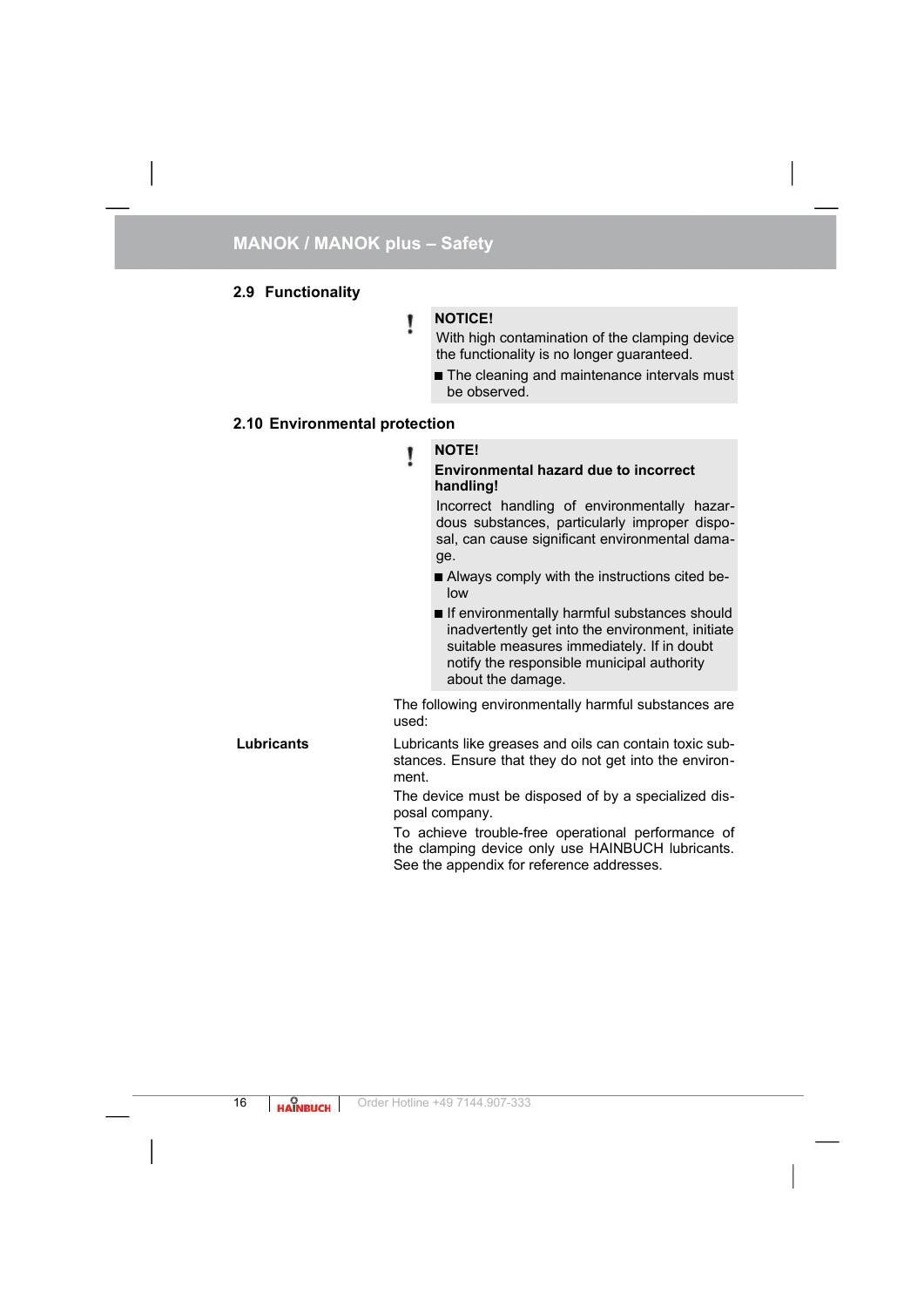# **3 Technical data**

### **3.1 General Information**

| <b>Variant</b>    | <b>Size</b> | Weight<br>[kg] | <b>Dimensions</b><br>[1 x w x h in mm] | <b>Clamping force</b><br>$F_{rad.}$ max.<br>[KN] | Draw force<br>F max.<br>[kN] | <b>Torque</b><br>max.<br>[Nm] |
|-------------------|-------------|----------------|----------------------------------------|--------------------------------------------------|------------------------------|-------------------------------|
|                   | 42          | 15             | 214 x 159 x 124                        | 80                                               | 35                           | 50                            |
|                   | 52          | 15             | 214 x 159 x 124                        | 90                                               | 40                           | 60                            |
| <b>MANOK</b>      | 65          | 13             | 214 x 159 x 124                        | 105                                              | 45                           | 70                            |
|                   | 80          | 26             | 264 x 210 x 140                        | 115                                              | 50                           | 62                            |
|                   | 100         | 22             | 264 x 210 x 140                        | 150                                              | 65                           | 80                            |
|                   | 65          | 22             | 257 x 175 x 136                        | 105                                              | 45                           | 100                           |
| <b>MANOK Plus</b> | 65 SE       | 22             | 257 x 175 x 136                        | 120 [105]                                        | 45                           | 100                           |

Frad max. can only be reached in lubricated condition.

In unlubricated condition Frad max. is much lower.



### **WARNING! Risk of injury!**

Using false technical data can lead to serious personal injury and property damage.

■ The technical data [label on the product, assembly drawing] must be observed and may not be modified by the operator!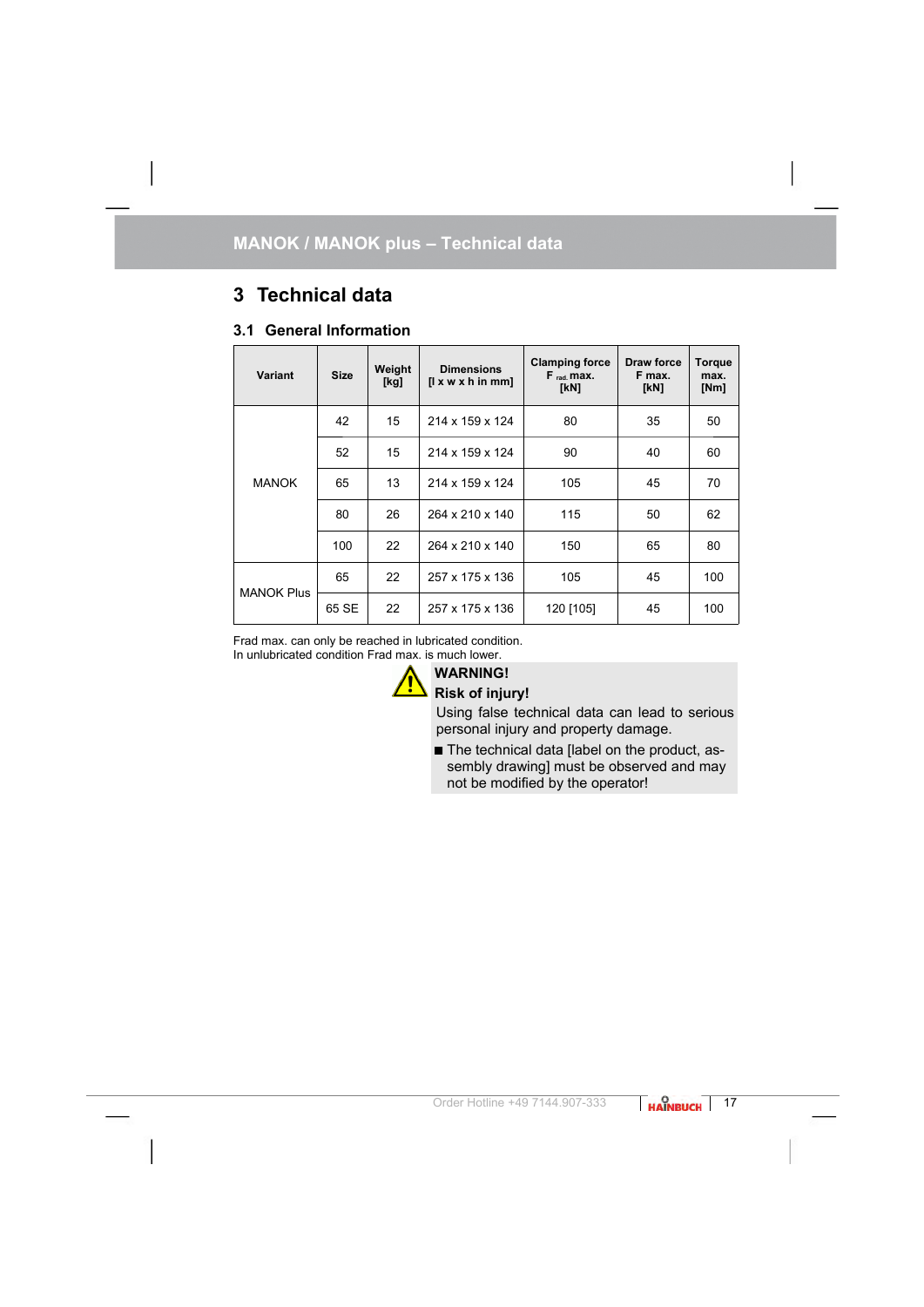### **3.2 Clamping force MANOK / MANOK plus**

In the diagrams, the effects of friction and the clamping diameter are included.

#### ļ **NOTE!**

The measured values for the radial clamping force  $F_{rad}$  may not leave the permitted area. Under optimal conditions, the values for  $F_{rad}$  are below the top, in bad conditions above the lower limit.

- $\blacksquare$  If the measured clamping forces are outside the allowed range, the maintenance is mandatory to perform. After servicing, the clamping forces have to be re-examined.
- $\blacksquare$  If the clamping force even after the maintenance is not in the permitted area please contact the manufacturer.

#### **Example for size 42/52:**

With an axial torque of 35 kN the radial clamping force Frad is, depending on the maintenance state of the clamping device, in the range between 29,5 kN and 62,5 kN; it must not be smaller than 29,5 kN or higher than 62,5 kN.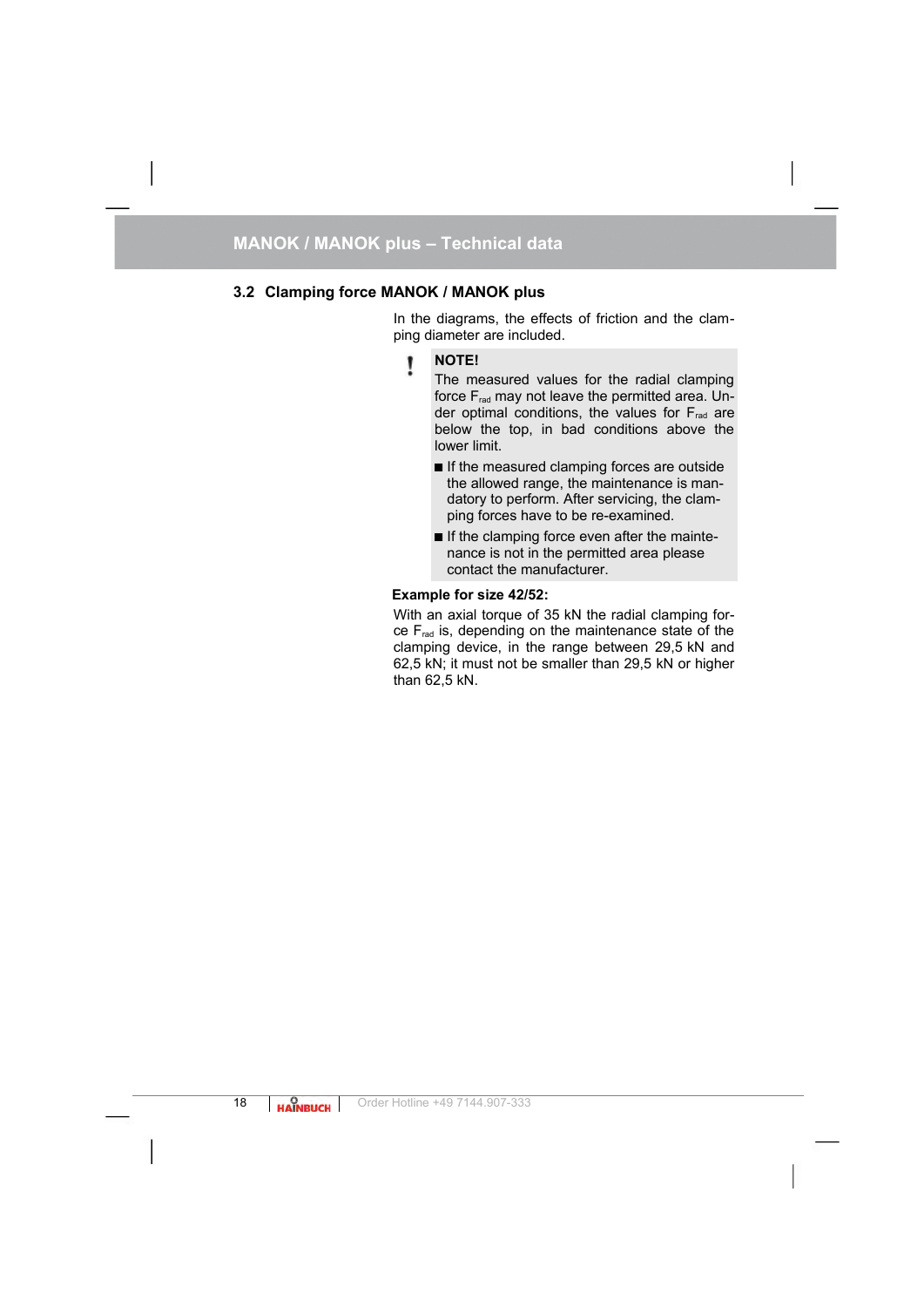

### **3.2.1 Clamping force diagram – MANOK size 42**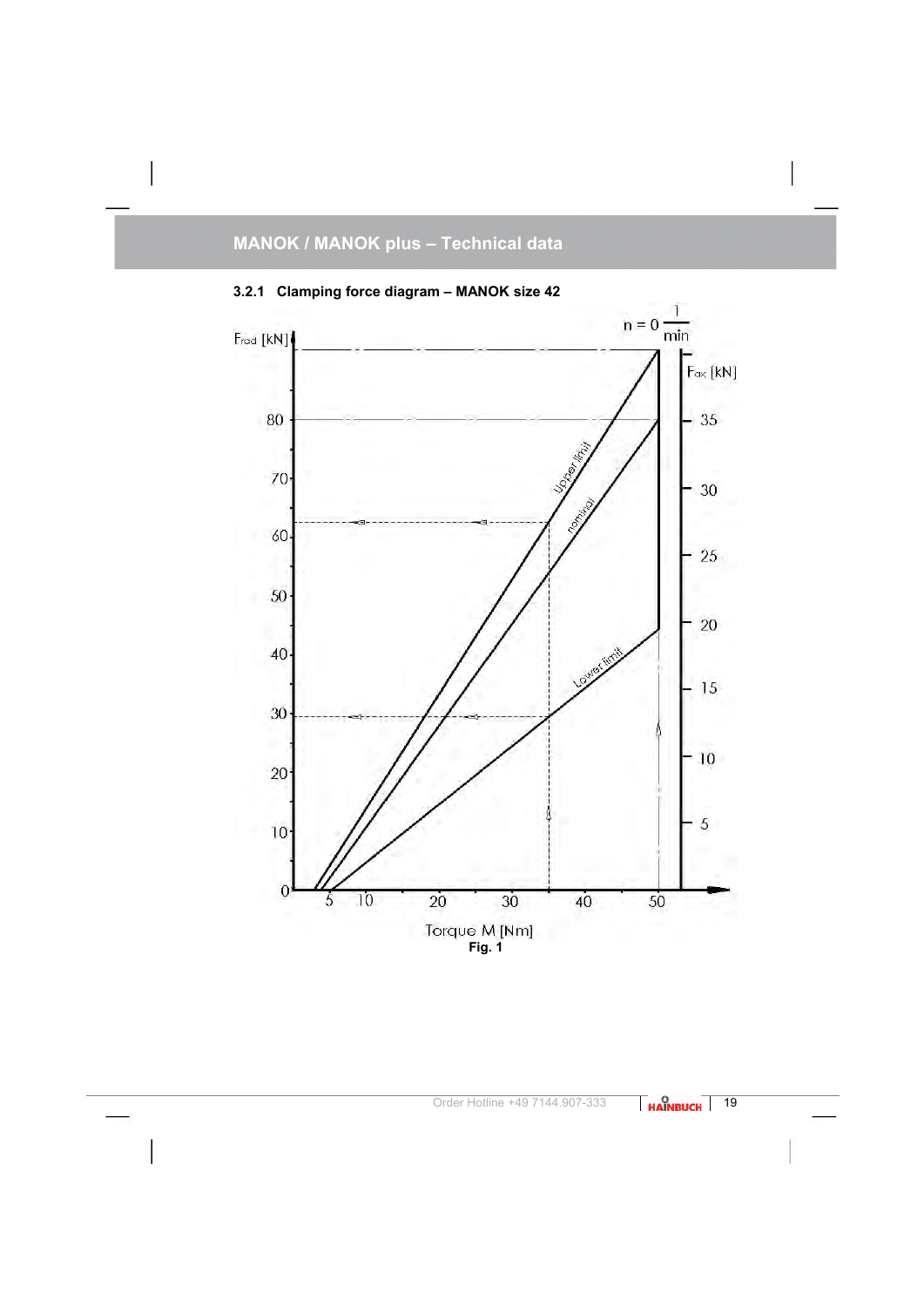

### **3.2.2 Clamping force diagram – MANOK size 52/65**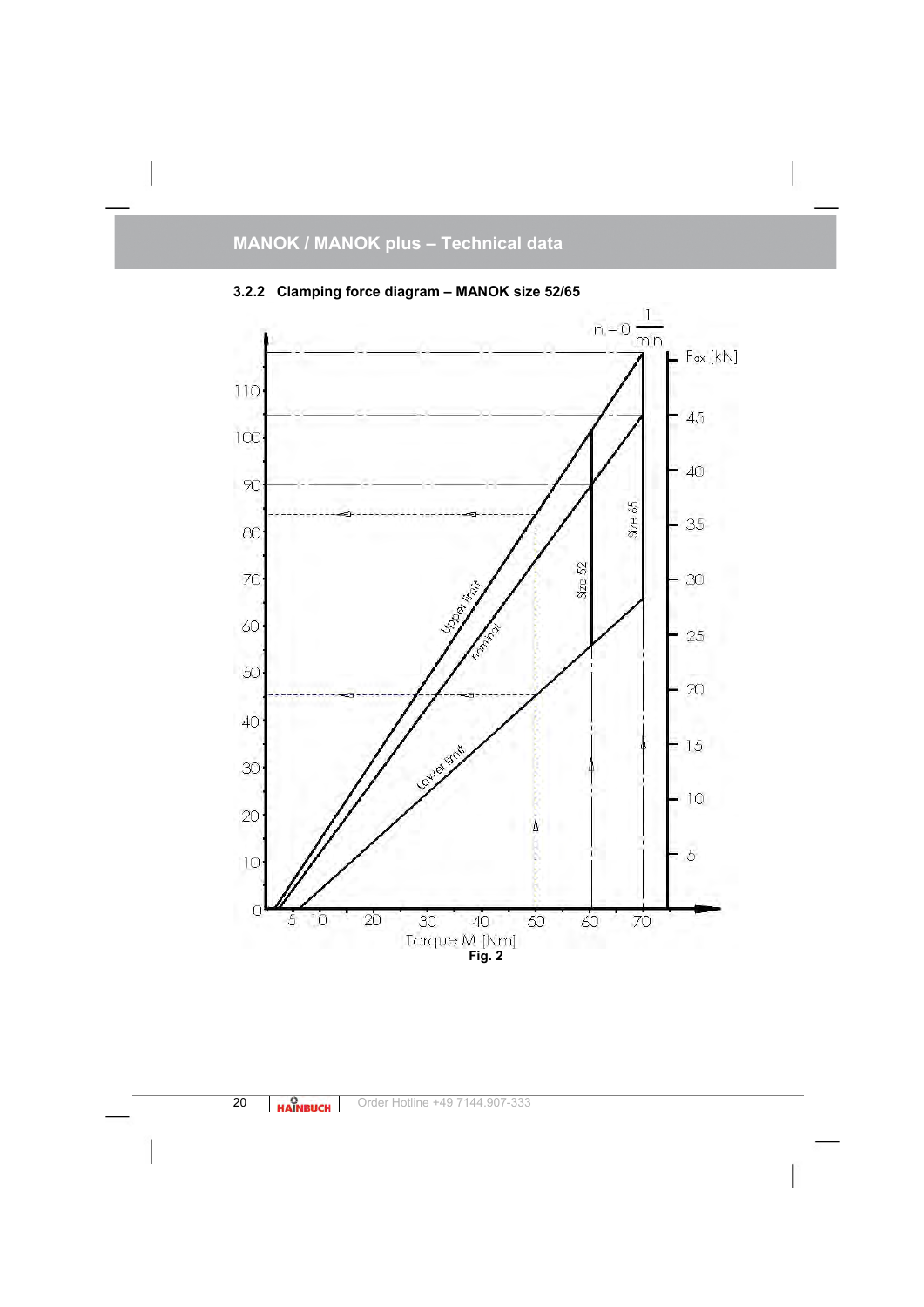

#### **3.2.3 Clamping force diagram – MANOK plus size 65 RD/SE**

With required  $F_{ax}$  20 kN a torque of ~46 Nm must be initiated.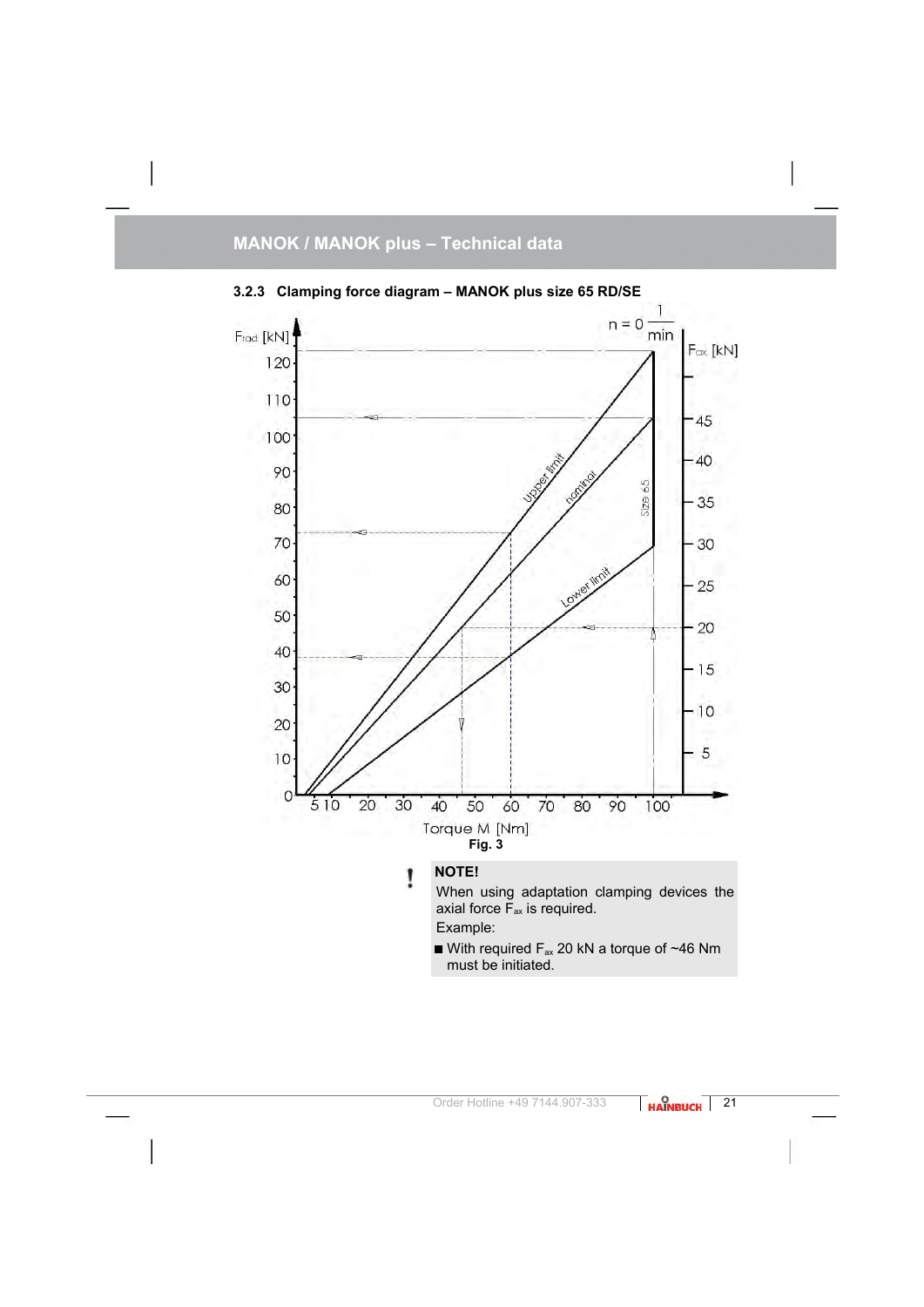

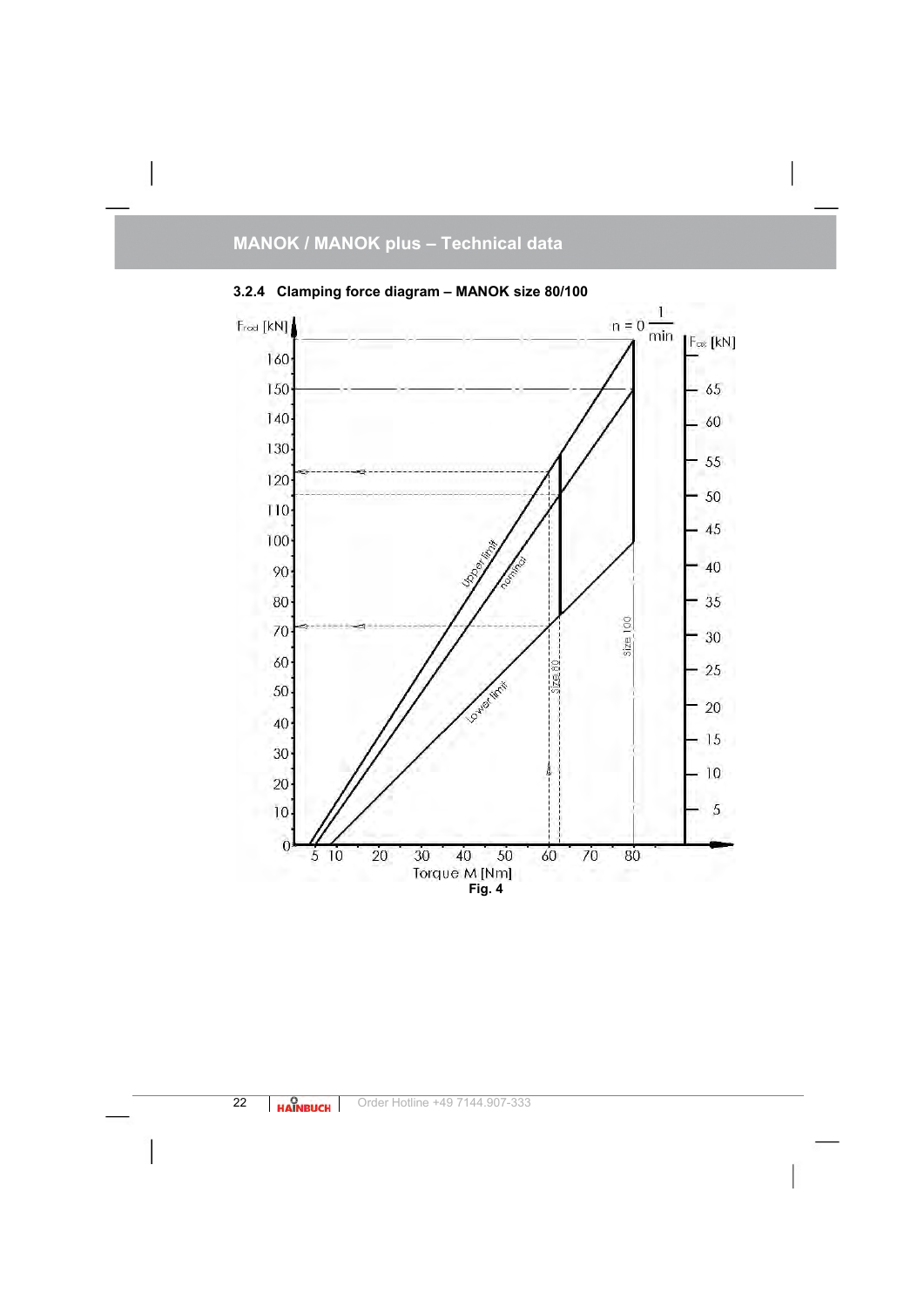### **3.3 Draw forces MANOK plus**

In the diagrams, the effects of friction and the clamping diameter are included.

#### **Example for size 65:**

With a torque of 40 Nm depending on the maintenance state of the clamping device the axial draw force  $F_{ax}$  is at about 15 kN.

**Draw force diagram – MANOK plus size 65**



**Draw force diagram**

**Fig. 5**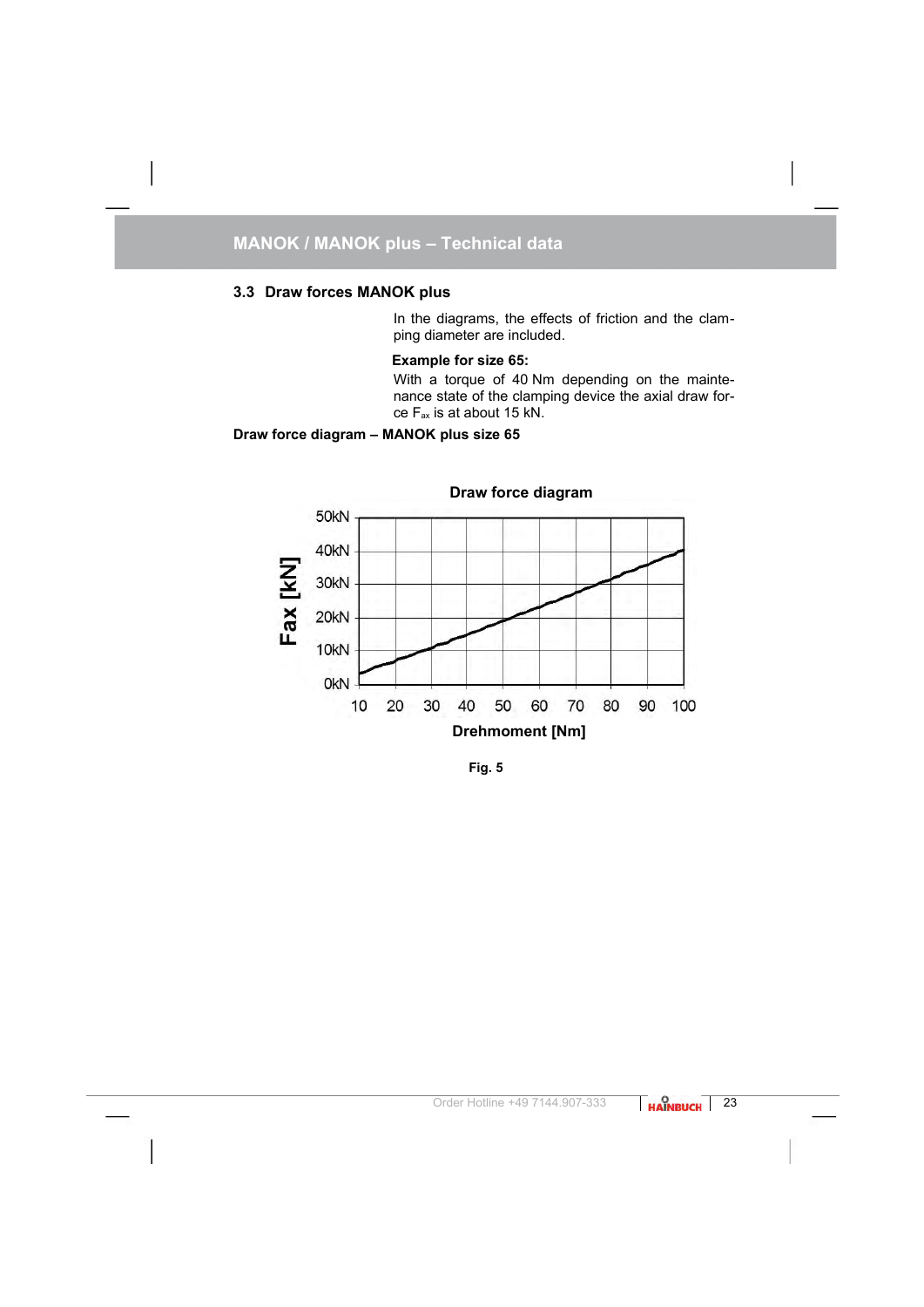### **3.4 Clamping forces – add on clamping device on MANOK plus**

### **3.4.1 MANOK plus – size 65 SE**

Add on clamping devices MANDO Adapt + jaw module

| <b>Size</b>             | Clamping<br>diameter    | bridging<br>region | <b>Operating</b><br>torque max. | Axial<br>force max. | <b>Radial</b><br>force max. |
|-------------------------|-------------------------|--------------------|---------------------------------|---------------------|-----------------------------|
| <b>MANOK plus SE 65</b> | $\varnothing$ 4-65 mm   | $\pm$ 0.50 mm      | 100 Nm                          | 45 kN               | <b>120 kN</b>               |
| MANDO Adapt - XXS       | Ø 8-13 mm               | $± 0.15$ mm        | 22 Nm                           | 10 kN               | 42 kN                       |
| MANDO Adapt - XS        | $\varnothing$ 13-18 mm  | $± 0.25$ mm        | 22 Nm                           | 10 kN               | 42 kN                       |
| MANDO Adapt - S         | Ø 16-21 mm              | $\pm$ 0.25 mm      | 22 Nm                           | 10 kN               | 42 kN                       |
| MANDO Adapt - 0         | $\varnothing$ 20-28 mm  | $± 0.25$ mm        | 22 Nm                           | 10 kN               | 42 kN                       |
| MANDO Adapt - 1         | $\varnothing$ 26-38 mm  | $\pm$ 0.25 mm      | 22 Nm                           | 10 kN               | 42 kN                       |
| MANDO Adapt - 2         | $\varnothing$ 36-54 mm  | $\pm$ 0.35 mm      | 44,5 Nm                         | 20 kN               | 85 kN                       |
| MANDO Adapt - 3         | $\varnothing$ 50-80 mm  | $\pm$ 0.35 mm      | 55,5 Nm                         | 25 kN               | 105 kN                      |
| MANDO Adapt - 4         | $\varnothing$ 70-100 mm | $\pm$ 0.50 mm      | 78 Nm                           | 35 kN               | 150 kN                      |
| Jaw module 145          | $\varnothing$ 25-115 mm | $\pm$ 0.50 mm      | 64 Nm                           | 29 kN               | 60 kN                       |
| Jaw module 215          | $\varnothing$ 25-195 mm | $\pm$ 0.50 mm      | 46 Nm                           | 29 kN               | 60 kN                       |

### **3.4.2 MANOK plus – size 65 RD**

Add on clamping devices MANDO Adapt + jaw module

| <b>Size</b>             | Clamping<br>diameter    | bridging<br>region | <b>Operating</b><br>torque max. | Axial<br>force<br>max. | <b>Radial</b><br>force max. |
|-------------------------|-------------------------|--------------------|---------------------------------|------------------------|-----------------------------|
| <b>MANOK plus RD 65</b> | $\varnothing$ 4-65 mm   | $\pm$ 0.50 mm      | 100 Nm                          | 45 kN                  | <b>105 kN</b>               |
| MANDO Adapt - XXS       | $\varnothing$ 8-13 mm   | $\pm$ 0.15 mm      | 22 Nm                           | 10 kN                  | 42 kN                       |
| MANDO Adapt - XS        | $\varnothing$ 13-18 mm  | $\pm$ 0.25 mm      | 22 Nm                           | 10 kN                  | 42 kN                       |
| MANDO Adapt - S         | $\varnothing$ 16-21 mm  | $\pm$ 0.25 mm      | 22 Nm                           | 10 kN                  | 42 kN                       |
| MANDO Adapt $-0$        | Ø 20-28 mm              | $± 0.25$ mm        | 22 Nm                           | 10 kN                  | 42 kN                       |
| MANDO Adapt - 1         | $\varnothing$ 26-38 mm  | $± 0.25$ mm        | 22 Nm                           | 10 kN                  | 42 kN                       |
| MANDO Adapt - 2         | Ø 36-54 mm              | $\pm$ 0.35 mm      | 44,5 Nm                         | 20 kN                  | 85 kN                       |
| MANDO Adapt - 3         | $\varnothing$ 50-80 mm  | $\pm$ 0.35 mm      | 55,5 Nm                         | 25 kN                  | 105 kN                      |
| MANDO Adapt - 4         | Ø 70-100 mm             | $\pm$ 0.50 mm      | 78 Nm                           | 35 kN                  | 150 kN                      |
| Jaw module 145          | Ø 25-115 mm             | $\pm$ 0.50 mm      | 64 Nm                           | 29 kN                  | 60 kN                       |
| Jaw module 215          | $\varnothing$ 25-195 mm | $\pm$ 0.50 mm      | 64 Nm                           | 29 kN                  | 60 kN                       |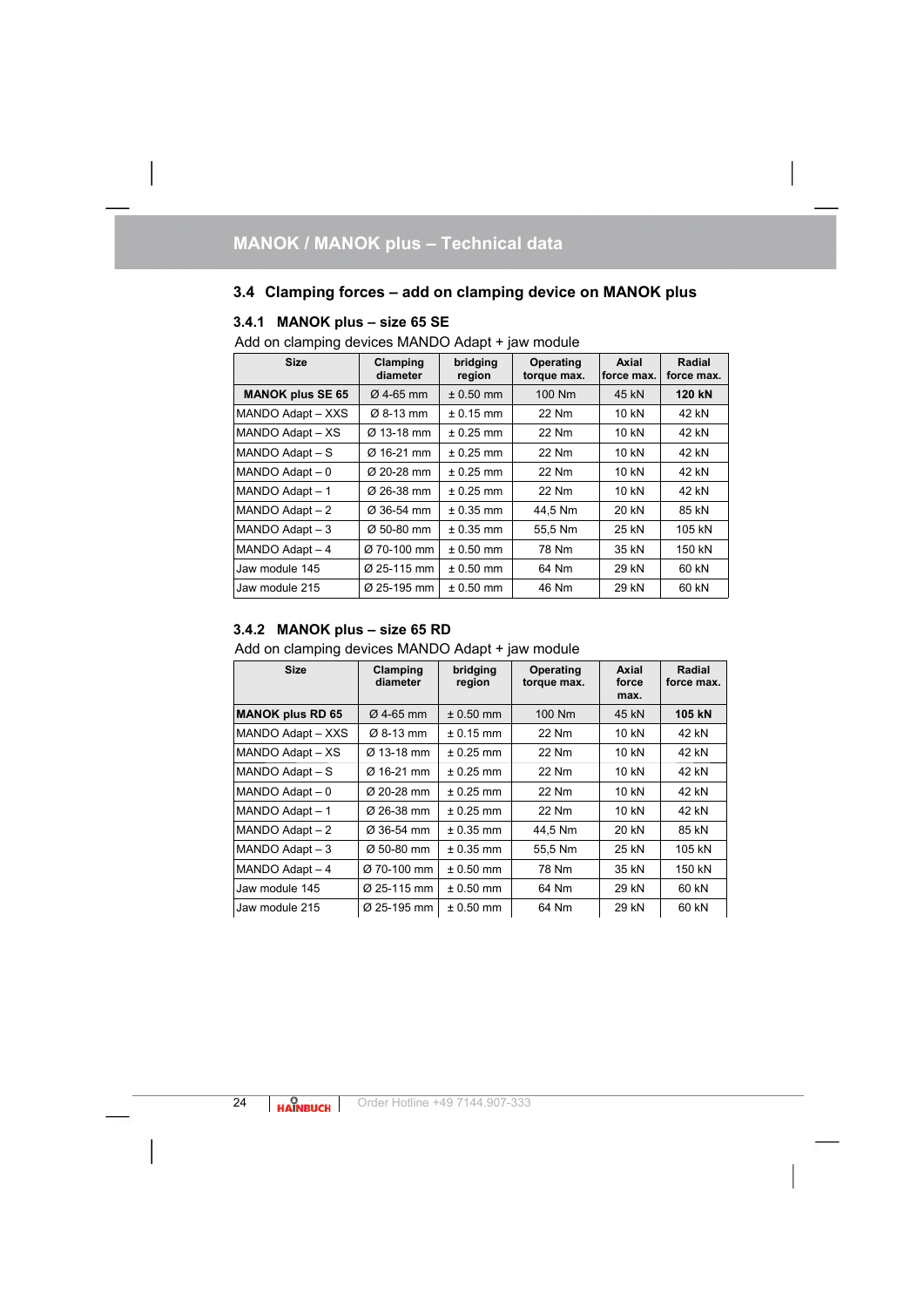### **3.5 Operating conditions**

| <b>Environment</b> | <b>Specification</b> | Value   | Unit |
|--------------------|----------------------|---------|------|
|                    | Temperature range    | 15 - 65 | °€   |
|                    |                      |         |      |

**Mechanical actuating** In each possible operating condition the maximum draw force and compressive force may not be exceeded!

### **3.6 Power specifications**

#### **NOTE!** i

### **Material damage if the power specifications do not agree!**

If the power specifications of clamping device, machine adapter and machine do not agree, severe damage extending to total damage can occur.

Only assemble clamping devices and adapters in machines with the same power specifications.

Information on maximum clamping force and drawtube force is provided on the clamping device and the adapter.

 $\blacksquare$  If the power values become unreadable through the abrasive effect, please refer from the manual and/or get in contact to the manufacturer.

### **3.7 Type designation**



**Fig. 6**

The type designation is on the product and includes the following information:

- 1 ID no. [marked with the # symbol]
- 2 Maximum speed [rpm]
- 3 Maximum clamping force [kN]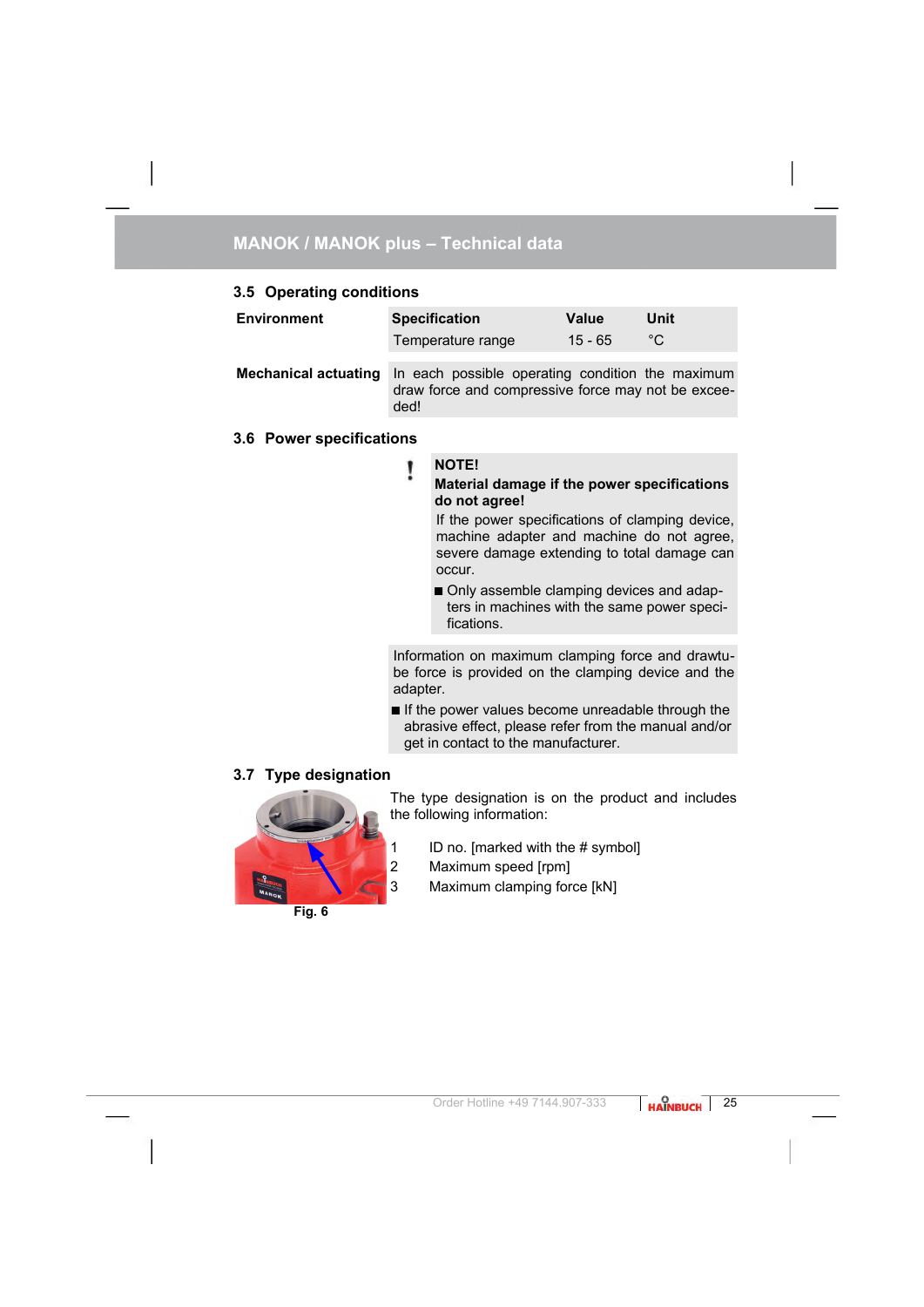## **[MANOK / MANOK plus](#page-0-0) – Structure and function**

# **4 Structure and function**

### **4.1 Overview and brief description MANOK**



- 1. Clamping element reception
- 3. Clamping head [optional]
- 2. Position of the mounting screws
- 4. Actuating screw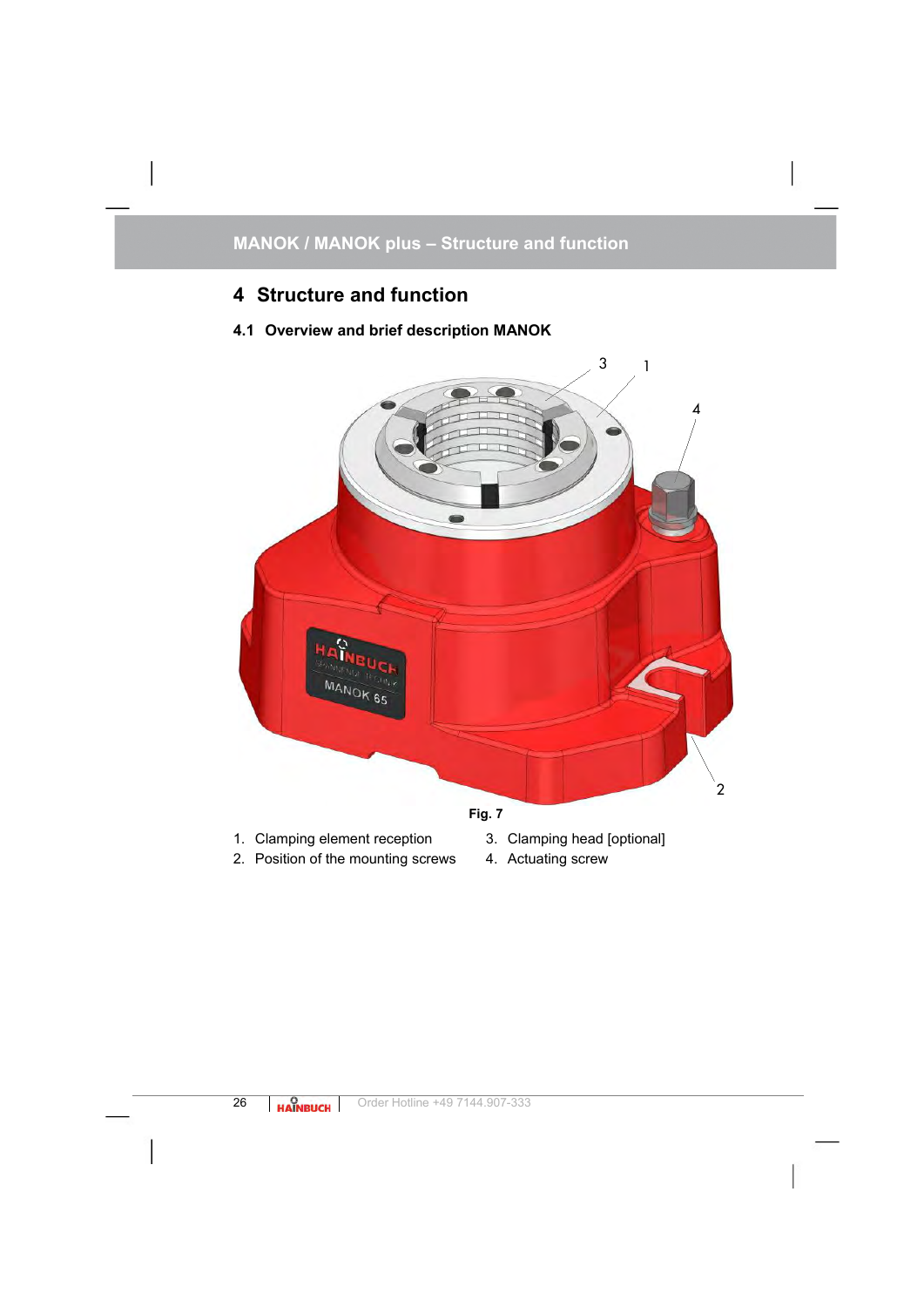**Brief description** It isn't just the price-performance ratio of this little giant that is impressive. With its incredible holding power, precision and rigidity, MANOK has already surprised many users who never would have imagined that this kind of quality could be found in a manual clamping device. Not only that, but our little chuck is extremely easy to change. You can use the same clamping heads that you have already been using on your lathes for years. Pretty practical, don't you think? And speaking of practical, you can use the manual changing fixture EasyGrip or the pneumatic one to change clamping heads quickly and easily. It's a breeze! In addition, you can also mount an end-stop to the MANOK in no time at all. Simply fasten the inside end-stop directly onto your machine tool table or mount a front end-stop on the face of the clamping taper. That's it. But this little power package isn't just practical and

economical it is also extremely versatile. After all,the possible applications of MANOK are almost limitless. Sometimes one can only dream of that much clamping force in such simple package. The integrated actuation lever makes this possible: It functions as an accumulator and acts as an anti vibration device during milling operations for example.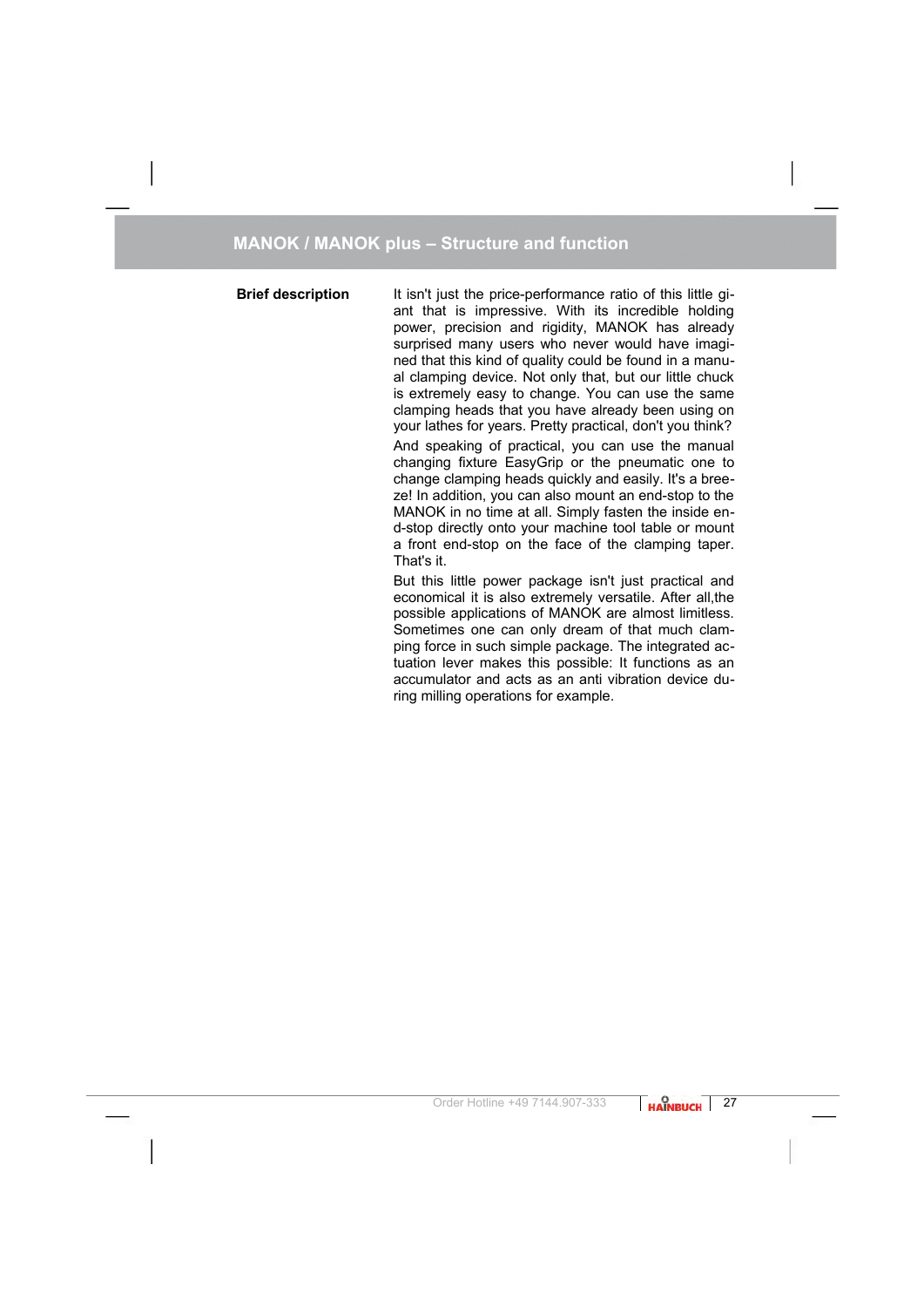### **[MANOK / MANOK plus](#page-0-0) – Structure and function**

### **4.2 Overview and brief description MANOK plus**



**Fig. 8**

- 1. Clamping element reception
- 2. Clamping head [optional]
- 3. Position of the mounting screws
- 4. Actuating screw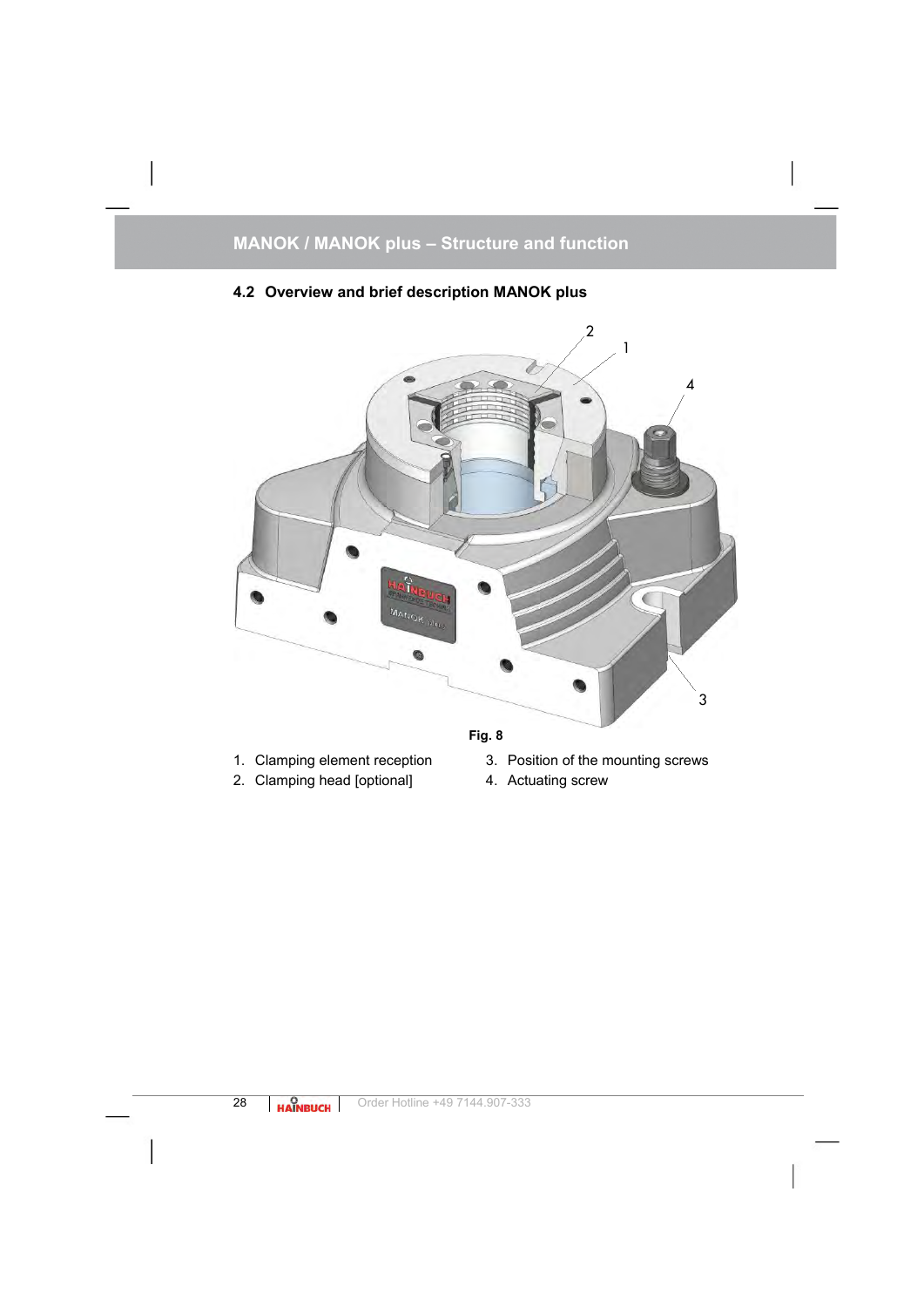**Brief description** Users were already full of enthusiasm for the first version of this manual stationary chuck. Not only because of the precision, grip, rigidity, and the optimum accessibility on 5-axis machines. With MANOK, the cost/efficiency ratio is extremely good and it scores »a plus« with those for whom money counts.

> About »plus« ... there is now a new type, MANOK plus. It offers you the same qualities as MANOK, and many more options as well: because with MANOK plus the releasing action works mechanically and not through springs as with MANOK. This integrated forced opening allows a higher releasing force. For example it allows full use of all SPANNTOP adaptions which you have already in use on your lathe. Within only two minutes MANDO Adapt, the mandrel adapter, is mounted. Also with the jaw adapter, the mounting takes only two minutes for having twice the clamping range.

> It goes without saying that with MANOK plus you can use all clamping heads and end-stops which were already in use on the lathe. Alignment surfaces and fixing grooves are part of the standard product, as well as the integrated end-stop. An added benefit: you can now even fit MANOK plus horizontally and thus use it also for the machining of longer work pieces or bars. Locating grooves ensure a simpler and more exact orientation on the machine table. In addition, the optional adjustable overload device allows clamping with a »fine touch«.

The highlights

- stable clamping due to pull-back effect
- MANDO Adapt and jaw adapter can be used
- high clamping forces
- end-stops, clamping heads, and chuck adaptations from the lathe can be used
- finely milled surface for horizontal applications
- working with radially aligned work piece holders is possible
- utilization as a universal clamping device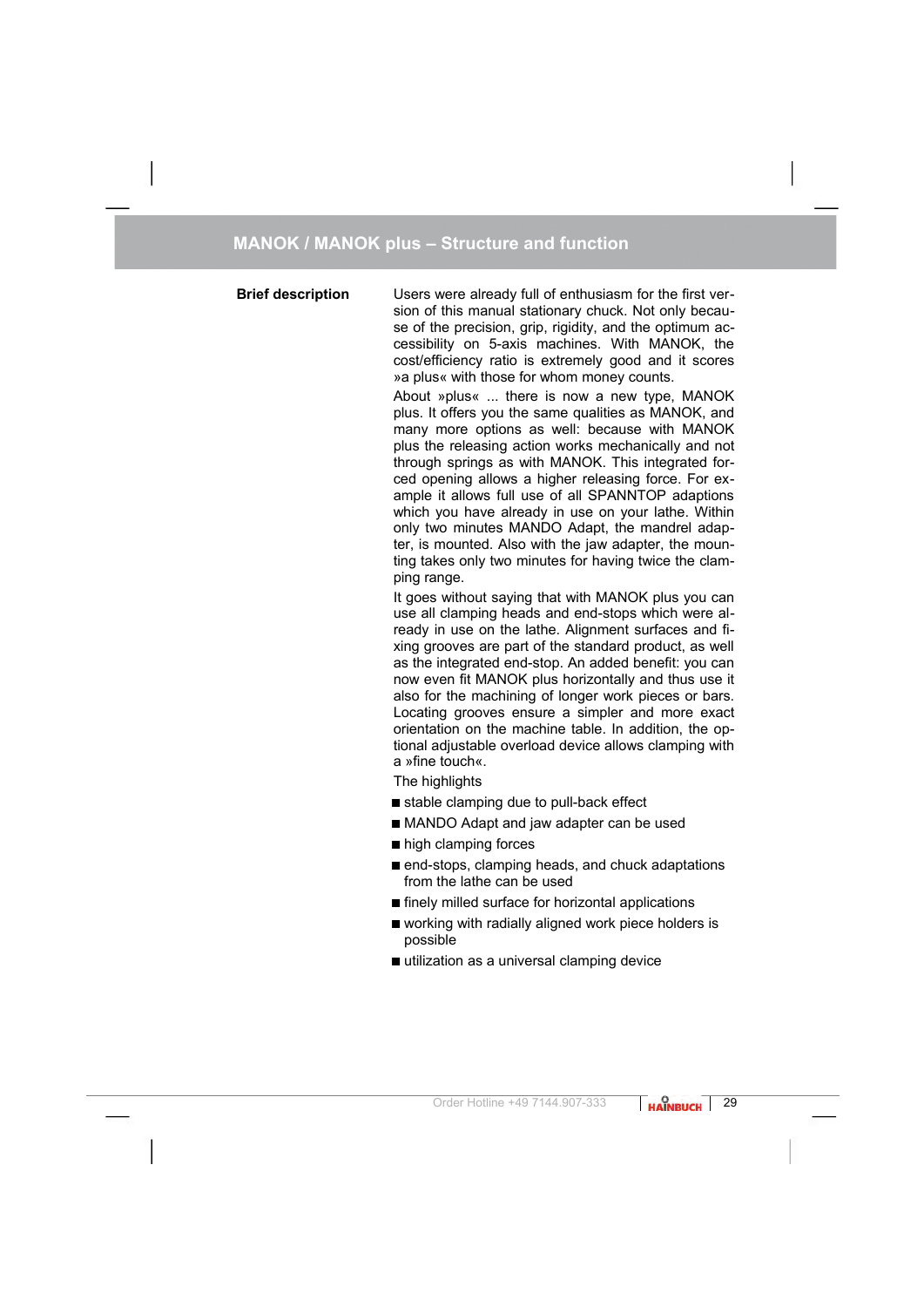### **4.3 Optional Accessories**

The accessories described here are not included in the scope of delivery.

Specially developed segmented clamping bushings match to the respective maximum RPM are available for each clamping device. Trouble-free and precise function of HAINBUCH clamping devices is only ensured when using original HAINBUCH segmented clamping bushings.

Lubricating grease and grease gun are required for cleaning and preservation of the clamping device. The lubricating grease is also specially matched for protection of the vulcanized segments of the segmented clamping bushings and increase their service life and elasticity by a significant factor.

### **4.3.1 Changing fixture**





The pins of the changing fixture are inserted in the matching holes in the clamping head. The changing fixture is tensioned via hand force. The clamping head is firmly clamped in the changing fixture and can be inserted into the mounted clamping device with the aid of the changing fixture.

#### **Pneumatic changing fixture**

The pins of the changing fixture are inserted in the matching holes in the clamping head. The changing fixture is tensioned via compressed air. The clamping head is firmly clamped in the changing fixture and can be inserted into the mounted clamping device with the aid of the changing fixture.

### **4.3.2 Clamping head RD**

**Fig. 10**



**Fig. 11**

The clamping heads are used to accommodate the workpiece that will be machined. They consists of hard steel and rubber segments that are connected via a vulcanizing process.

Depending on the requirements of the workpiece there are clamping heads in different sizes and with different profiles and bores.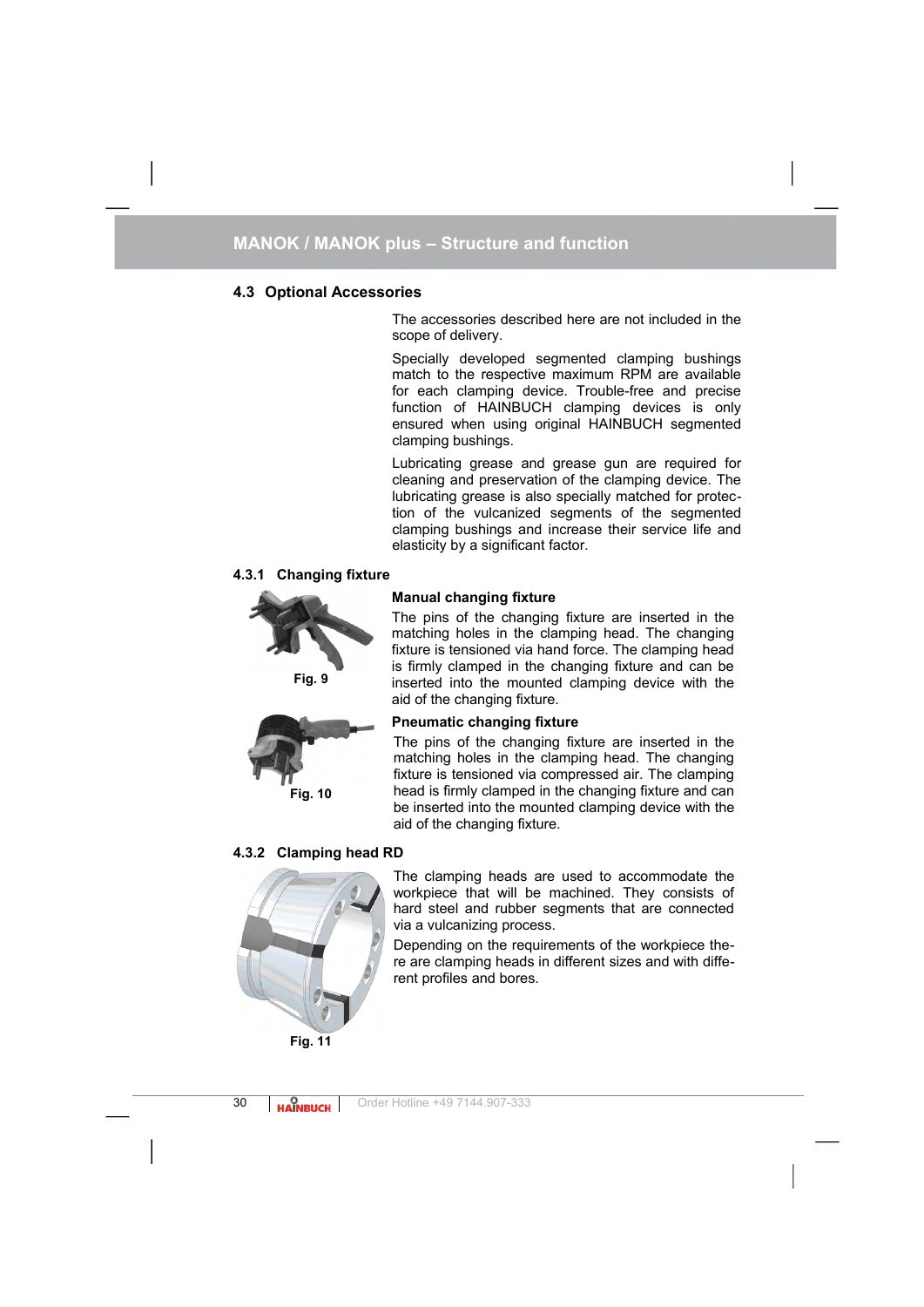### **[MANOK / MANOK plus](#page-0-0) – Structure and function**

#### **4.3.3 Clamping head**



The clamping heads are used to accommodate the work piece that will be machined. They consists of hard steel and rubber segments that are connected via a vulcanizing process.

Depending on the requirements of the work piece there are clamping heads in different sizes and with different profiles and bores.

**Fig. 12**

#### **4.3.4 Workpiece end-stop**



The workpiece end-stop is manufactured with a endstop dimension according to the customers request. In combination with the clamping head and the chuck it provides a functional unit.

### **Fig. 13**

### **4.3.5 MANDO Adapt T211**



- Adaption clamping device MANDO Adapt T211
	- The CENTREX quick change-over interface allows a μ-accurate adaption of the adaptation clamping device without adjusting the chuck.
	- Clamping range  $\varnothing$  20 80 mm possible by several sizes of mandrel
	- Vibration damping by vulcanized segmented clamping bushings
	- Workpiece stabilization by axial traction to the workpiece end-stop
	- wide bridging area by vulcanized clamping elements

The MANDO Adapt can be ordered at HAINBUCH. For using the MANDO Adapt T211 RD an additional adaptation ring is required.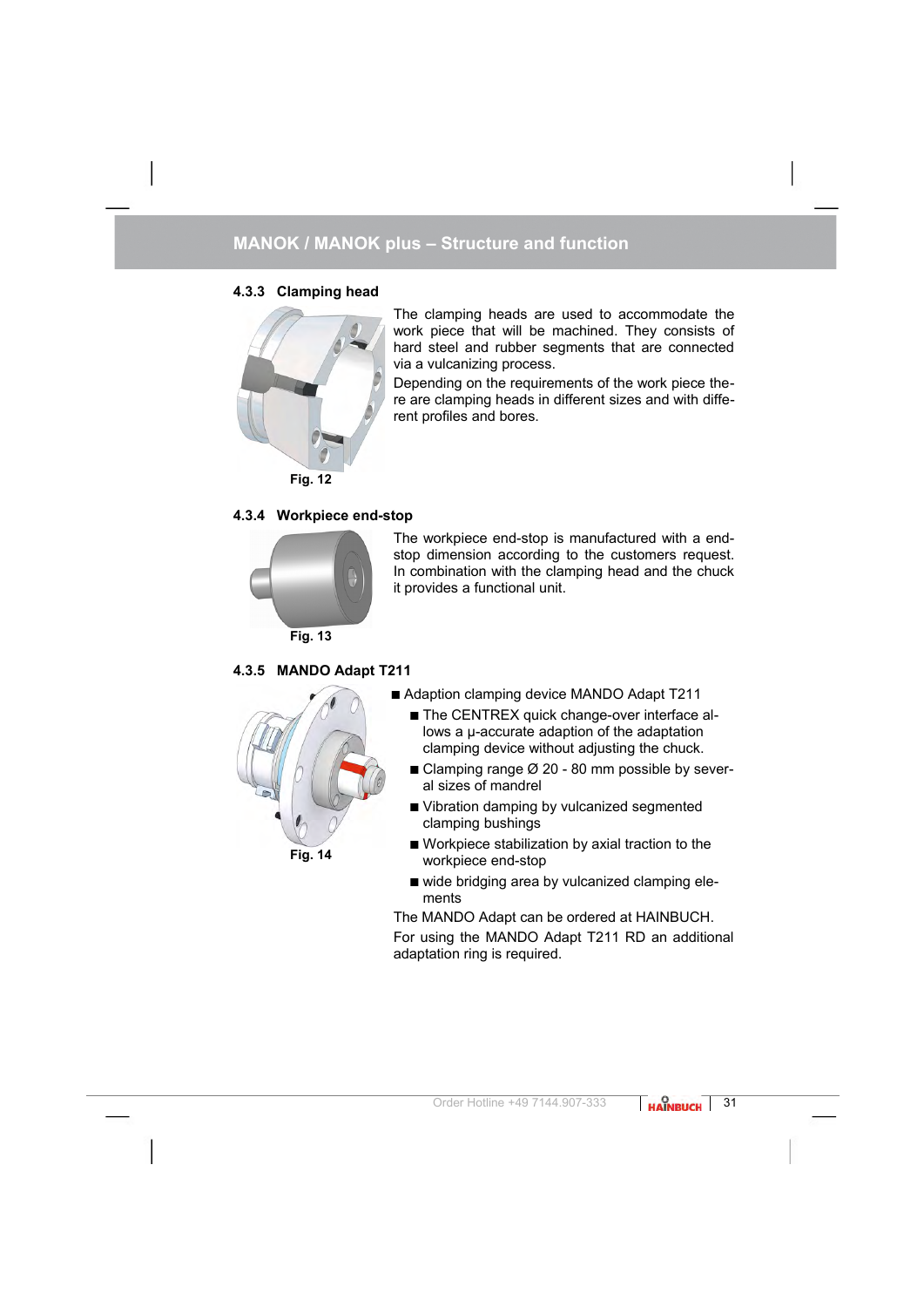### **[MANOK / MANOK plus](#page-0-0) – Structure and function**

#### **4.3.6 MANDO Adapt T211 SE**



■ Adaption clamping device MANDO Adapt T211

- The CENTREX quick change-over interface allows a μ-accurate adaption of the adaptation clamping device without adjusting the chuck.
- Clamping range  $\varnothing$  20 80 mm possible by several sizes of mandrel
- Vibration damping by vulcanized segmented clamping bushings
- Workpiece stabilization by axial traction to the workpiece end-stop
- wide bridging area by vulcanized clamping elements

The MANDO Adapt can be ordered at HAINBUCH.

#### **4.3.7 Jaw module**



**Fig. 16**

The jaw module is an adaptation clamping element for using clamping jaws.

It can be used to extend the clamping range of the base clamping device. As a base clamping device for adapting the jaw module is used the SPANNTOP chuck.

Key advantages

- **Minimal interference contour**
- Dead-length clamping
- Rotating and stationary use
- Only external clamping possible
- Can be used as a pick-up chuck on sub spindles
- **Milling between the jaws possible**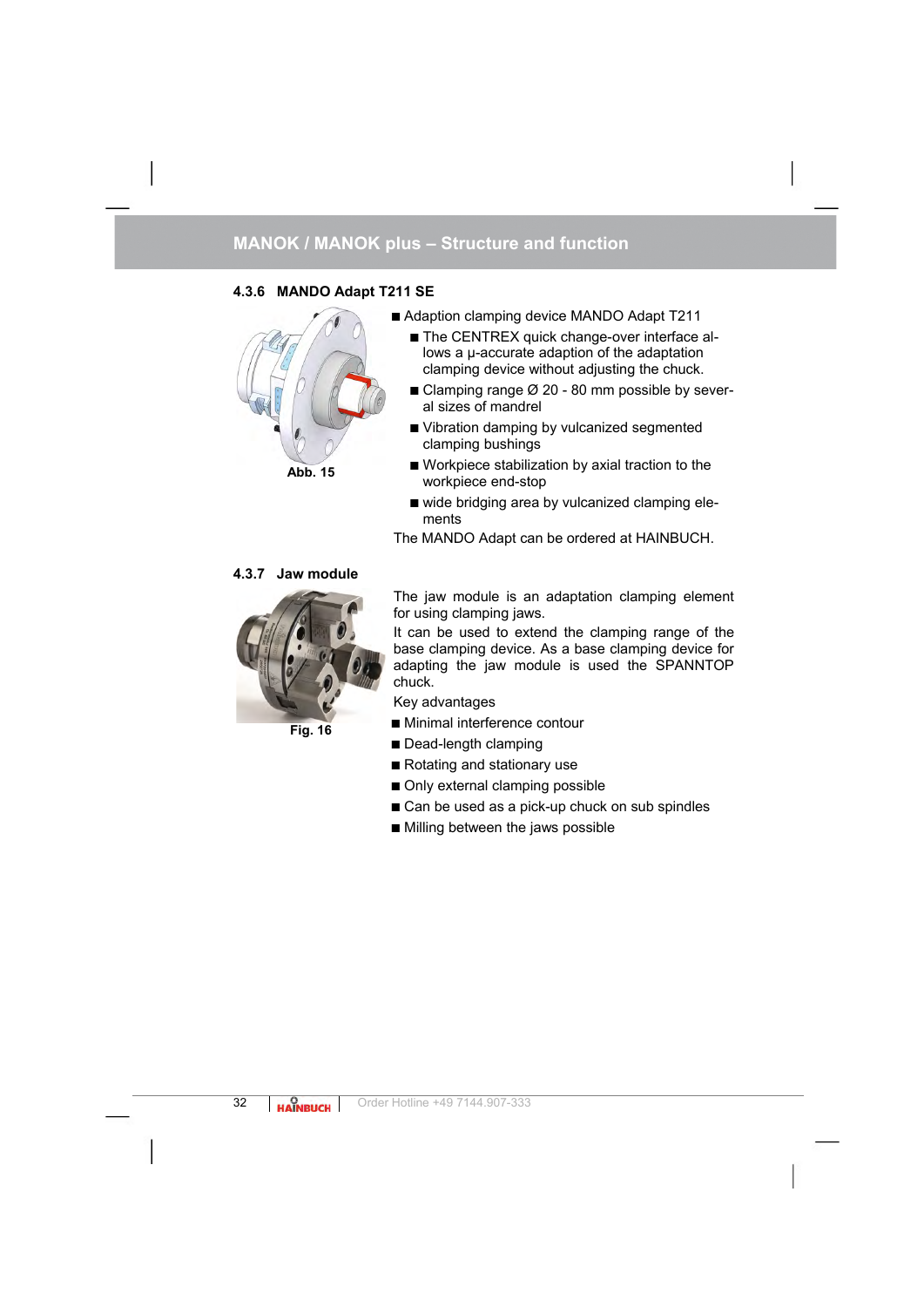### **4.3.8 Key**



The key has the order number 10684/0001; it can be ordered from HAINBUCH.

**Fig. 17**

### **4.3.9 Grease**



The universal grease for chuck and mandrel lubrication is supplied in a 1000g can. The order number for the universal grease is 2085/0003; it can be ordered from HAINBUCH.

**4.3.10 Grease gun**

**Fig. 19**

The grease gun is filled with universal grease, which is pressed into the clamping device. The grease gun has a pointed mouthpiece. The order number for the grease gun is 2086/0004; it can be ordered from HAINBUCH.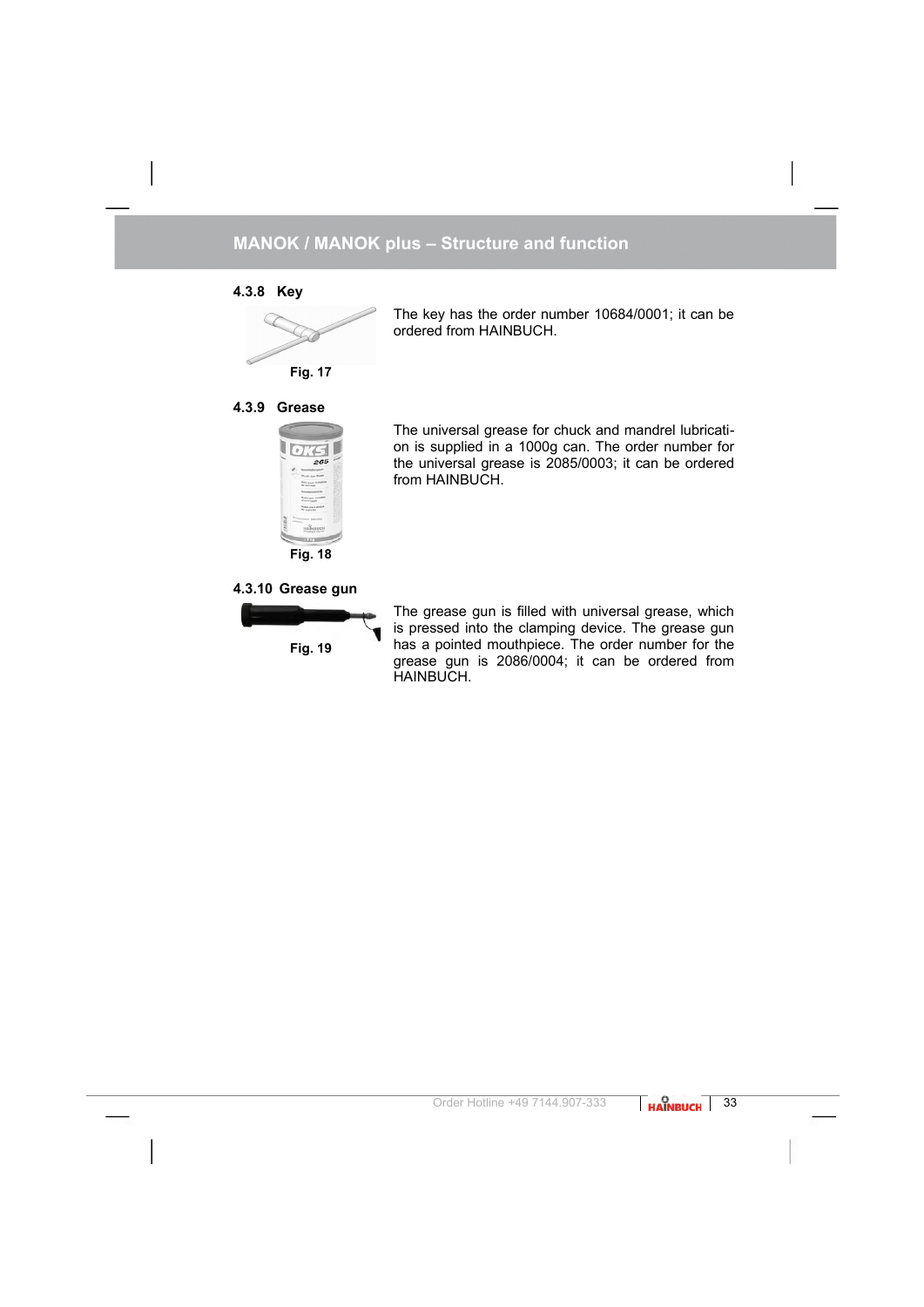# **5 Transporting, packaging and storing**

### **5.1 Safety instructions for transporting**

Unbalanced package **A** WARNING!



**Danger of falling due to an unbalanced package**

Packed goods can have an unbalanced package. If attached incorrectly the package can tip and cause life-threatening injuries.

- $\blacksquare$  Note the markings on the packages.
- Attach the crane hook in such a manner that it is located above the center of gravity.
- Carefully lift and see if the load tilts. If necessary change the attachment.

#### **Transport!** 1

- For transport always use a suitable clamping means / crane.
- Make sure that a rolling / falling of the clamping device is not possible.

### **5.2 Symbols on the packaging**



### **Fragile**

Identifies packages with fragile or sensitive contents. Handle the packed goods with care; do not allow them to fall, and do not subject them to impact.



Keep packed goods dry and protected against moisture.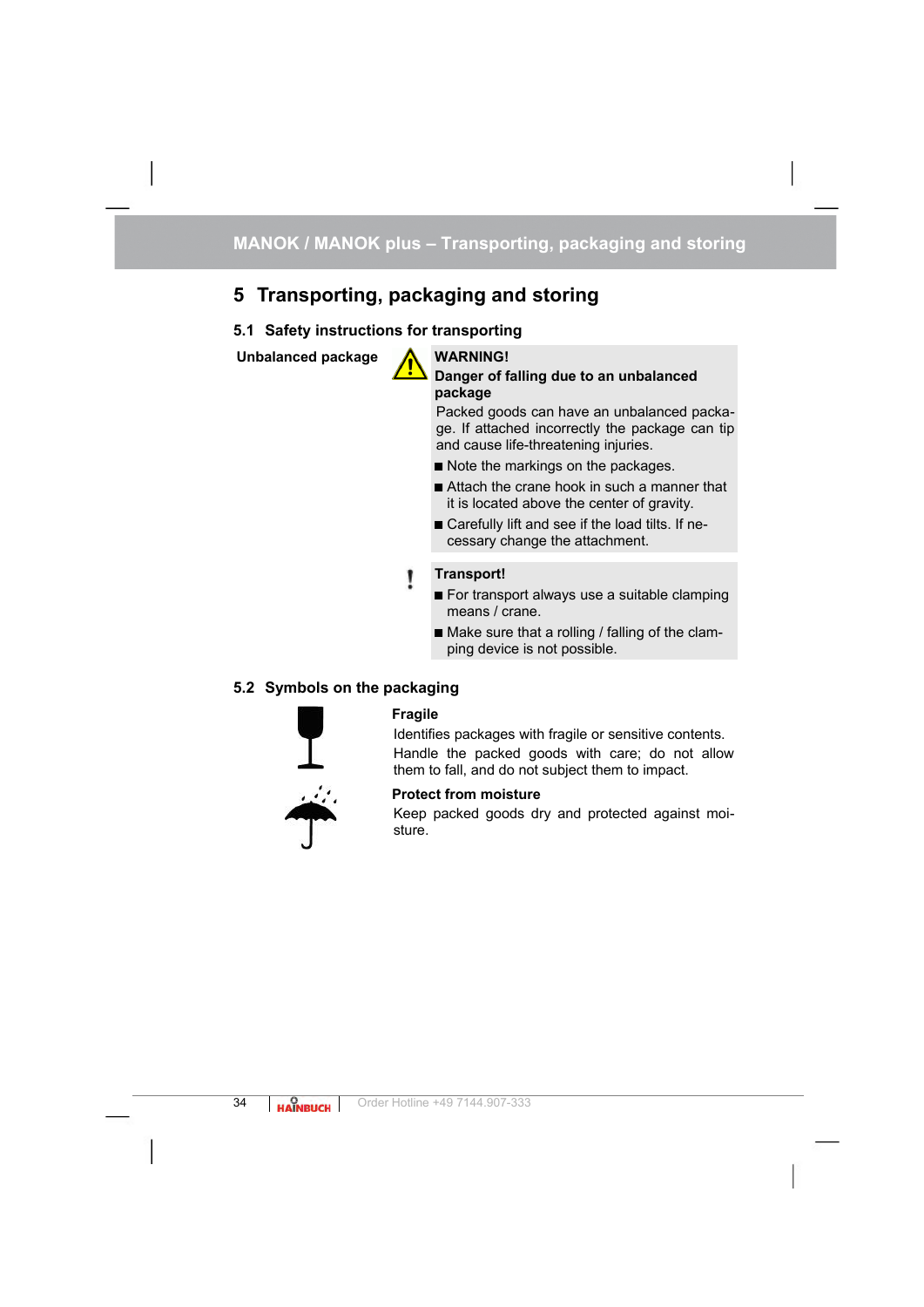### **5.3 Transport inspection**

Check delivery immediately upon receipt to ensure that delivery is complete and to identify any transport damage.

Proceed as follows it there is apparent external damage:

- Do not accept the delivery, or only accept it with reservation.
- Note the extend of transport damage on the transport documents or on the transport company's delivery ticket.
- Submit a complaint.
	- Report any defect as soon as it is detected. ñ Claims for damage compensation can only be enforced during the applicable periods for giving notice of lack of conformity.

### **5.4 Unpacking and inner-company transportation**

 $\frac{1}{11}$  The clamping device is packed vertically and has threaded bores in the end face.

From about weight 15 kg there are also threaded holes in the circumference of the clamping device. Lifting eye bolts can be screwed into these threaded holes.

For transporting with transport trolley the clamping device must be positioned in standing condition. Make sure that a non-slip pad has been laid.

To safely lift the clamping device out of the package it must be hooked into a crane depending on the weight.

All tools and accessories which are not in scope of delivery are marked as optional in the operating instructions.

- Two people are required for this task.
- Special tools required:
	- Crane from weight more than 15 kg
	- $\blacksquare$  Lifting eye bolts
- 1. Screw lifting eye bolt into the thread in the end face of the clamping device.
- 2. Hook the load-handling equipment into the lifting eye bolt.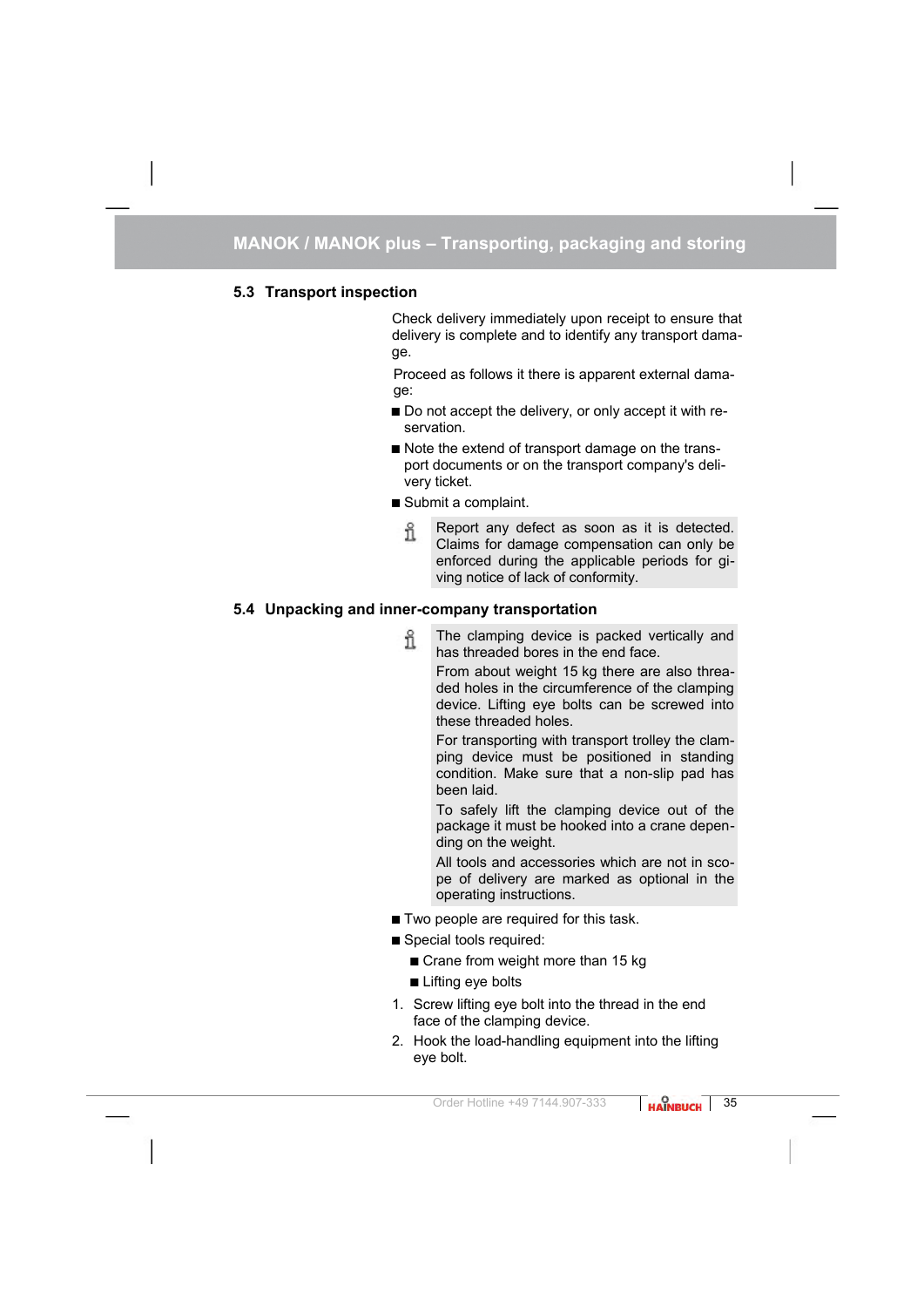3. Use a crane to carefully lift the clamping device out of the transport packaging and put it down on a stable, level substrate.

### **5.5 Packaging**

**About the packaging** Individual packages are packed according to the expected transport conditions. Environmentally-friendly materials have been used exclusively for the packaging.

> Packaging should protect the specific components from transport damage, corrosion, and other damage until installation. Therefore do not destroy the packaging, remove it just before installation.

ñ The packed goods are sealed in foil airtight and packed in cartons. See the »Technical Data« section for the specific weight of the respective sizes.

**Handling packaging materials** Dispose of packaging materials in accordance with the respectively valid statutory regulations and local guidelines.

### **NOTE!**

#### **Improper disposal causes environmental damage!**

Packaging materials are valuable raw materials and in many cases they can be reused, or they can be effectively treated and recycled.

- Dispose of packaging materials in an environmentally responsible manner.
- Comply with locally applicable disposal quidelines. If necessary commission a specialized company to dispose of packaging.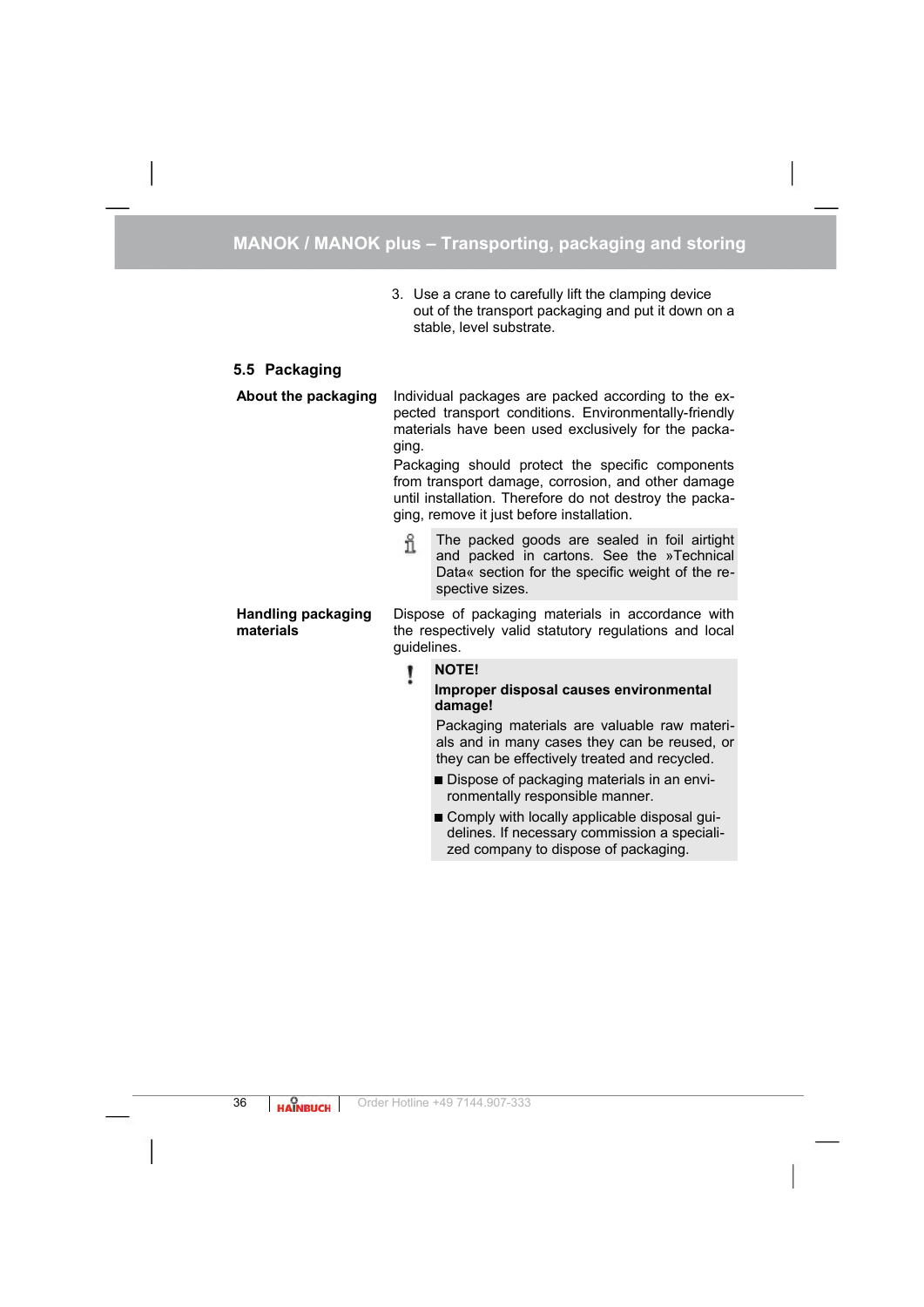| 5.6 Storing                                            |                                                                                                                                                                                                                                                                                                                                                                                                                                                                                                                        |
|--------------------------------------------------------|------------------------------------------------------------------------------------------------------------------------------------------------------------------------------------------------------------------------------------------------------------------------------------------------------------------------------------------------------------------------------------------------------------------------------------------------------------------------------------------------------------------------|
|                                                        | Under certain circumstances instructions for<br>i<br>storage and subsequent storage are affixed to<br>the packages that extend beyond the require-<br>ments cited here.<br>Comply with these instructions accordingly.                                                                                                                                                                                                                                                                                                 |
| <b>Storage of packages</b>                             | Only store packages under the following conditions:<br>Do not store outdoors.<br>Store in a dry and dust-free location<br>■ Do not expose to aggressive media<br>■ Protect from direct sunlight<br>Avoid mechanical vibration<br>Storage temperature: 15 bis 35 $^{\circ}$ C<br><b>Relative humidity: max. 60 %</b><br>For storage periods longer than 3 months:<br>■ Check the general condition of all parts and the<br>packaging at regular intervals.<br>■ Touch up or re-apply anti-corrosion agents as<br>needed |
| <b>Subsequent storage</b><br>of the clamping<br>device | Only re-store the clamping device under the following<br>conditions:<br>■ Thoroughly clean the clamping device prior to sub-<br>sequent storage [see section »Cleaning«]<br>■ Thoroughly oil and grease the clamping device.<br>[see section »Cleaning«]<br>■ Store the clamping device in airtight foil<br>The clamping device must be stored securely in po-                                                                                                                                                         |

sition. If this is not guaranteed, use a suitable container for the clamping device or equip the shelf with a circumferential securing edge.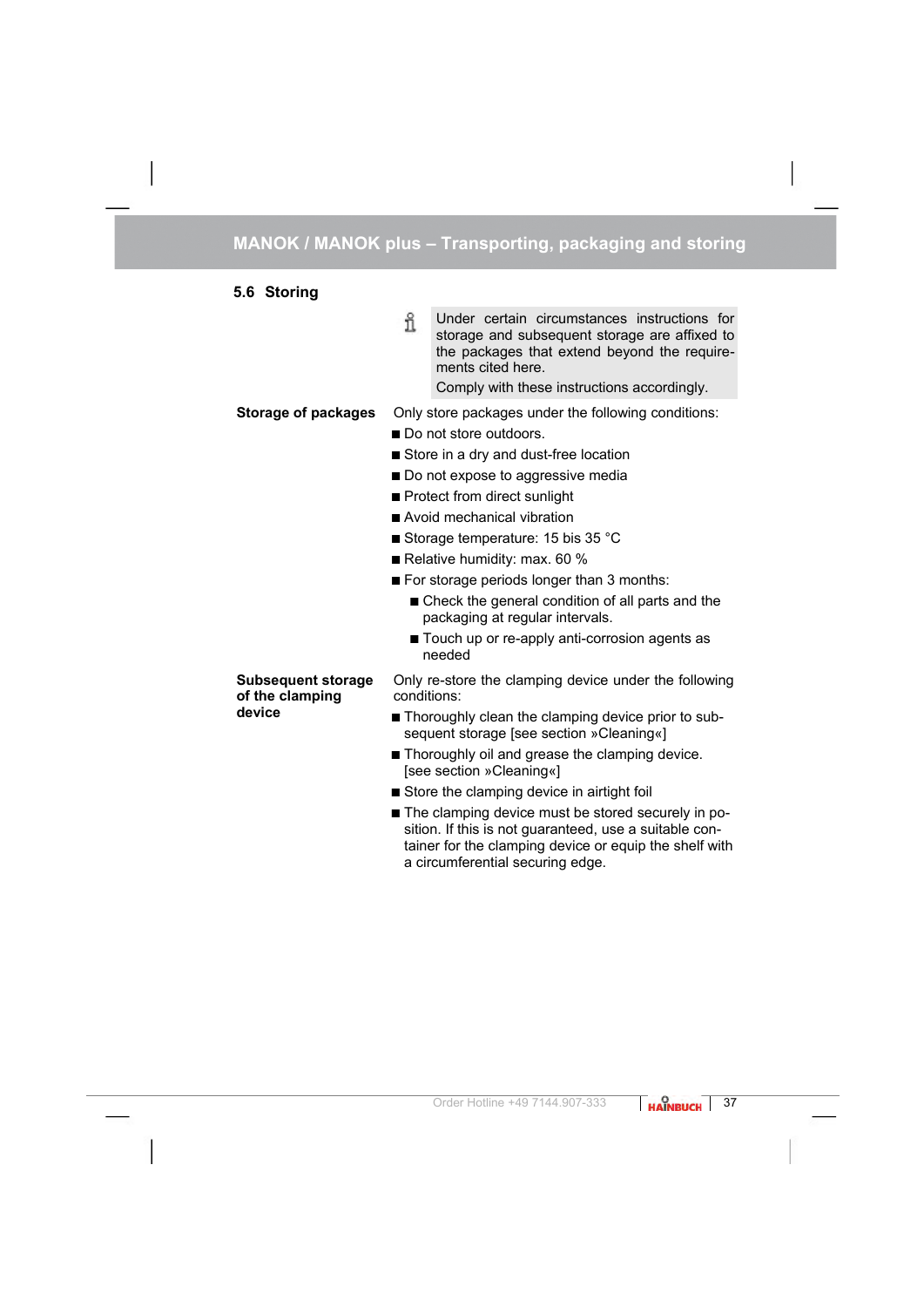## **6 Assembly**



### **WARNING!**

During the initial installation of the clamping device severe injuries may occur.

- The initial installation must be done only by qualified personnel.
- All screws remaining in the clamping must be tightened firmly.
- All tools and keys must be removed after installation.
- Always wear personal protective equipment!

### **6.1 Pre-consideration**

- Screws are tightened according to the size of the screw and the general torque. To avoid axis-parallel warpage under load and to get stiffness turn in the screws evenly.
- To avoid precision error clean the screw joint surfaces and also the mating surfaces, see »Maintenance«.

The ex works wetting of the plate surfaces and the clamping element is only corrosion protection. It's not functionally lubricated.

- The insertion of lubricant is provided only on the mechanical surfaces. Pay attention to the instructions for lubricants in the chapter »Maintenance«.
- Avoid too much lubricant on the bearing surface, as this can cause face runout.
- Seal rings [e.g. o-ring, quad-ring seal] and sealing surfaces must be lubricated. Note the information in the chapter »Maintenance«.
- Note that the function surfaces [plate surface, mating surface, cone surface and seal surface] may not be damaged.



### **CAUTION!**

Wear safety shoes during the assembly and maintenance work.

Make sure that the starting of the spindle is impossible.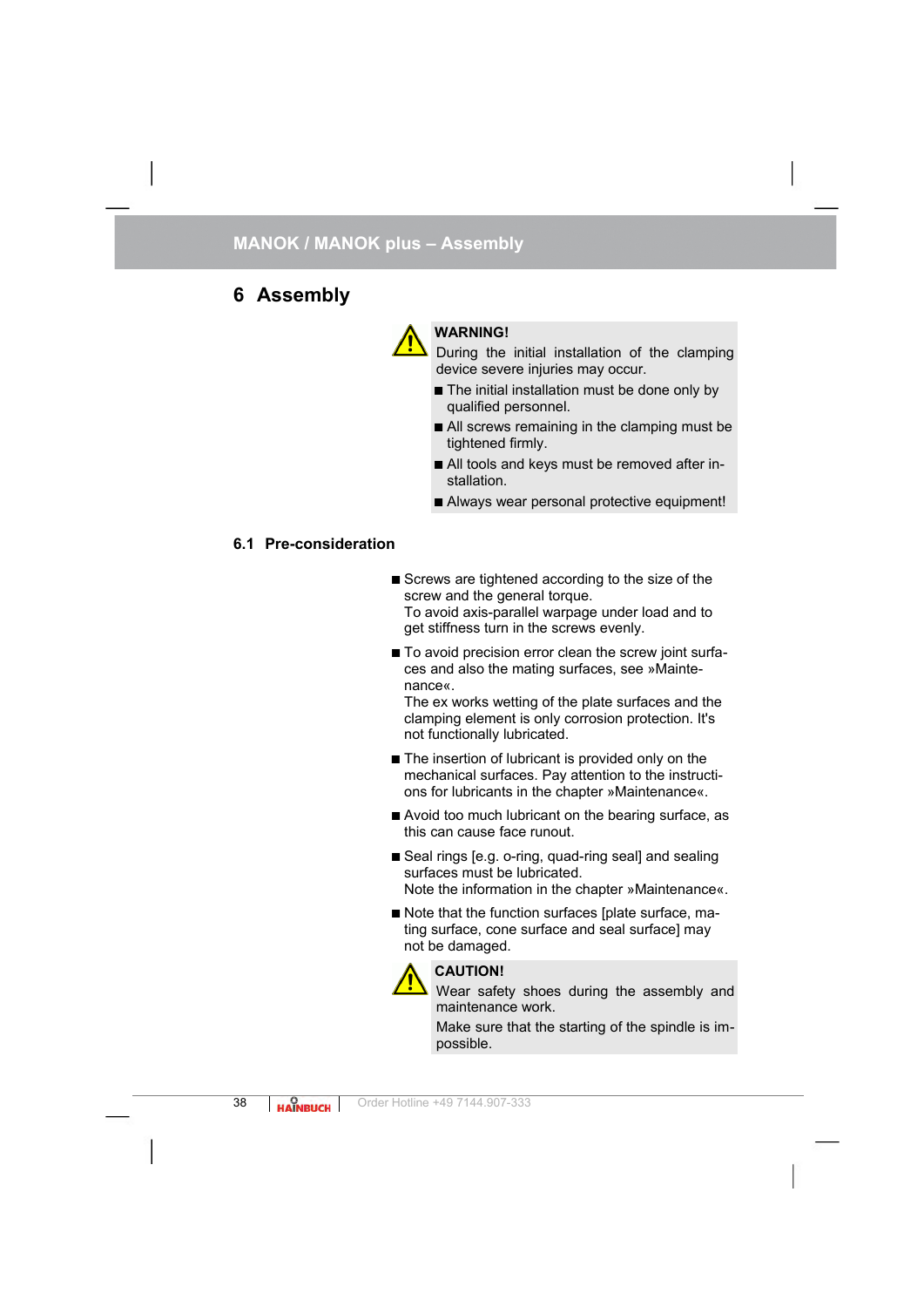### **6.2 Installation**



### **WARNING!**

#### **Danger of injury due to unintentional startup of a machine spindle!**

Unexpected start up of a machine spindle can cause severe injury.

- Only run the machine in set-up mode or jog mode.
- $\blacksquare$  Set the axial clamping force of the machine tool on the lowest setting.
- Always remove immediately all the tools and wrenches from the clamping device after use.
- Unscrew all eye bolts from the clamping device and remove them from the interior of the machine.
- Prior to switching on automatic mode close all protective doors or hoods that are present on the machine tool.



### **WARNING!**

### **Risk of injury!**

By operating the clamping device without changing parts [clamping head, segmented clamping bushing, workpiece end-stop] there is an increased risk of crushing injuries by the stroke of the moving components of the clamping device.



### **WARNING!**

### **Risk of injury!**

Bending in the working area of the machine can cause severe head injuries!



### **CAUTION!**

**Risk of injury!**

Unexpected start up of the tool spindle can cause severe injury.

■ Make sure that the system is pressure-free and that a restart of the machine can be excluded!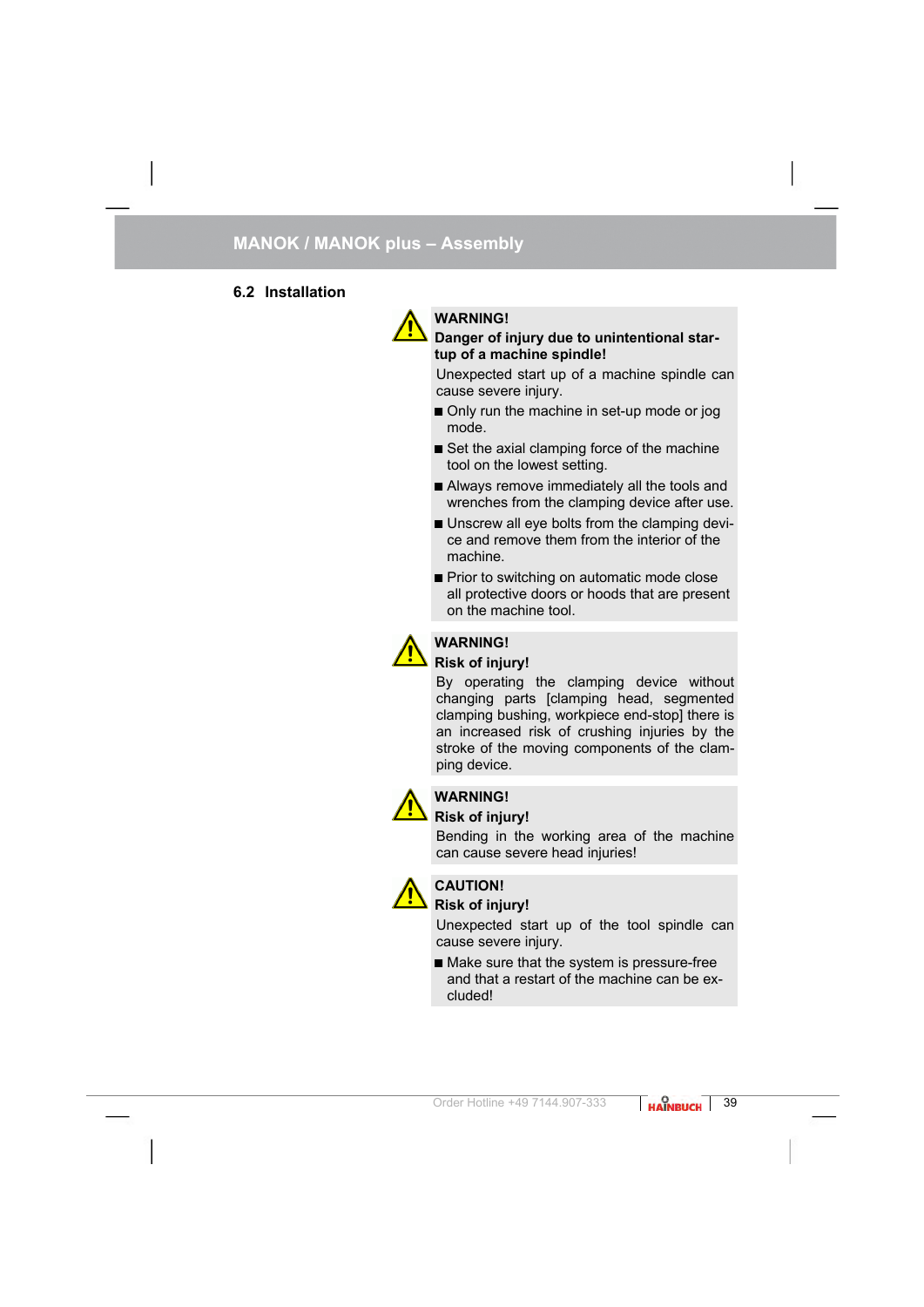### **[MANOK / MANOK plus](#page-0-0) – Assembly**



### **CAUTION! Risk of injury!**

Contamination of the mechanism can influence/reduce the stroke, thus the clamping device may not be actuated correctly.

Clean the product regularly [see chapter] »Maintenance and service«].

#### **Transport!** 1

- For transport always use a suitable clamping means / crane.
- $\blacksquare$  Make sure that a rolling / falling of the clamping device is not possible.

### **6.2.1 Assembly of the MANOK**

Two people are required for this task. Special tools required:

- Allen wrench
- Crane and eye bolts from weight 15 kg
- 1. Put the stationary chuck on the machine table.
- 2. Screw in the 2 mounting screws through the stationary chuck into the machine table and tighten them firmly according to the manufacturers order.

### **6.2.2 Assembly of the MANOK plus**

Two people are required for this task. Special tools required:

- Allen wrench
- Crane and eye bolts from weight 15 kg
- 1. Place the stationary chuck on the machine table.
- 2. Screw the mounting screws through the stationary chuck into the machine table and tighten them only finger tight.
- 3. Adjust the MANOK plus once [max. 0.005 mm].
- 4. Tighten the mounting screws firmly according to the manufacturers order.

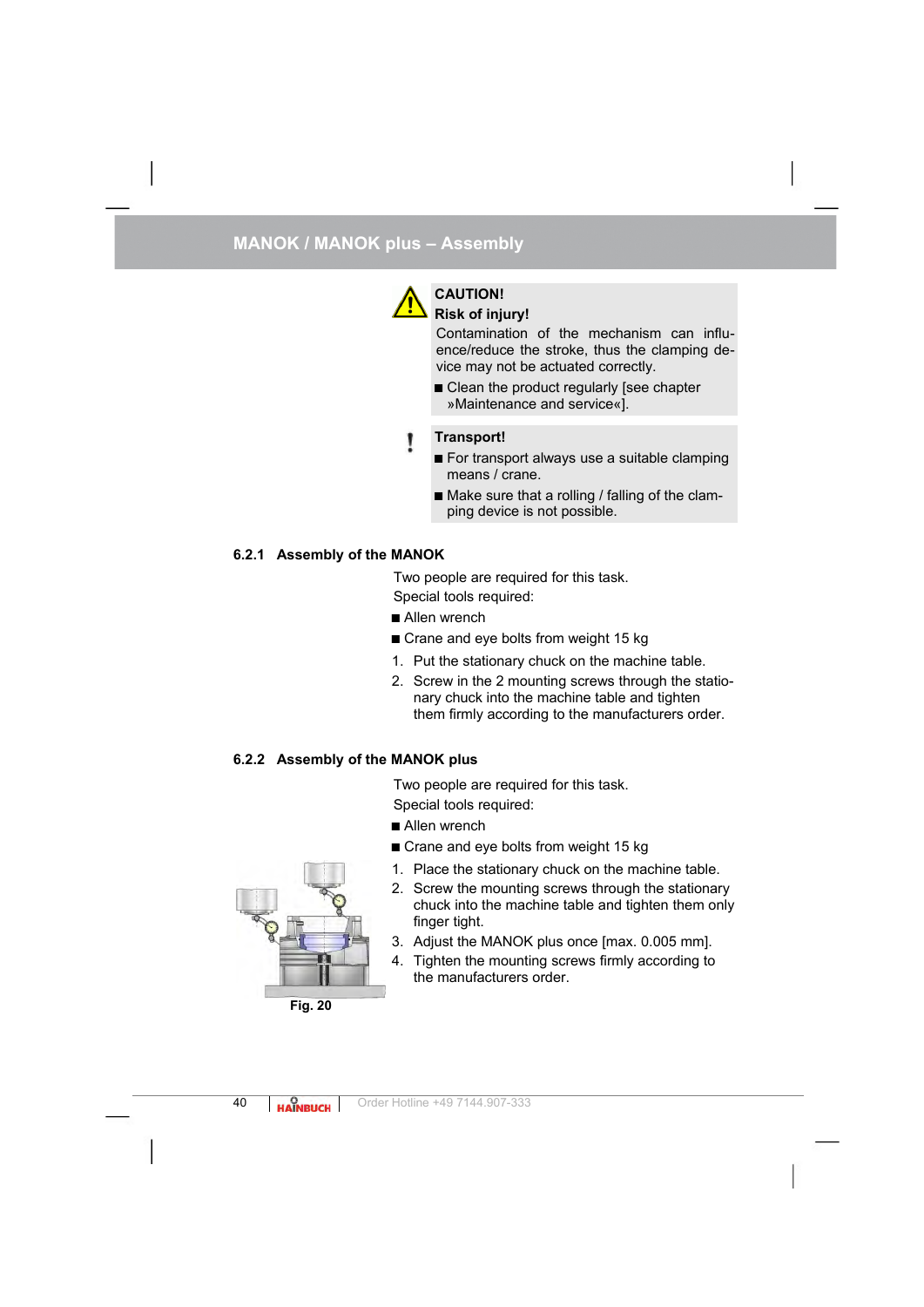### **[MANOK / MANOK plus](#page-0-0) – Assembly**



5. With external machining two clamps may be assembled.

### **6.2.3 Installing the base end-stop**



Special tools required:

- Allen wrench
- Mounting bolt or suitable cylindrical screw
- 7. Take the clamping head out of the taper.
- 8. Unscrew the clamping screws [see section »Disassembling the base end-stop«].
- 9. Screw the mounting bolt clockwise into the threaded bore in the center of the base end-stop.
	- Screw the mounting bolt into the base end-stop ñ so that the polished side of the base end-stop is pointing up.







**Fig. 23**



**Fig. 24**

10.Use the mounting bolt to insert the base end-stop into the clamping device in such a manner that the lateral fixing pin of the base end-stop is aligned flush with the fixing groove in the centering disk.

### **NOTE!**

**Material damage is possible if the clamping screws are tightened too forcefully!**

Tightening the clamping screws too forcefully can damage or destroy them. The base endstop can no longer be clamped in.

- $\blacksquare$  Tighten the clamping screws by hand.
- Do not screw in beyond the resistance.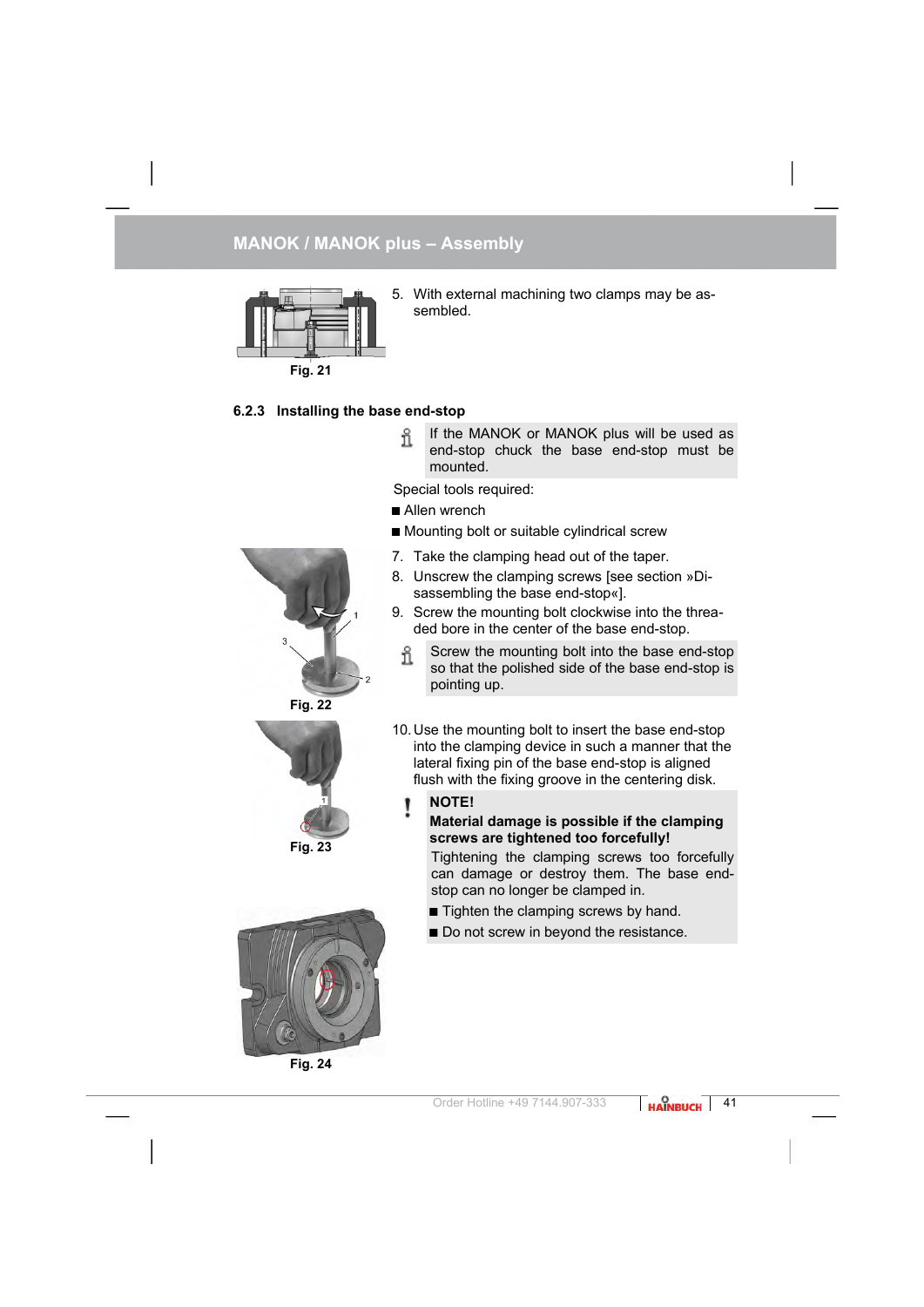### **[MANOK / MANOK plus](#page-0-0) – Assembly**



- 11.Tighten all clamping screws of the base end-stop in the clamping device clockwise by using an allen wrench until a resistance is noticeable.
	- Pay attention to the maximum tightening torque!

The base end-stop is now secured.







**Fig. 26**

### **6.2.4 Assembly of the clamping head**

The insertion of the clamping head is only possible in release position of the stationary chuck.

Special tools required:

- Changing fixture
- 1. Clean the clamping cone in the clamping element reception and the housing.



### **WARNING!**

**Squeezing danger!**

Squeezing danger while actuating the changing fixture.

- Do not reach inside the moving parts!
- 2. Place the changing fixture on the clamping head by inserting the pins parallel to the axis of the changing fixture in the frontal exchange holes of the clamping head. By pressing the changing fixture, the clamping head clamps in the coupling area
- 3. Put the clamping head in the clamping element reception / housing.
- 4. Loosen the changing fixture with light pressure in axial direction and pull the changing fixture out of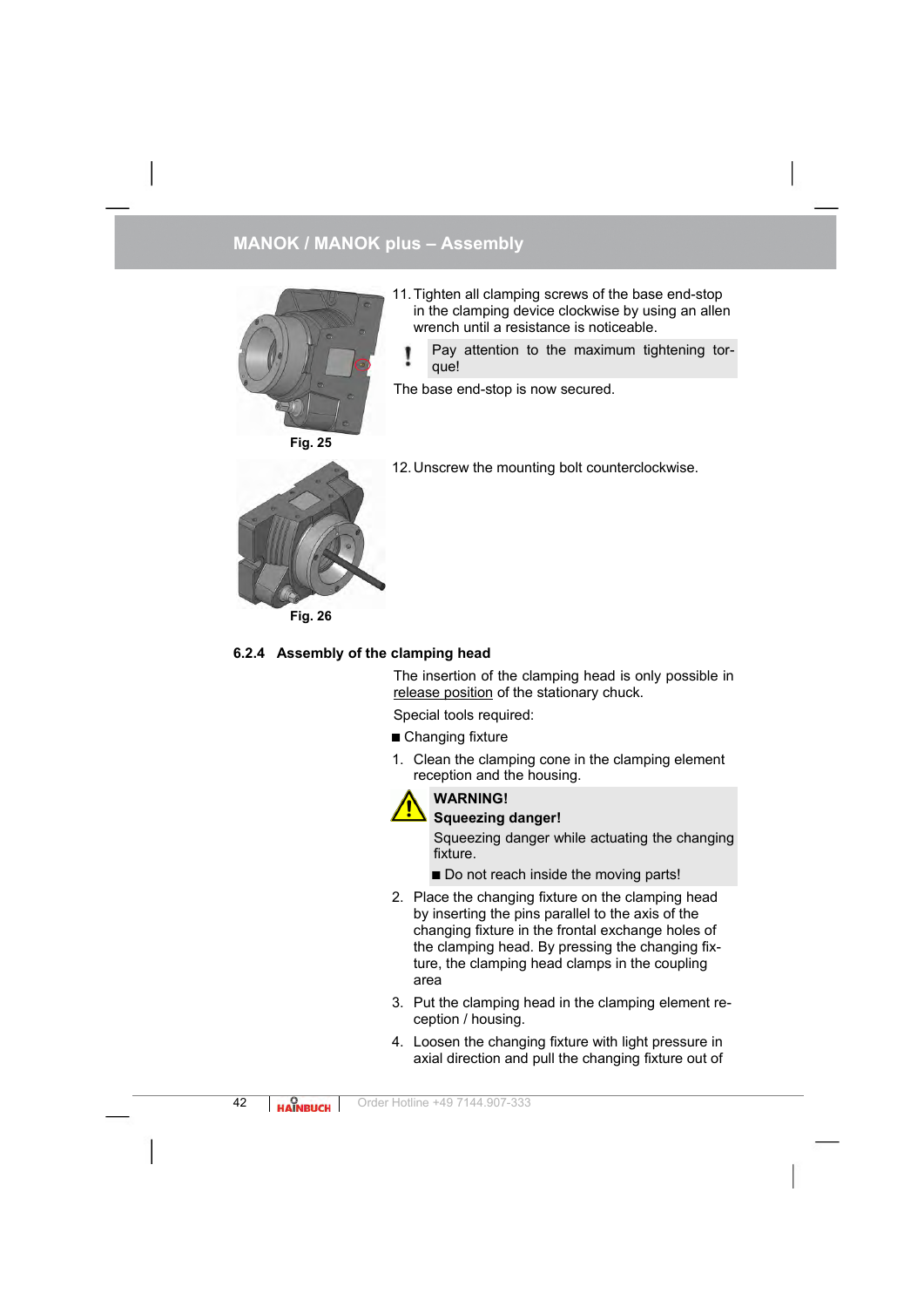the clamping head.

### **6.3 Workpiece**



### **WARNING!**

#### **Risk of injury due to thrown out parts!**

During clamping of the workpiece and the processing parts can be thrown and cause severe injuries and property damage.

- Check the clamping diameter of the workpiece.
- Only clamp workpieces that meet the dimensional requirements.
- For clamping very long workpieces use in addition a tailstock / a steady rest for support.
- Do not exceed the maximum permissible axial clamping force.
- Make sure that the applied axial clamping force is set correctly [neither too high nor too low].



### **CAUTION**

### **Risk of injury!**

When placing the workpiece:

■ Make sure that the hands / fingers may not be clamped when inserting the workpiece!

#### **NOTE!** ļ

**Material damage due to inappropriate workpieces!**

- Only clamp workpieces that meet the dimensional requirements.
- **For the dimensional requirements see chap**ter 3 »Technical data«.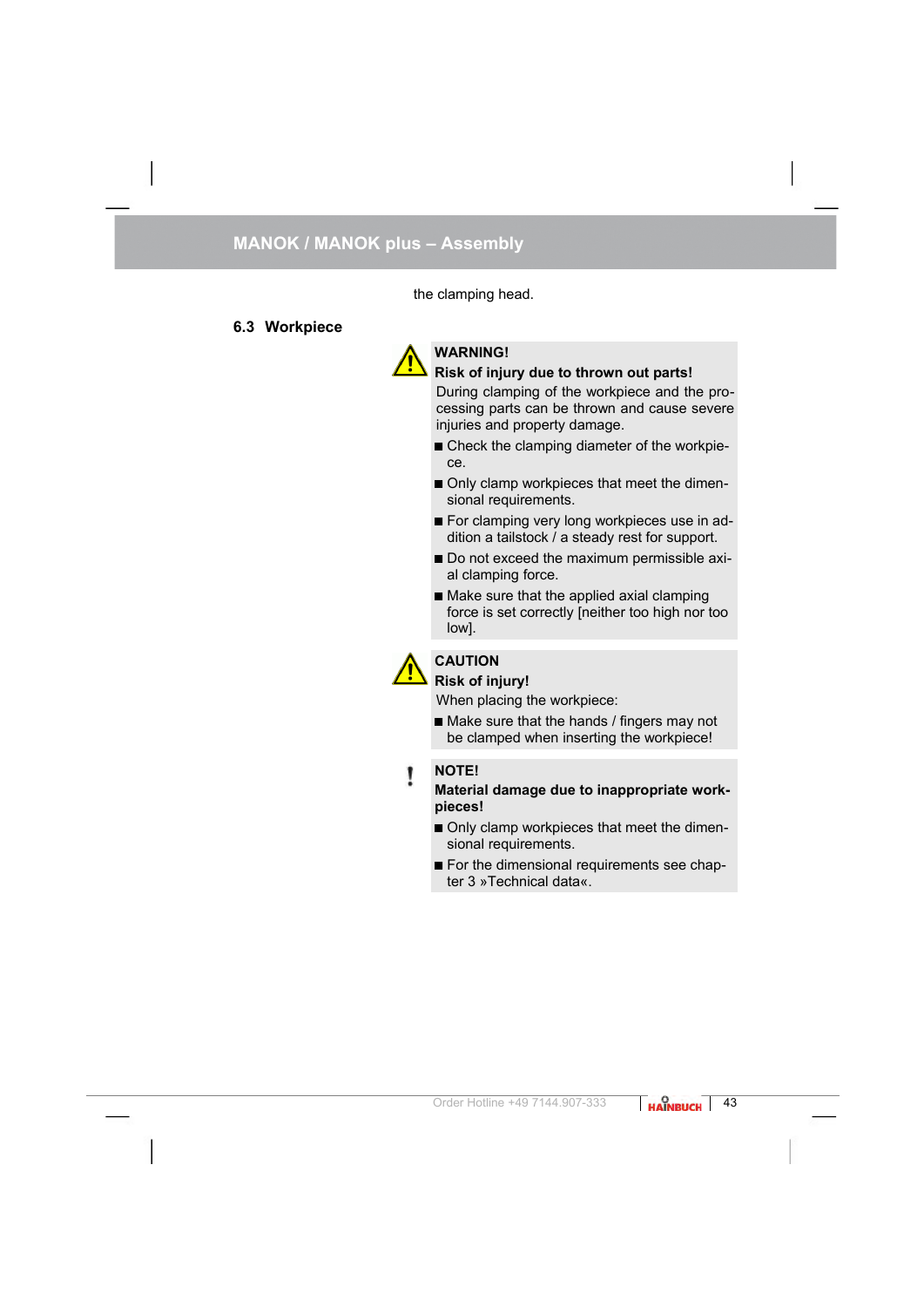### **6.4 Inspections**

#### **NOTE!** ı

#### **Material damage due to damaged clamping devices!**

A damaged, incomplete, or unbalanced clamping device can significantly damage or even destroy the machine tool and the workpiece.

- Only install undamaged, complete, and precisely balanced clamping devices.
- $\blacksquare$  If in doubt contact the manufacturer.

Ensure the following points prior to each installation and start-up of the clamping device:

- All cylindrical screws of the clamping device must be present and tightened with the proper tightening torque.
- The balance screws [if provided] of the clamping device must all be present and undamaged.
- All rubber segments must be intact; this means that they are neither torn, nor are they porous at any point.
- All edges and bearing surfaces are intact; this means that they are neither broken nor do they show any signs of wear.
- The set speed of the machine tool should not exceed the maximum permissible speed of the clamping device.
- The maximum drawtube force specified on the perimeter of the clamping device must not be exceeded.
- The axial clamping force of the machine must be sufficiently high.
- All mounting tools must be removed from the interior of the machine.
- Clamping device and workpiece must be compatible – check the clamping diameter regularly.
- The workpiece must be clamped into the clamping device with sufficient workpiece tension.
- Do a a measurement of clamping force.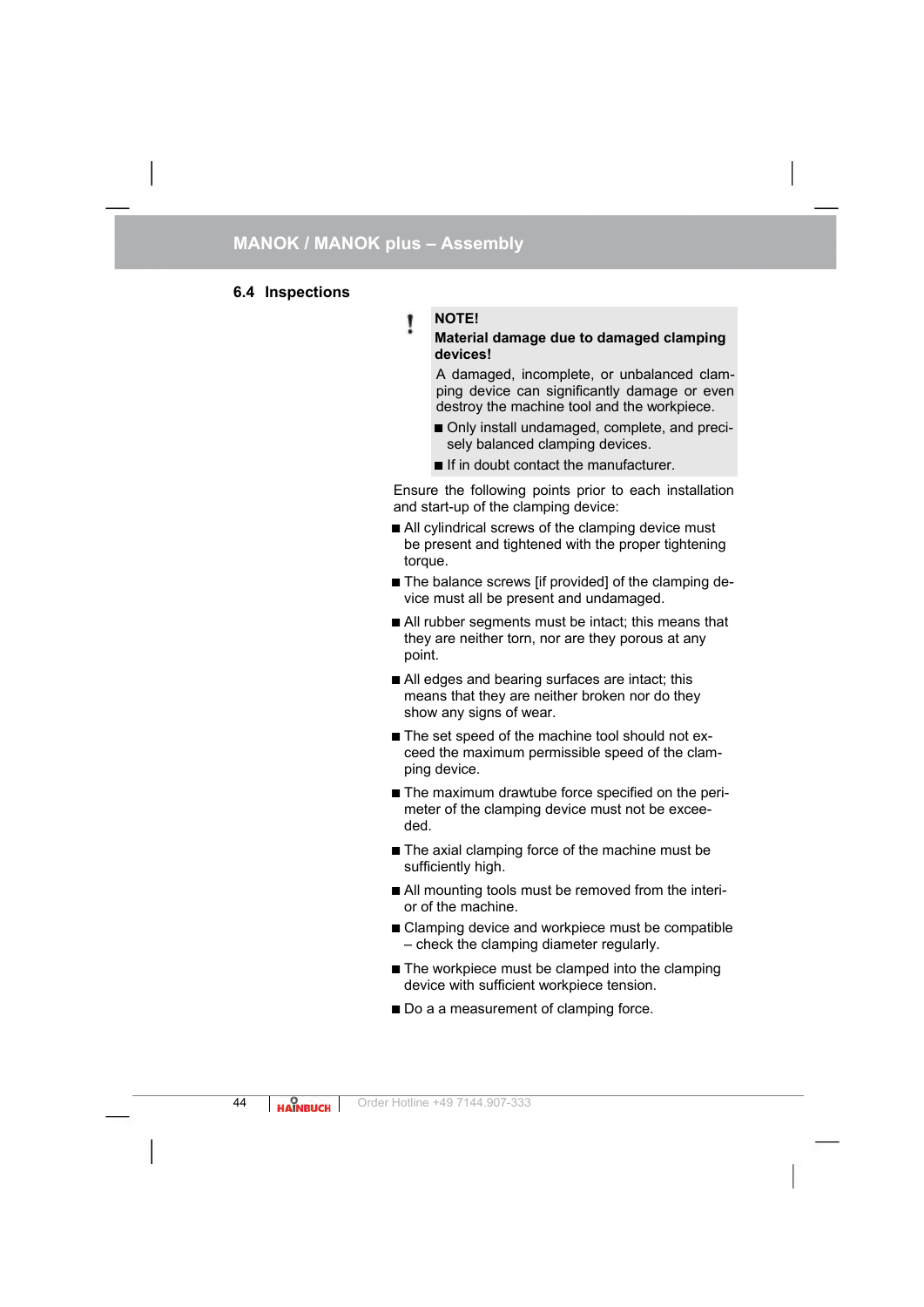### **6.5 Control of the stroke position**



### **WARNING!**

**Crushing danger from moving parts!**

Crushing danger from moving parts during controlling the stroke position!

Gaps, caused while controlling the stroke position, can cause severe injury.

- Only do the controlling of the stroke position with assembled changing parts.
- Only run the machine in set-up mode or jog mode.
- Do not reach into moving parts or handle moving parts during operation.
- $\blacksquare$  Note the gap dimensions of moving parts.
- Wearing of gloves / [PSA] is required!

### **6.6 Activities after production is concluded**

- 1. Move the clamping device into unclamped position.
- 2. Switch off the machine tool and safeguard it from being switched on again.
- 3. Open the protective door or hood.
- 4. Clean the clamping device and a possibly mounted add on clamping device and adapter of chips and production residues using a soft, lint-free cloth and oil them lightly.
- 5. Close the protective door or hood.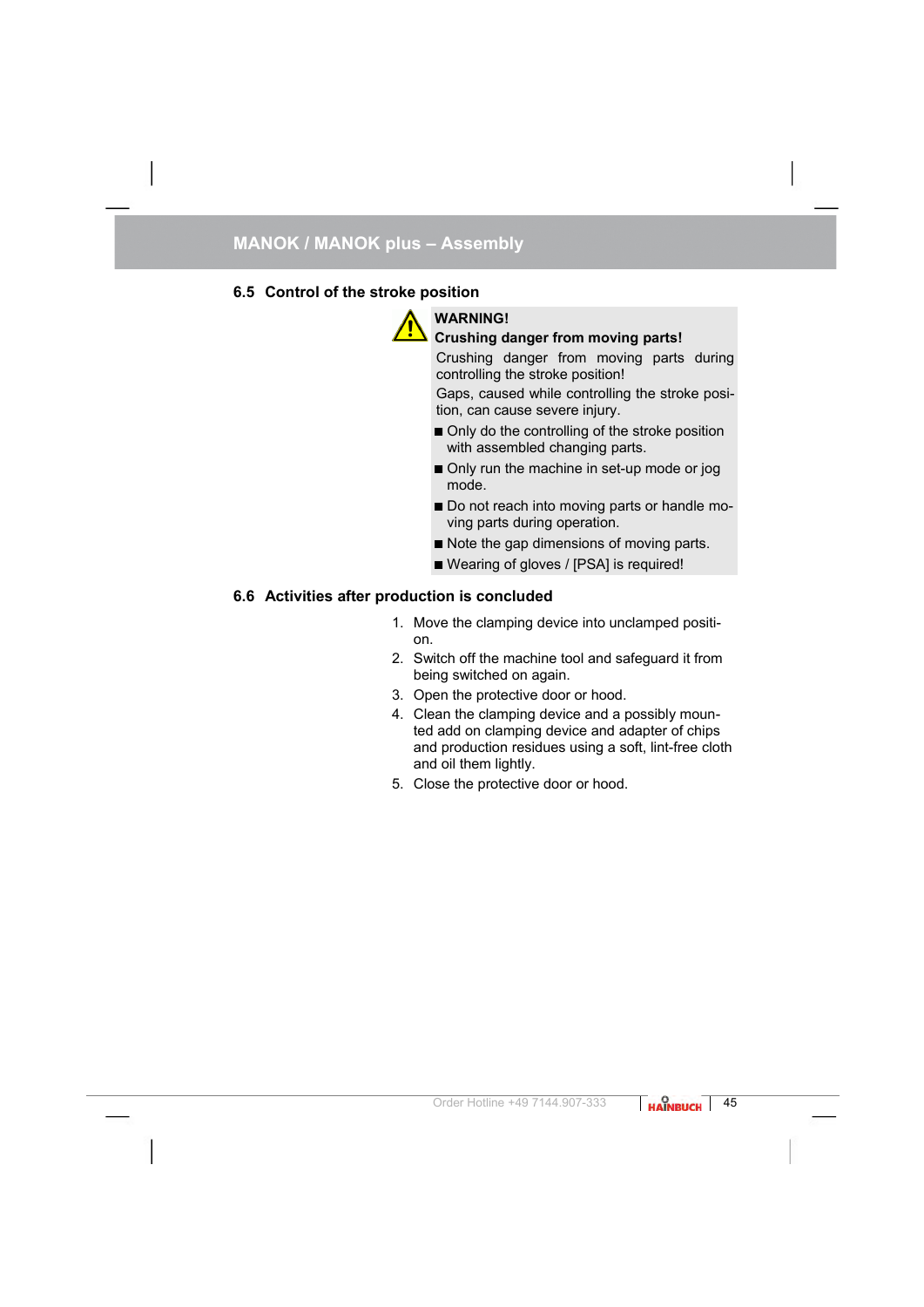### **7 Disassembly**

If there is break in production that lasts longer than 3 days, the clamping device must be disassembled and properly stored in accordance with the manufacturer's specifications [see section »Transport, packaging, storage«].

Prior to disassembling:

- Put the machine in set up mode.
- Remove fuels and auxiliary materials, as well as residual processing materials and dispose of these items in an environmentally-responsible manner.

### **7.1 Safety**

#### **Safeguarding against restart**



### **DANGER!**

#### **Life-threatening danger if restarted without authorization**

When disassembling there is danger of the energy supply being switched on inadvertently. This poses a life-threatening hazard for persons in the danger zone.

 $\blacksquare$  Prior to starting the tasks switch off all energy supplies and safeguard them from being switched on again.



### **WARNING!**

### **Danger of injury due to falling components!**

When mounting components can fall and cause severe injury and material damage.

- Two people are always required for this task.
- Use a crane.
- For assembly on a vertically suspended spindle always use a suitable mounting aid.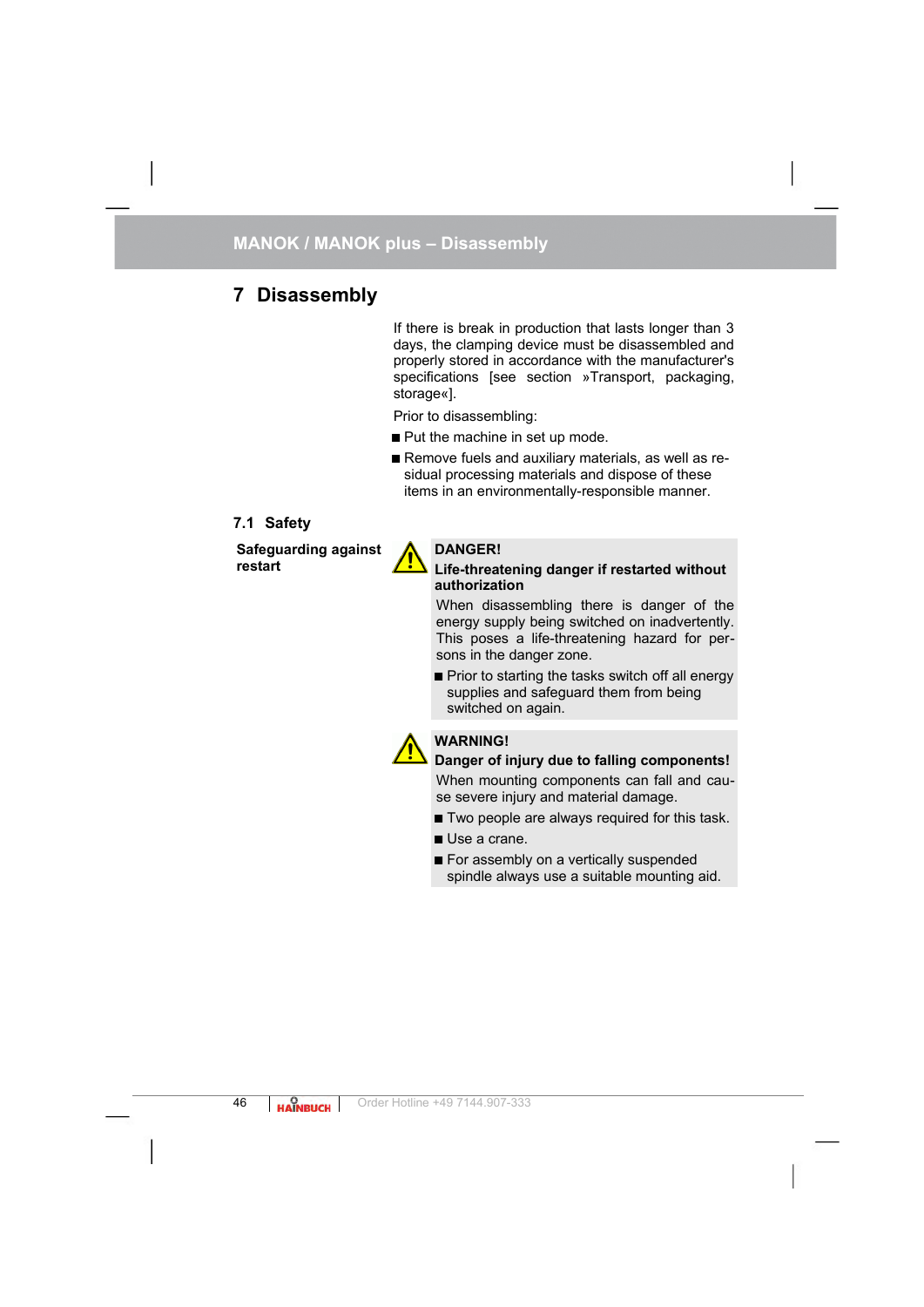### **7.2 Disassembling the clamping device**

### **7.2.1 Disassembly of the clamping head**

The ejection of the clamping head is only possible in release position of the stationary chuck.

Special tools required:

■ Changing fixture



### DANGER!

### **Squeezing danger!**

Squeezing danger while actuating the changing fixture.

- Do not reach inside the moving parts!
- 1. Place the changing fixture on the clamping head by inserting the pins parallel to the axis of the changing fixture in the frontal exchange holes of the clamping head. By pressing the changing fixture, the clamping head clamps in the coupling area.
- 2. Remove the clamping head out of the clamping element reception / housing.
- 3. Loosen the changing fixture with light pressure in axial direction and pull the changing fixture out of the clamping head.
- 4. Clean the clamping cone in the clamping element reception and the housing.

### **7.3 Disassembling the base end-stop**

Special tools required:

- Allen wrench
- Mounting bolt or suitable cylindrical screw
- 1. Take the clamping head out of the taper of the clamping element reception, siehe »Disassembly of the clamping head«.
- 2. Insert the mounting bolt [1] and screw it clockwise into the threaded bore in the center of the base end-stop.



**Fig. 27**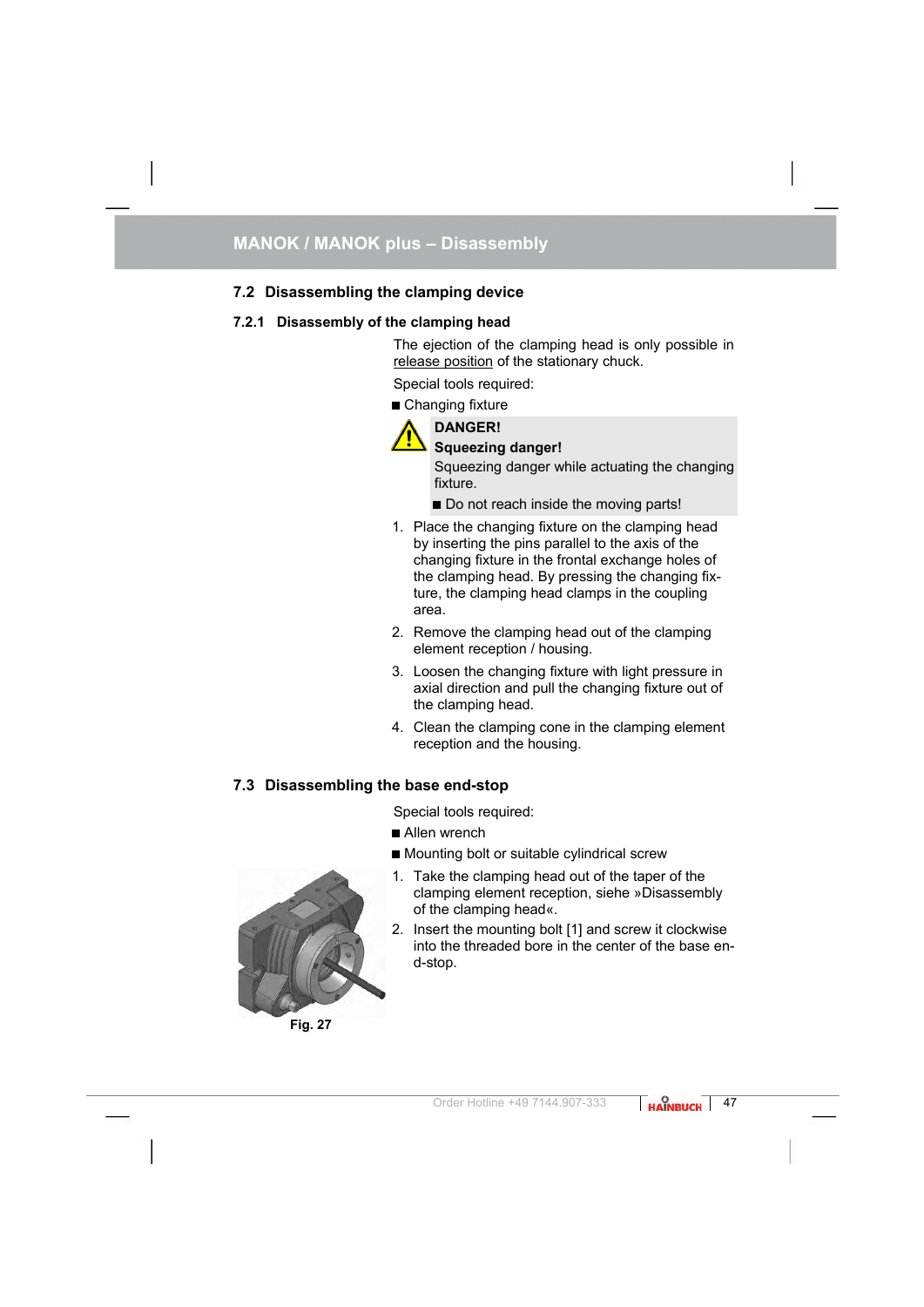### **[MANOK / MANOK plus](#page-0-0) – Disassembly**

ñ



**Fig. 28**

### **NOTE!**

### **Material damage if the clamping screws are loosened incorrectly!**

Tightening the clamping screws too forcefully can damage or destroy them. The base endstop can no longer be clamped in.

- Loosen the clamping screws by hand.
- Do not unscrew beyond the resistance.
- 3. Carefully loosen all clamping screws [1] with an allen wrench counterclockwise until resistance is tangible.

The base end-stop is now loosened.

4. Carefully pull out the base end-stop [1] straight from the front.



**Fig. 29**

### **7.3.1 Disassembly of the MANOK**

Two people are required for this task. Special tools required:

- Allen wrench
- Crane and eye bolts from weight 15 kg
- 1. Loosen and remove the mounting screws.
- 2. Remove the stationary chuck from the machine table.
	- Clean the mounting surfaces of the stationary ñ chuck and the machine table after each disassembly!

### **7.3.2 Disassembly of the MANOK plus**

Two people are required for this task.

Special tools required:

- Allen wrench
- Crane and eye bolts from weight 15 kg
- 1. Loosen and remove the clamps which fixes the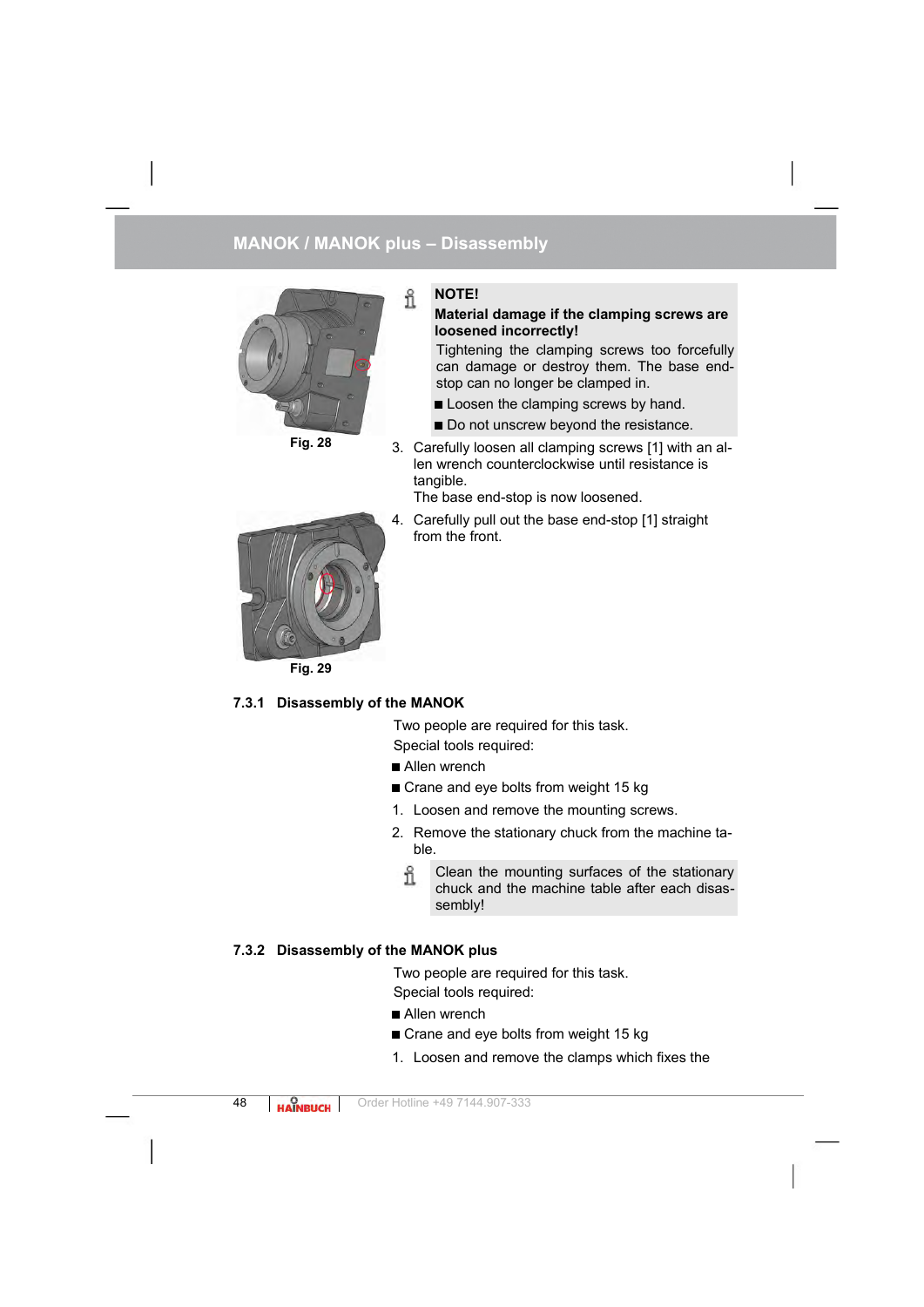stationary chuck on the machine table.

- 2. Loosen and remove the mounting screws.
- 3. Remove the stationary chuck from the machine table.
	- ñ Clean the mounting surfaces of the stationary chuck and the machine table after each disassembly!

### **7.4 Subsequent storage of the clamping device**

The clamping device must be cleaned and treated with corrosion protection for subsequent storage [see section »Cleaning«].

#### ñ **NOTE!**

The storage conditions are specified in the section »Transport, packaging and storage«.

### **7.5 Disposal**

If a return or disposal agreement has not been concluded, then recycle disassembled components.



### **CAUTION!**

### **Risk of injury due to leaking fluids!**

Hydraulically or pneumatically operated clamping devices may contain residues of liquids. Uncontrolled leakage of fluids can lead to severe injuries.

- Open the pressure relief screw and drain remaining liquid.
- Discard the liquid.

#### **NOTE!** 1

#### **Improper disposal causes environmental damage!**

Lubricants and other auxiliary materials are subject to treatment as special waste, and should only be disposed of by approved specialist companies!

Local municipal authorities or specialized disposal companies provide information on environmentally-responsible disposal.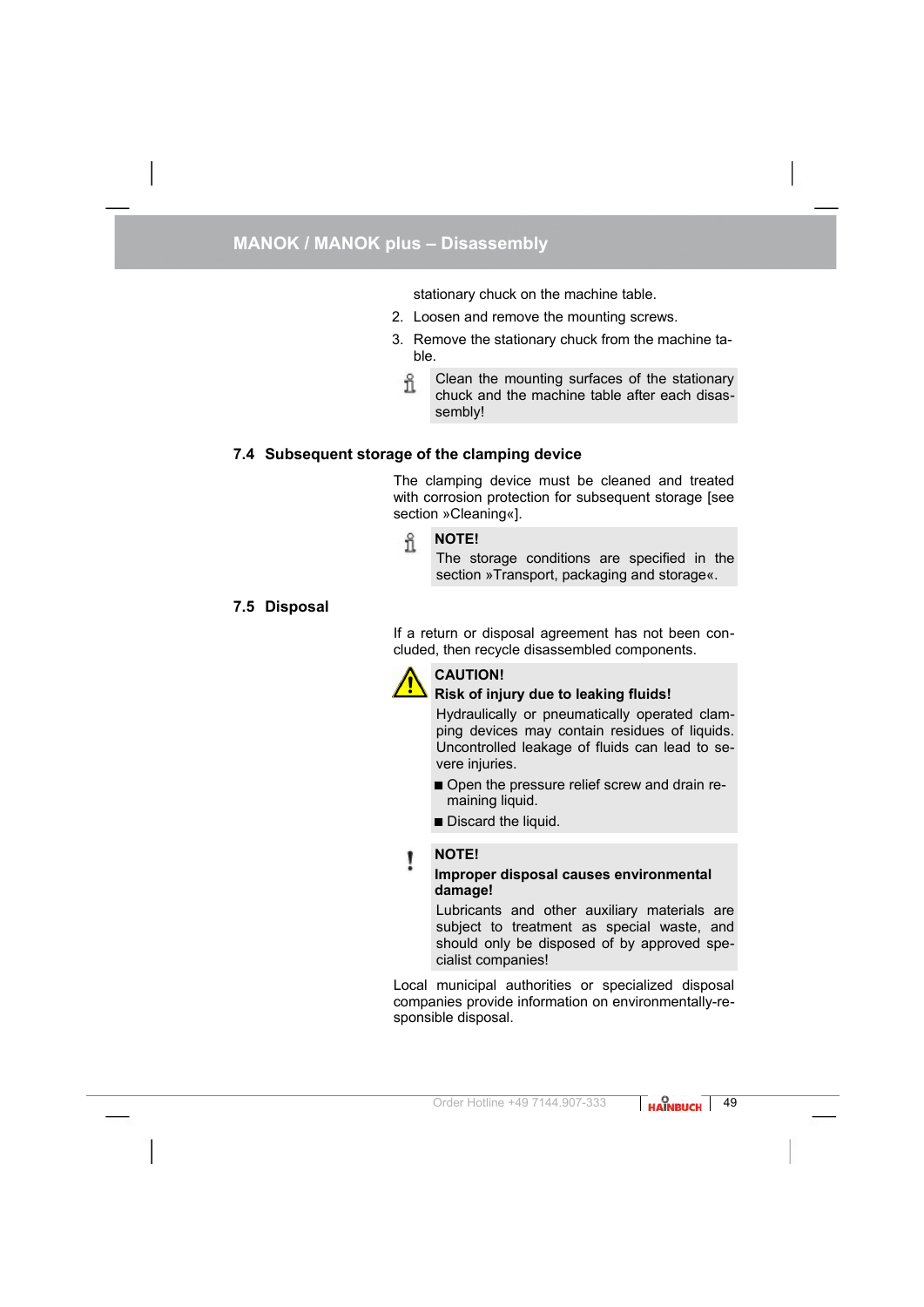### **8 Maintenance**

**Environmental protection**

Comply with the following instructions for environmental protection when performing maintenance work:

- At all lubricating points where lubricant is applied by hand, remove escaping, used, or excess grease, and dispose of it in accordance with applicable local regulations.
- Collect used oil in suitable containers and dispose of it in accordance with applicable local regulations.

### **8.1 General**

Cleanliness of the appropriate end-stop as well as the guidance diameters are conditions for reaching the concentricity and perpendicularity tolerances. Clean these surfaces with an appropriate cleaner.



## **WARNING!**

### **Risk of injury!**

Always comply with the safety data sheets and guidelines provided by the manufacturer.



### **CAUTION**

### **Danger of injury due to loss of clamping force!**

Fouling of the clamping device can cause the clamping device to lose considerable clamping force.

- Always comply with the maintenance and cleaning intervals specified in this manual.
- $\blacksquare$  In conjunction with the maintenance intervals, regularly check the maintenance status of the clamping device through clamping force measurements.



### **Risk of injury!**

Slipping while the lubricating with a grease gun can lead to severe cuts!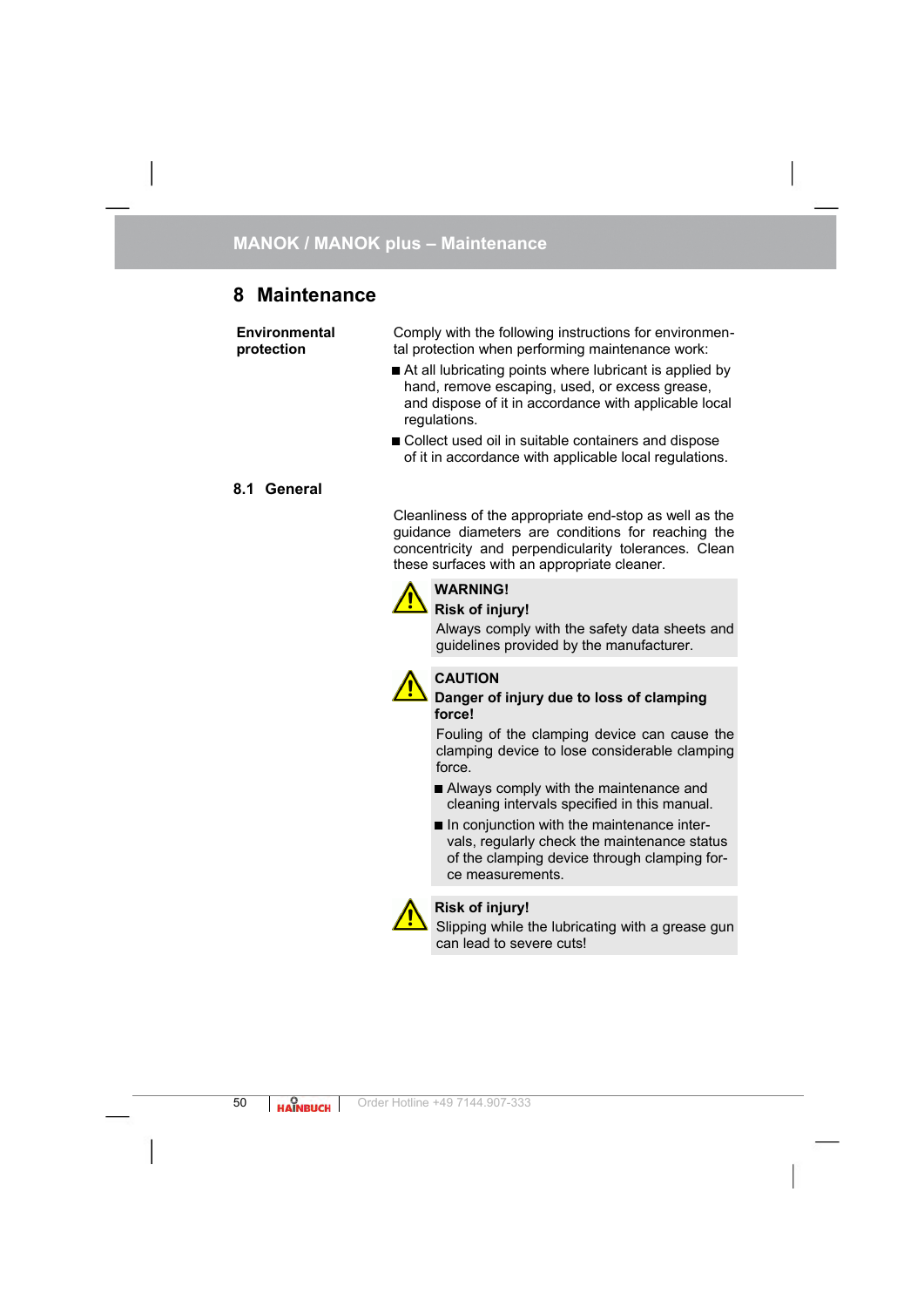### **[MANOK / MANOK plus](#page-0-0) – Maintenance**



### **WARNING**

### **Risk of injury due to stored energy!**

The clamping device can be designed with disc springs. These disc springs are under permanent tension! The release of the stored energy can cause injuries!

- By loosening the corresponding screws they have to be operated continuously alternately to reduce the clamping pressure to a minimum!
- Particularly cautious approach is required!
- For cleaning and maintenance disassemble the clamping device from the machine!
- Always wear personal protective equipment!

### **8.2 Cleaning**

### 4. x **NOTE!**

### **Material damage if cleaned with compressed air!**

Cleaning the clamping device with compressed air can force metal chips into thread and grooves. This can damage or even destroy the clamping device.

Never clean the clamping device with compressed air!

Auxiliary material required:

- Ester-free, non-polar cleaning agent
- Soft, lint-free cloth

Clean all the components listed below with cleaning agent and a cloth; remove all oil and grease residues:

- Taper reception
- Coupling area
- Mounting surfaces of the stationary chuck
- Mounting surfaces of the machine table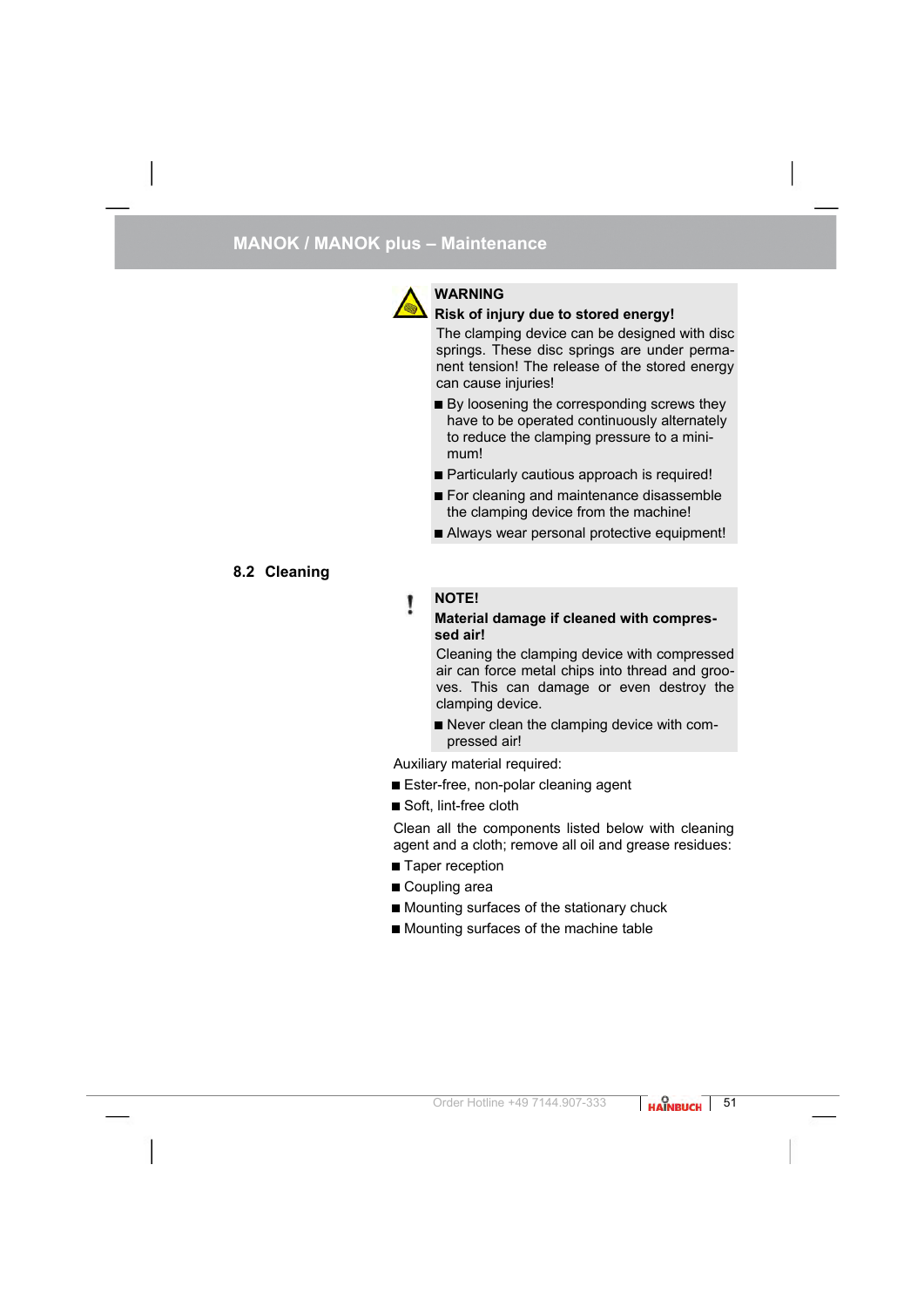### **8.3 Preservation**

Special tools required:

- Universal grease 2085/0003
- Grease gun
- Oil stone
- Soft, lint-free cloth
- 1. Hone all the bearing surfaces of the clamping device with an oil stone.
- 2. Lightly grease all cylindrical screws. Remove excess grease with a cloth.
- 3. Lightly grease all bearing surfaces of the clamping device Remove excess grease with a cloth.

4. Pack the clamping device airtight in foil. Place it on a level, impact-free storage location and safeguard it from falling.

#### **8.4 Use of lubricant**

With the usage of lubricant you may only use grease that corresponds to the requirements concerning bond, pressure-stability and solubility in lubricating coolant. In addition no dirt particles may be in the grease; they cause run errors if they come in in-between two mating surfaces.

We recommend for this the following lubricant:

#### **HAINBUCH grease**

See optional Accessories

#### **Alternatives:**

| Lubricant        | <b>Manufacturer</b>         | <b>Product</b>   |
|------------------|-----------------------------|------------------|
| Universal grease | <b>OKS</b>                  | <b>OKS 265</b>   |
|                  | <b>MicroGleit</b>           | GP 355           |
|                  | Klüber                      | <b>QNB 50</b>    |
|                  | Zeller & Gmelin             | DIVINOL SD24440  |
|                  | <b>Bremer &amp; Leguill</b> | RIVOLTA W.A.P.   |
| Special grease   | Klüber                      | MICROLUBE GL 261 |

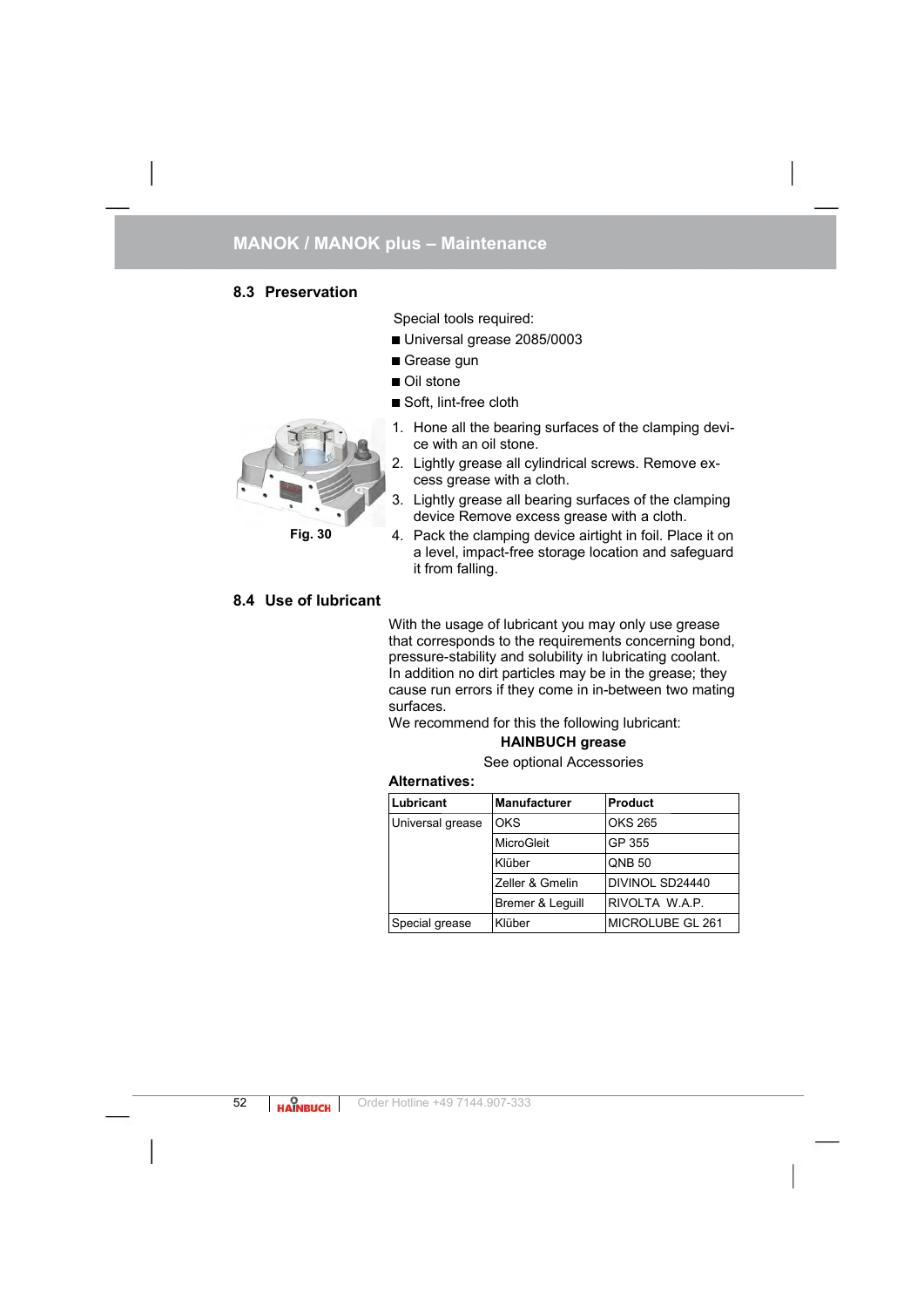### **8.5 Maintenance schedule**

Maintenance tasks are described in the sections above that are required for optimal and trouble-free operation.

If increased wear is detected during regular inspections, then reduce the required maintenance intervals according to the actual indications of wear.

Contact the manufacturer, [see the service address on the back] if you have questions concerning maintenance tasks and intervals.

ted on the coolant cleaning system.

| <b>Interval</b> | <b>Maintenance task</b>                                                                                                                                 |  |  |  |
|-----------------|---------------------------------------------------------------------------------------------------------------------------------------------------------|--|--|--|
| Daily           | Visual inspection and complete cleaning in case of<br>heavy contamination [see section »Cleaning«]                                                      |  |  |  |
| Weekly          | Clean the taper reception and coupling area [see sec-]<br>tion »Cleaning«]                                                                              |  |  |  |
| Every 6 months  | Completely disassemble and clean the clamping unit<br>[see section »Cleaning«]                                                                          |  |  |  |
|                 | For proper operation of the coolant feed a pre-<br>filtering with duplex filter [mesh size 100 µm, PI<br>3754] is necessary. The duplex filter is moun- |  |  |  |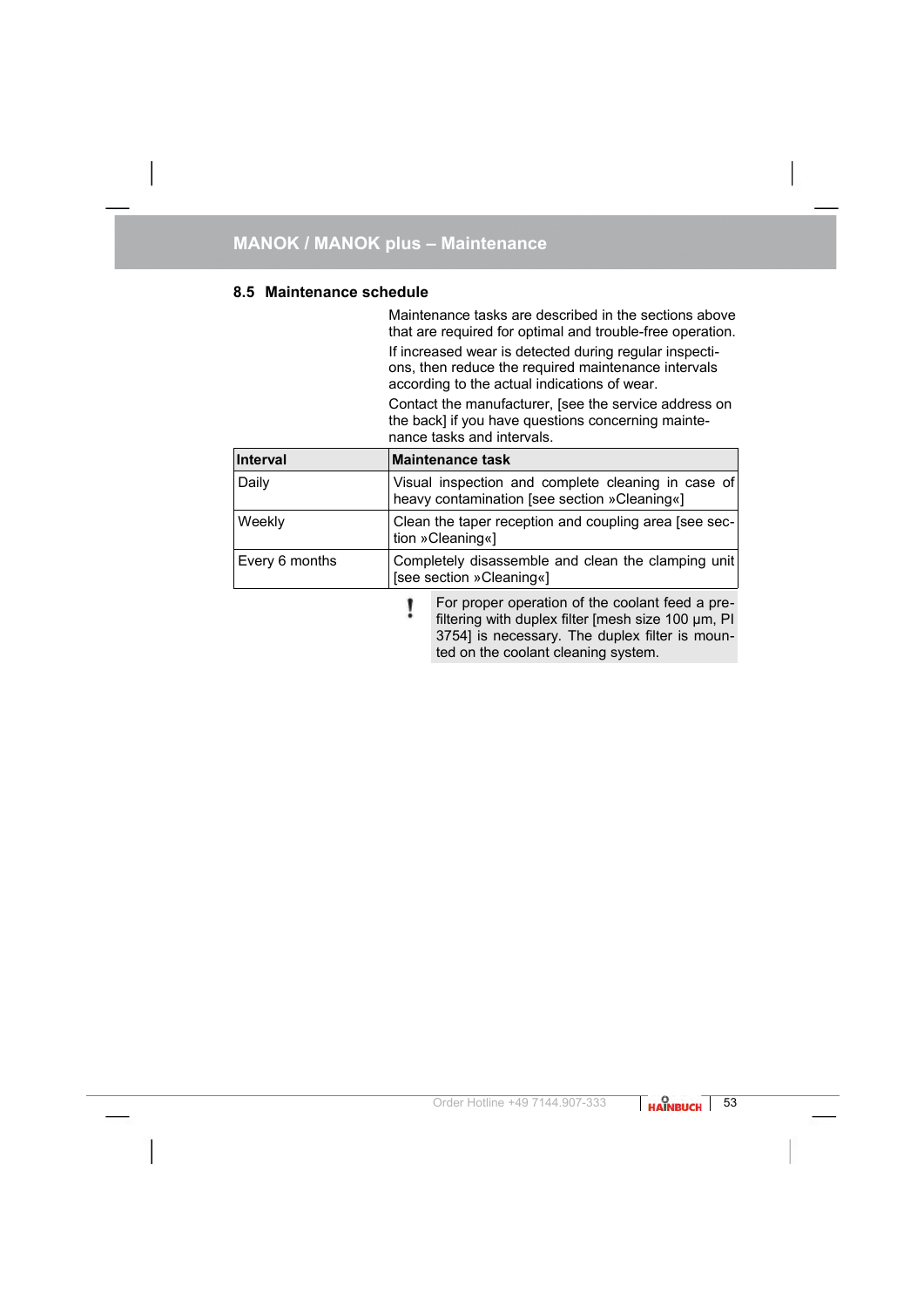### **8.6 Bolt torque**

**Metric ISO thread** The guide values for bolt tightening torque for achieving the highest permissible pre-tension for metric ISO thread are specified in Nm in the table.

Total friction coefficient  $\mu_{\text{tot}} = 0.12$ 

| <b>Diameter</b> | [mm] | [mm]           | <b>Torque for screw</b><br>quality 10.9<br>[Nm] |
|-----------------|------|----------------|-------------------------------------------------|
| M 4             | 7    | 3              | 4                                               |
| M <sub>5</sub>  | 8    | $\overline{4}$ | 7                                               |
| M 6             | 10   | 5              | 12                                              |
| M8              | 13   | 6              | 25                                              |
| M 10            | 17   | 8              | 50                                              |
| M 12            | 19   | 10             | 100                                             |
| M 16            | 24   | 14             | 220                                             |
| M 20            | 30   | 17             | 400                                             |
| M 24            | 36   | 19             | 600                                             |

The table shows the prescribed values.

Knowledge of the applicable guidelines and configuration criteria are the prerequisites.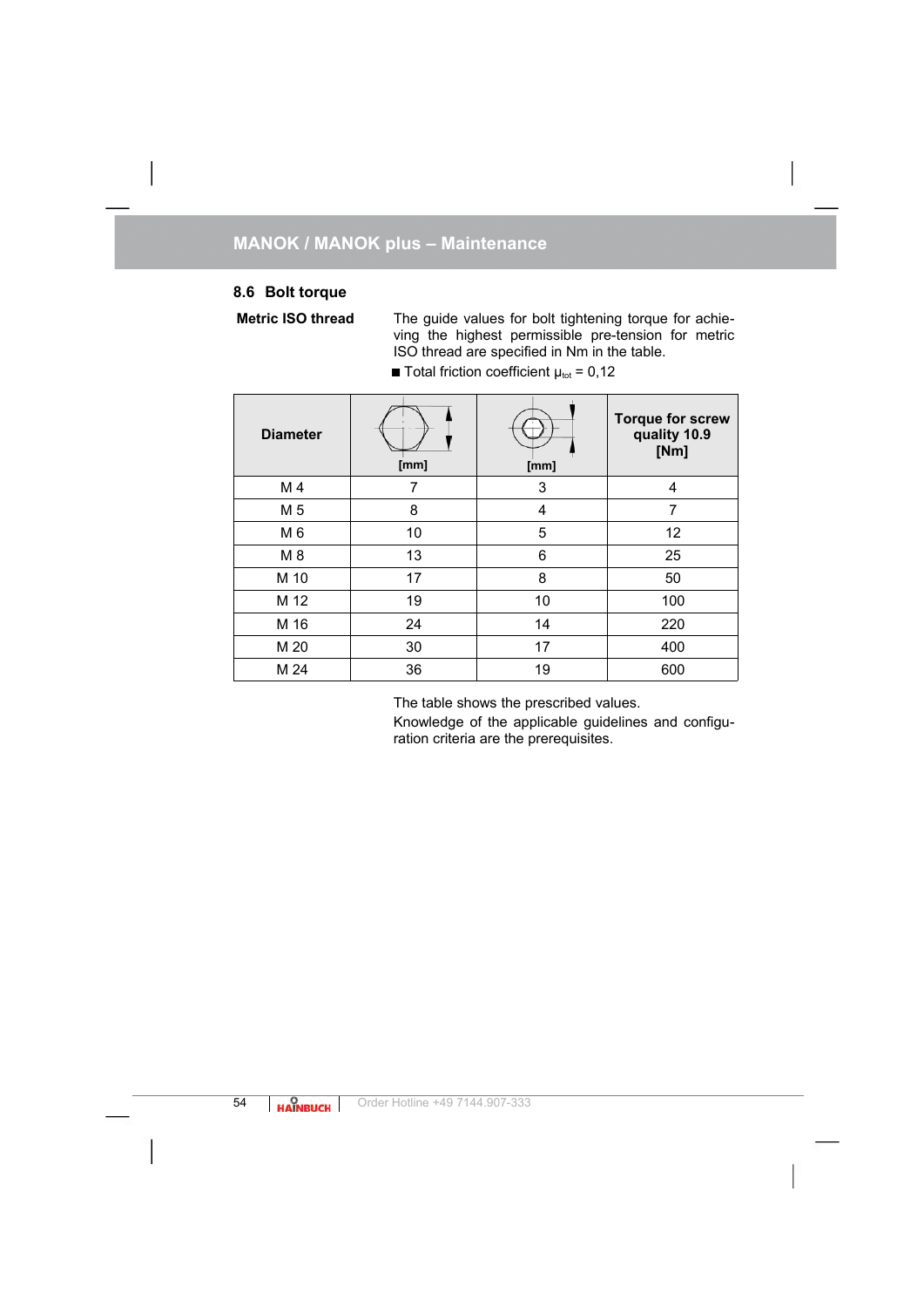### **9 Trouble shooting**

Possible fault causes and the tasks to correct these faults are described in the following section.

If faults occur more frequently, the maintenance intervals must be shortened to correspond to the actual system load.

Contact the manufacturer if there are faults that cannot be corrected by following the instructions below; see the service address on the back of this operating instruction.

### **9.1 Safety**

**Trouble shooting** The following always applies:

- 1. For faults that pose a direct danger for personnel and or property immediately execute the emergency-stop function of the machine.
- 2. Determine the cause of the fault.
- 3. If correction of the fault requires work in the danger zone, put the machine in set-up mode.
- 4. Immediately inform the responsible parties at the installation site of the fault.
- 5. Depending on the type of fault, either have authorized specialized personnel correct the fault, or correct it yourself.
	- The trouble shooting table provided below lists ñ personnel who are authorized to correct the fault.
- 6. If there is a fault that was not caused by the clamping device the cause of the fault may be in the machine area. See the operating manual for the machine in this regard.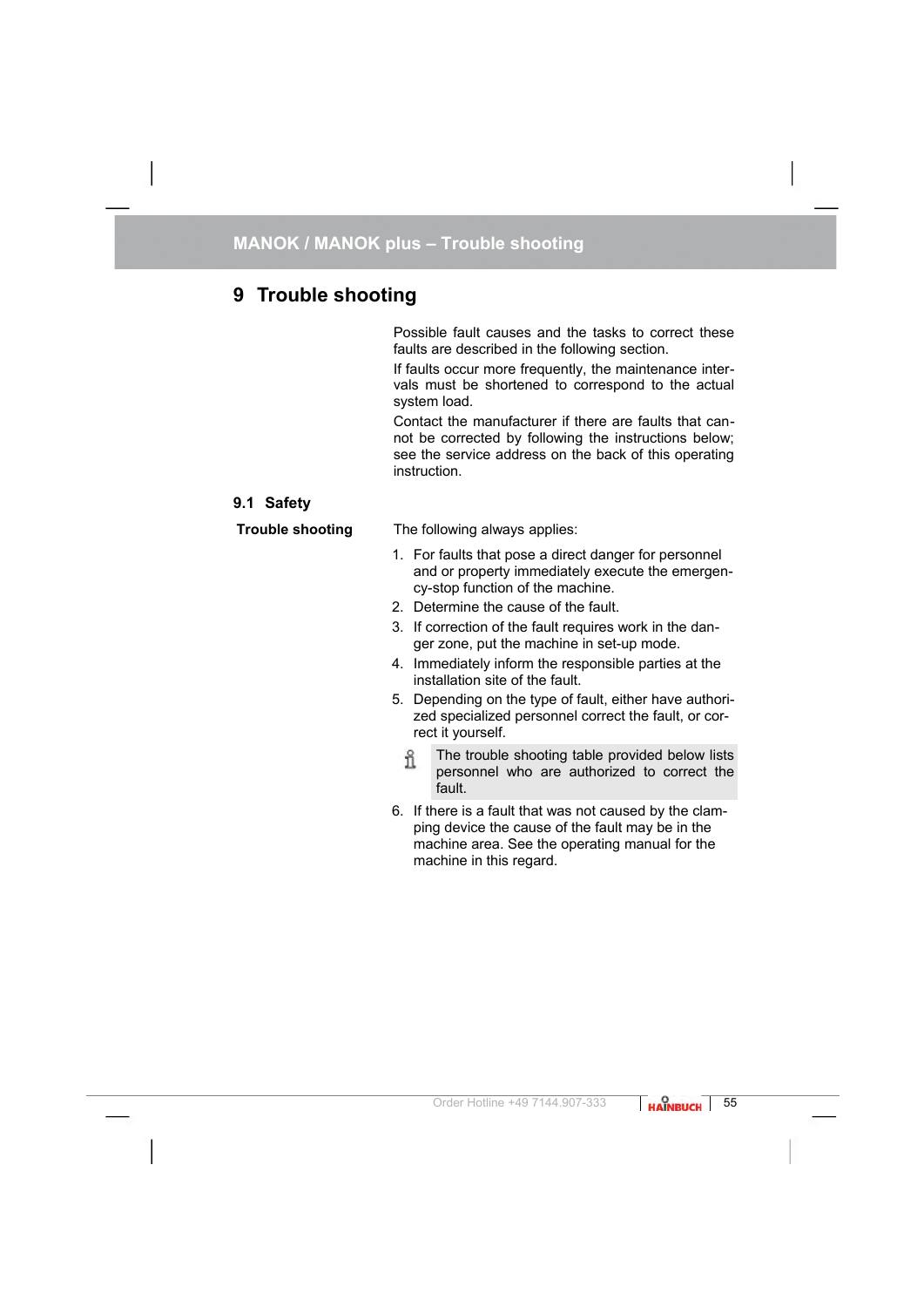## **9.2 Trouble shooting table**

| <b>Fault</b>                                                                     | Possible cause                                                                                                                               | <b>Fault correction</b>                                                                                                                   | <b>Corrected by</b> |
|----------------------------------------------------------------------------------|----------------------------------------------------------------------------------------------------------------------------------------------|-------------------------------------------------------------------------------------------------------------------------------------------|---------------------|
| Clamping head<br>cannot be<br>replaced                                           | The change gap between<br>the clamping head coupling<br>and workpiece end-stop is<br>insufficient.                                           | Rework the workpiece end-<br>stop                                                                                                         | <b>Specialist</b>   |
| Clamping<br>device does<br>not open or the<br>release stroke<br>is insufficient. | Fouling between the draw<br>mechanism and the<br>clamping unit                                                                               | Remove the clamping head,<br>move the drawtube back and<br>clean the coupling area [see<br>section »Disassembling the<br>clamping head«]. | <b>Specialist</b>   |
| <b>Clamping force</b><br>is too low                                              | Workpiece is under-dimen-<br>sioned                                                                                                          | Replace with a suitable<br>clamping head                                                                                                  | <b>Specialist</b>   |
| Dimensional<br>deviation on<br>the workpiece                                     | Contaminated coupling<br>area                                                                                                                | Clean the coupling area of the<br>clamping unit [see section<br>»Cleaning«].                                                              | Specialist          |
|                                                                                  | Contaminated clamping<br>taper                                                                                                               | Remove the clamping head<br>and clean the clamping taper<br>[see section »Cleaning«].                                                     | Specialist          |
| Formal defect<br>on the<br>workpiece                                             | Elastic deformation of<br>feedstock that is subject to<br>formal defects. After<br>machining, the workpiece<br>returns to its original form. | Use feedstock with fewer<br>formal defects.<br>Use a clamping head with<br>several sharp teeth in the<br>clamping surface.                | <b>Specialist</b>   |
|                                                                                  | Clamping force ist too high                                                                                                                  | Reduce the clamping force to<br>the correct level for the<br>clamping device and the<br>workpiece.                                        | <b>Specialist</b>   |
| Marks on the<br>clamping<br>surface                                              | Point or linear workpiece<br>clamping                                                                                                        | Replace with a clamping head<br>that has a smoother clamping<br>surface                                                                   | <b>Specialist</b>   |
|                                                                                  | Wrong clamping head type                                                                                                                     | Replace the clamping head                                                                                                                 | Specialist          |
|                                                                                  | Excessive dimensional<br>difference between the<br>workpiece diameter and the<br>clamping bore                                               | Replace with a clamping head<br>that has a suitable clamping<br>bore                                                                      | <b>Specialist</b>   |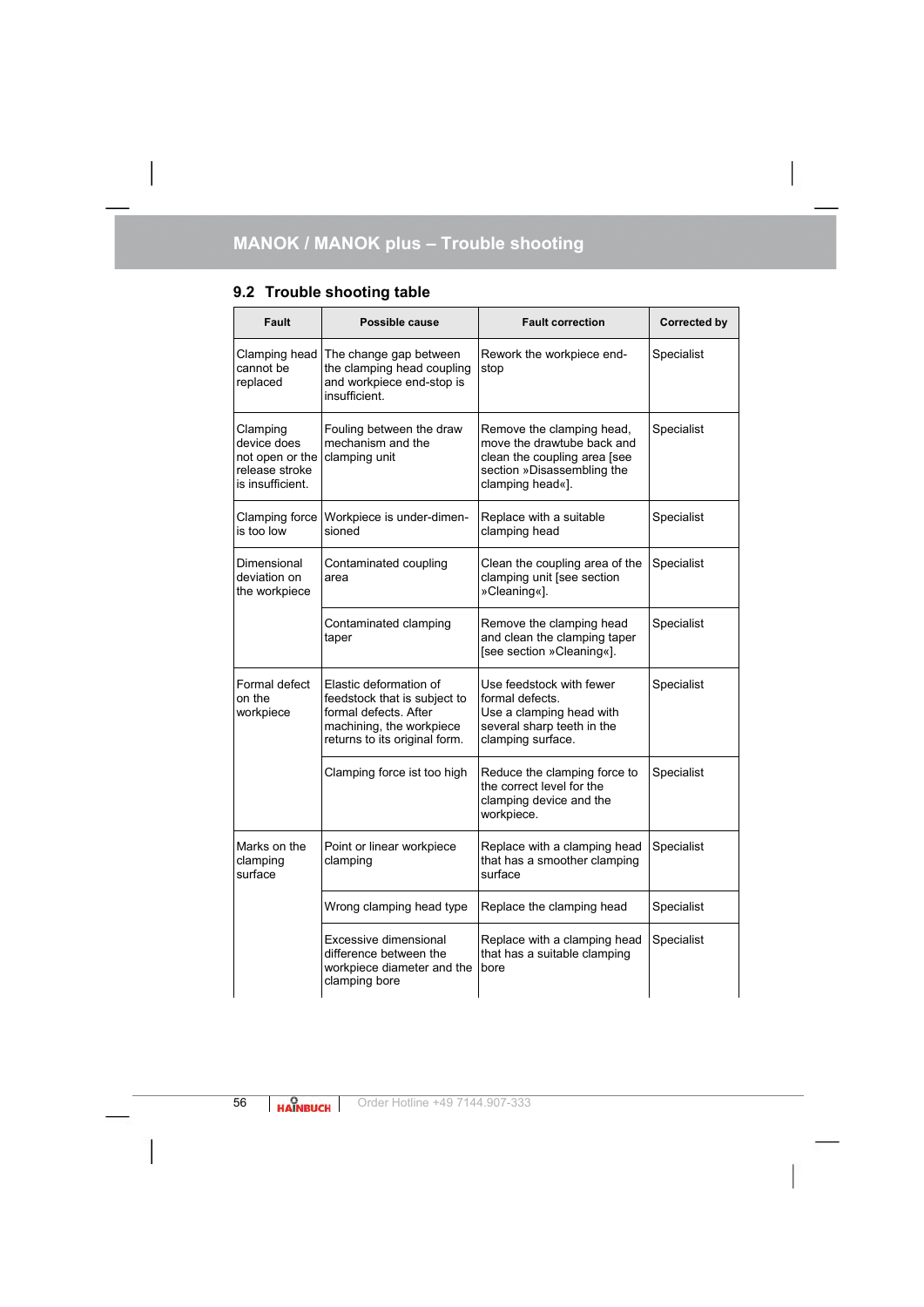### **9.3 Start-up after corrected fault**

After correcting the fault execute the following steps to start up again:

- 1. Reset the emergency-stop device
- 2. Acknowledge the fault on the machine tool controller
- 3. Ensure that no one is in the danger zone
- 4. Start the machine tool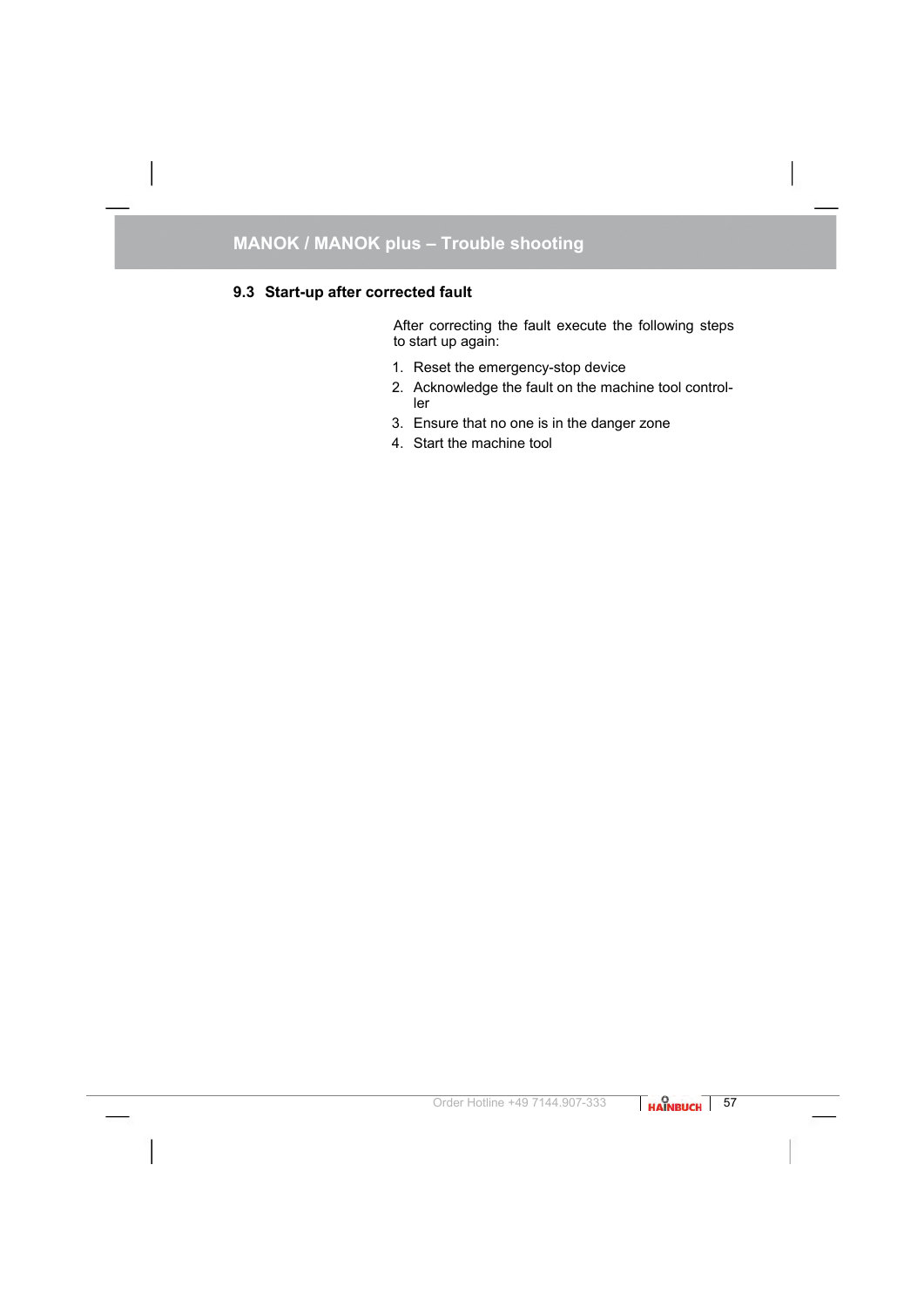### **10 Appendix**

#### **10.1 Service Hotline**

#### **Order Hotline**

Quickly ordered and delivered. A call is all it takes: +49 7144. 907-333

#### **Schedule Hotline**

Current status of your order? Just call: +49 7144. 907-222

#### **24h emergency call**

Has there been a crash or other technical emergency?

Our experts are at your service around the clock: +49 7144. 907-444

#### **10.2 Representatives**

The sales partners and service employees listed below are available for further consultation or support.

#### **10.2.1 Europe**

**Austria**

**HAINBUCH in Austria GmbH SPANNENDE TECHNIK** Pillweinstr. 16 5020 Salzburg

Phone +43 662 825309 Fax +43 662 62500720 E-mail: verkauf@hainbuch.at Internet: www.hainbuch.at

#### **Bulgaria**

Aton MI Ltd 63 Shipchenski prohod Blvd., floor: 9, office No. 92 1574 Sofia Phone +359 879050951 E-mail: sales@smartcnc.eu Internet: www.smartcnc.eu **Denmark**

Jørn B. Herringe A/S Ramsømagle, Syvvejen 31 4621 Gadstrup Phone +45 46170000 Fax +45 46170001 E-mail: sales@jbh-tools.dk Internet: www.jbh-tools.dk

#### **Belgium**

BIS Technics bvba/sprl Zevenputtenstraat 20 3690 Zutendaal Phone +32 89518890 Fax +32 89518899 E-mail: info@bistechnics.com Internet: www.bistechnics.com

#### **Czech Republic**

TMC CR s.r.o. Masná 27/9 60200 Brno Phone +420 533433722 Fax +420 548217219 E-mail: info@tmccr.cz Internet: www.tmccr.cz **Estonia, Latvia, Lithuania** DV-Tools OÜ

Peterburi tee 34/4 11415 Tallinn Phone +372 6030508 Fax +372 6030508 E-mail: info@dv-tools.ee Internet: www.dv-tools.ee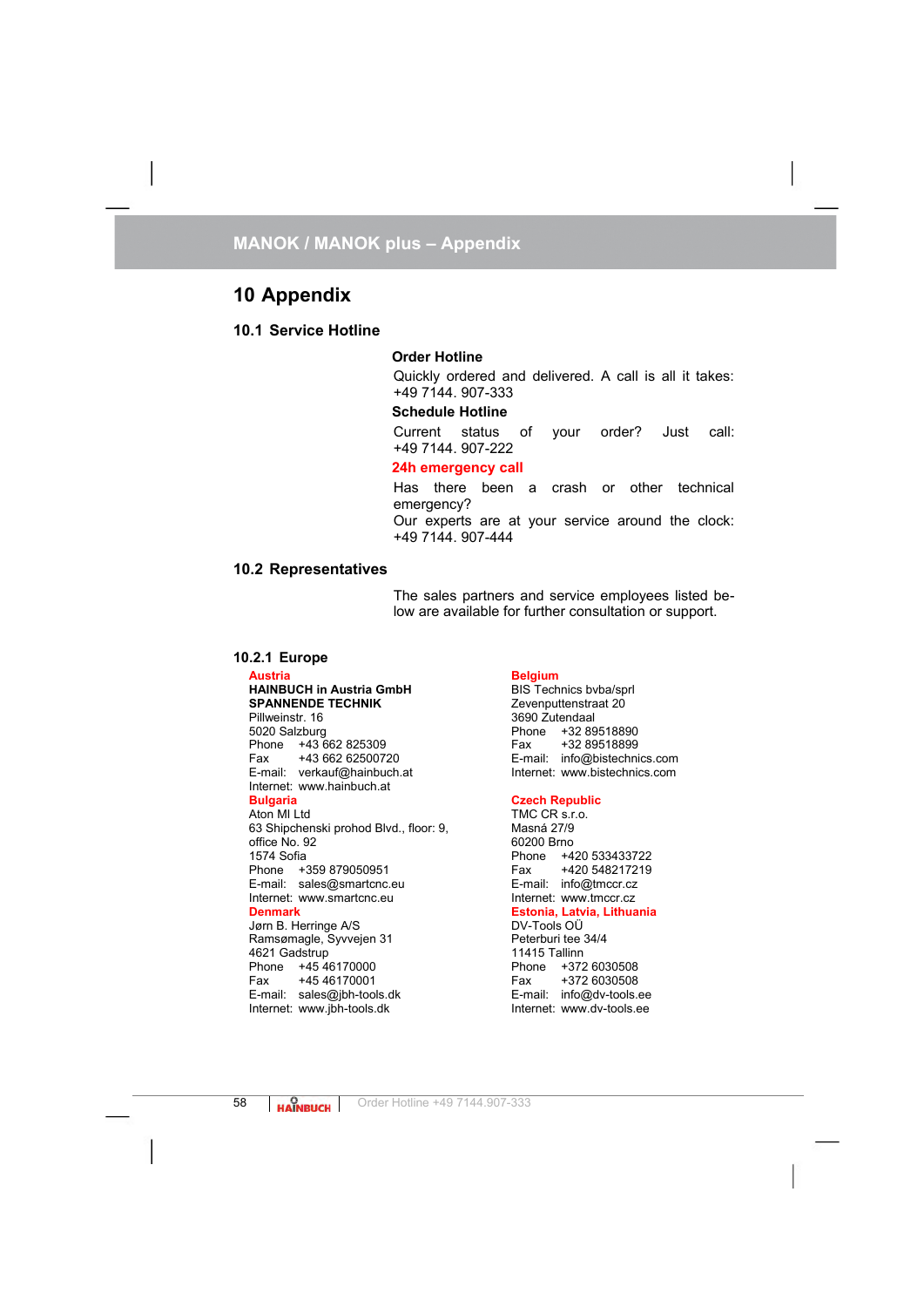### **[MANOK / MANOK plus](#page-0-0) – Appendix**

#### **Finland**

Oy Maanterä Ab PL 70 Keinumäenkuja 2 01510 Vantaa Phone +358 29006130 Fax +358 290061130 E-mail: maantera@maantera.fi Internet: www.maantera.fi

#### **Great Britain**

#### **HAINBUCH UK Ltd. WORKHOLDING TECHNOLOGY**

**Newbury** Keys Business Village, Keys Park Road Hednesford, Staffordshire WS12 2HA Phone +44 1543 278731 Fax +44 1543 478711 Mobile +44 7980212784 E-mail: sales@hainbuch.co.uk Internet: www.hainbuch.com **Greece CNCMECHANICS** Afroditis 16 - N. Ionia 14235 Athens Phone +30 6948 860408

Fax +30 210 2753725 E-mail: info@cncmechanics.gr Internet: www.cncmechanics.gr **Ireland**

#### **HAINBUCH UK Ltd. WORKHOLDING TECHNOLOGY Newbury**

Keys Business Village, Keys Park Road Hednesford, Staffordshire WS12 2HA Phone +44 1543 278731 Fax +44 1543 478711 Mobile +44 7980212784 E-mail: sales@hainbuch.co.uk Internet: www.hainbuch.com

#### **Netherlands**

BIS Specials [Brandenburg Industry Service Dongen B.V.] Regelinkstraat 11 7255 CC Hengelo [Gld.] Phone +31 313482566 Fax +31 313482569 E-mail: info@bisspecials.com Internet: www.bisspecials.com

#### **France**

#### **HAINBUCH France Sarl TECHNIQUE DE SERRAGE**

1600 route de la Lième ZI Lons Perrigny 39570 Perrigny Phone +33 384876666 Fax +33 384876677 E-mail: info@hainbuch.fr Internet: www.hainbuch.fr

#### **Great Britain**

Leader Chuck Systems Limited PO Box 16050 Tamworth, B77 9JP Tel. +44 1827 700000 Fax +44 1827 707777 E-mail: information@leaderchuck.com Internet: www.leaderchuck.com

#### **Hungary**

GIMEX Hydraulik GmbH Selyem utca 1. 9025 Györ Phone +36 96525588 Fax +36 96427239 E-mail: info@gimex.hu Internet: www.gimex.hu **Italy**

#### **HAINBUCH Italia srl TECNICA DEL SERRAGGIO**

Via Caduti di Nassiriya 5 22063 Cantu' [Co] Phone +39 0313355351 Fax +39 031611570 E-mail: info@hainbuchitalia.it Internet: www.hainbuchitalia.it

#### **Norway**

BERGSLI Metallmaskiner AS Bedriftsveien 64 3735 Skien Phone +47 35503500 E-mail: metallindustri@bergsli.no Internet: www.bergslimetallmaskiner.no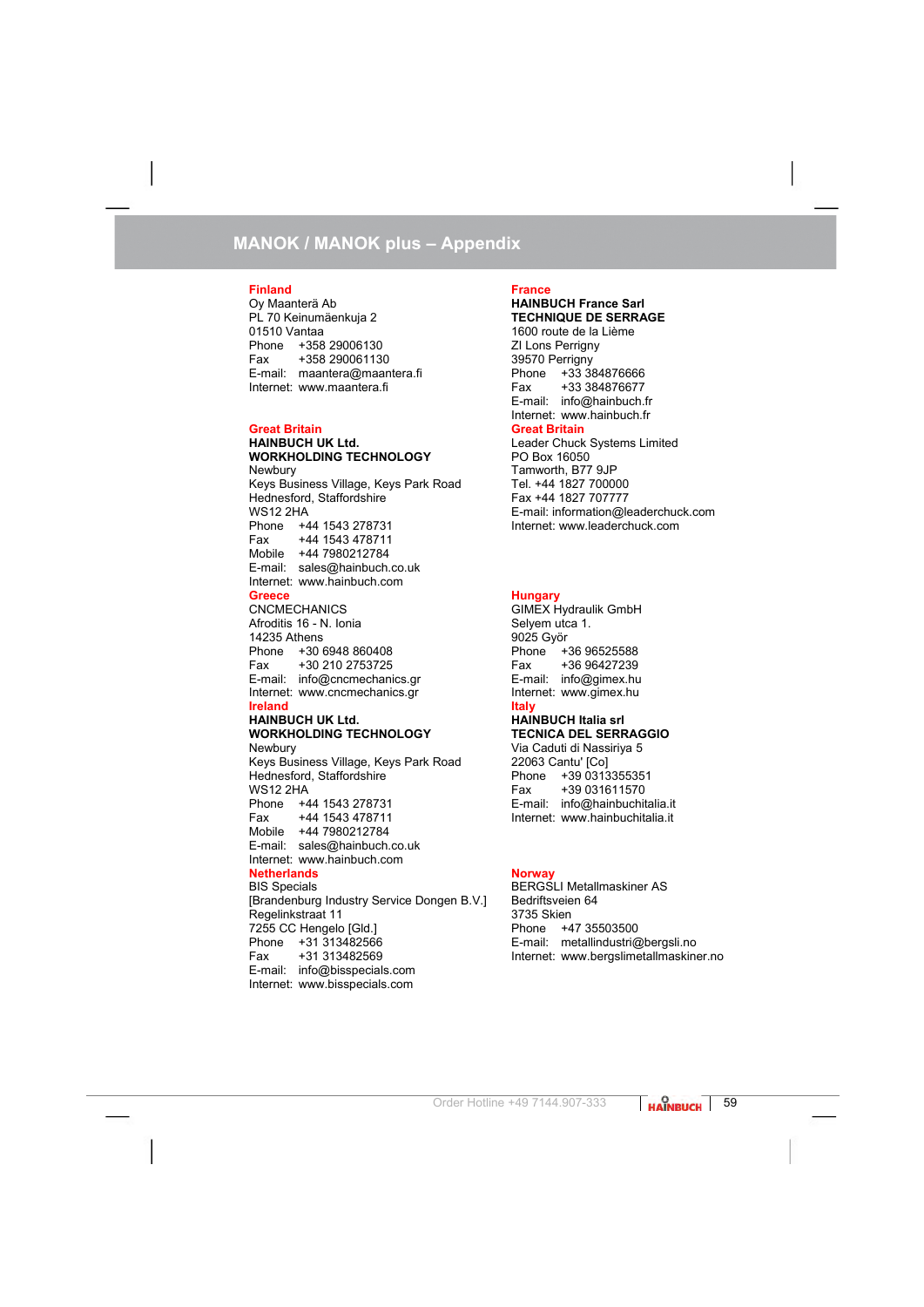### **[MANOK / MANOK plus](#page-0-0) – Appendix**

#### **Poland**

BIM Sp. z o.o. Złotniki, ul. Kobaltowa 6 62-002 Suchy Las Phone +48 616232041 Fax +48 616232040 E-mail: bim@bim-polska.pl Internet: www.bim-polska.pl **Romania** Banatech srl. – connecting technologies Ep. Miron Cristea 26 325400 Caransebes, Caras Severin Phone +40 255517175 Fax +40 255517175 Mobile +40 749220553 E-mail: office@banatech.ro Internet: www.banatech.ro **Slovakia** TNS s.r.o. Vácka ulica 4109/10 01841 Dubnica N/V Phone +421 424450873 Fax +421 424440406 E-mail: tns@tnssro.sk Internet: www.tnssro.eu **Slovenia** Elmetool d.o.o. Prvomajska ulica 62

5000 Nova Gorica Phone +386 53303300 Fax +386 53303304 E-mail: info@elmetool.si Internet: www.elmetool.si

#### **Sweden**

#### **HAINBUCH Svenska AB SPÄNNANDE TEKNIK**

Kemistvägen 17 18379 Täby Phone +46 87327550<br>Fax +46 87327650 +46 87327650 E-mail: hainbuch@hainbuch.se Internet: www.hainbuch.se **Turkey** Hidkom Organize Sanayi Bölgesi 75. Yil CD. Demirciler Sit. B Blok No.2 16159 Nilüfer / Bursa Phone +90 2242438292 Fax +90 2242436365 E-mail: hidkom@hidkom.com Internet: www.hidkom.com

#### **Poland**

ARCO Andrzej Rudenko UL.NIEZAPOMINAJKI 6 05-500 NOWA IWICZNA Phone +48 223532705 Fax +48 222702722 E-mail: info@arcotools.pl Internet: www.arcotools.pl **Russia** ROSNA Engineering LLC Sveaborgskaya street, 12, Letter »A«, office 20N, 196105 Saint-Petersburg Phone +7 812 4016767-100 Fax +7 812 4016767 E-mail: rosna@rosna.spb.ru Internet: www.rosna.spb.ru **Slovakia** TMC CR s.r.o. Masná 27/9 60200 Brno Phone +420 533433722 Fax +420 548217219 E-mail: info@tmccr.cz Internet: www.tmccr.cz **Spain, Portugal** ATM S.L C/. Gran Bretanya, 16 Pol. Ind. Pla de Llerona 08520 Les Franqueses del Vallès [Barcelona] Phone +34 938700885 Fax +34 938791689 E-mail: atm.sl@atmbarcelona.com **Switzerland** Utilis AG Präzisionswerkzeuge Kreuzlinger Straße 22 8555 Müllheim Phone +41 527626262 Fax +41 527626200 E-mail: info@utilis.com Internet: www.utilis.com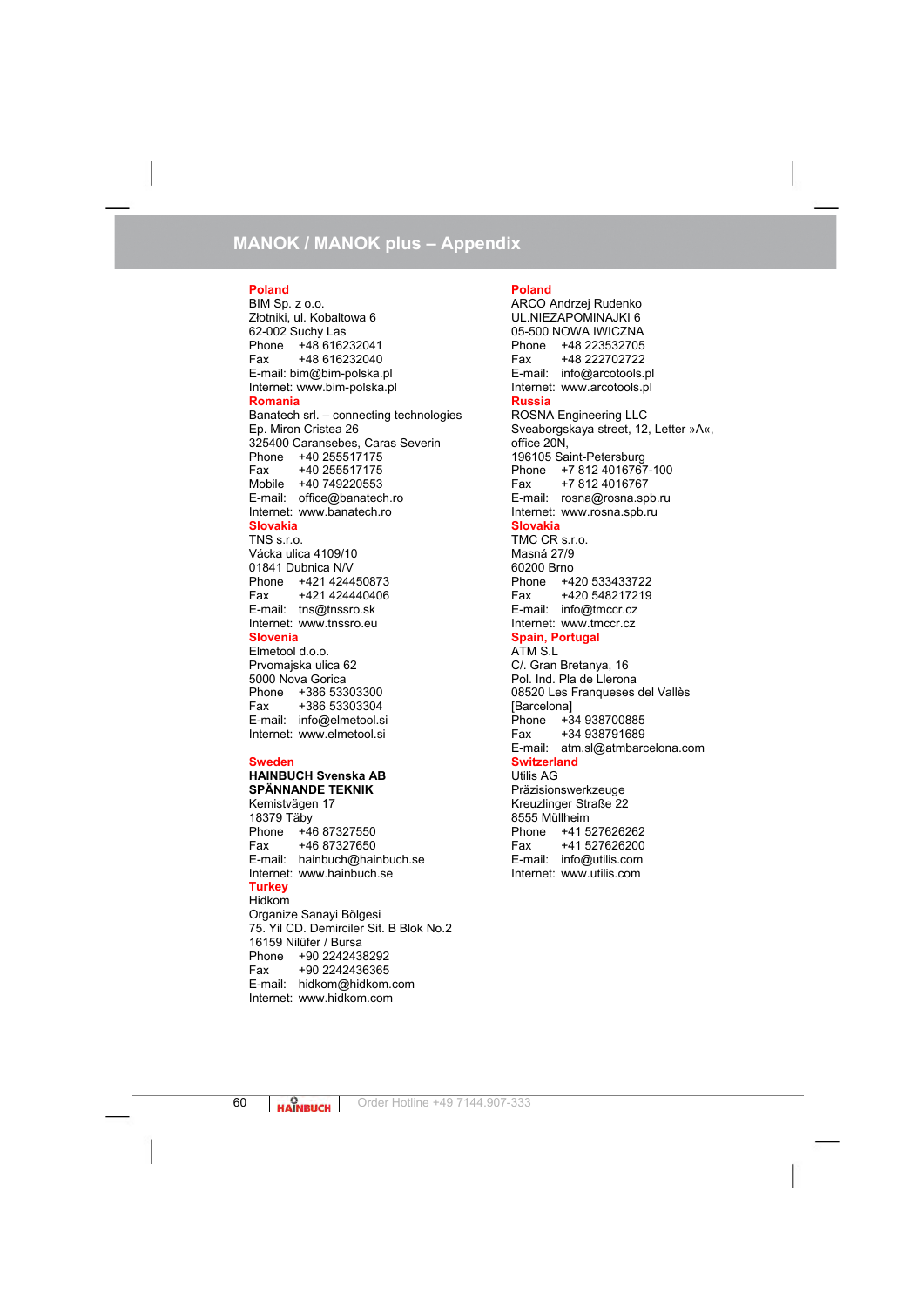#### **10.2.2 North america**

#### **Canada**

**HAINBUCH America Corp. WORKHOLDING TECHNOLOGY** W129 N10980 Washington Dr. Germantown, WI 53022 U.S.A Phone +1 4143589550 Fax +1 4143589560 E-mail: sales@hainbuchamerica.com Internet: www.hainbuch.com **Mexico HAINBUCH México**

#### **TECNOLOGÍA EN SUJECIÓN** Edificio La Torre

Blvd. Adolfo López Mateos #901 Piso 6, Centro 38000 Celaya, Gto. Phone +52 46122163928 E-mail: sales@hainbuch.mx Internet: www.hainbuch.mx

#### **10.2.3 South america**

#### **Argentina**

**HAINBUCH America Corp. WORKHOLDING TECHNOLOGY** W129N10980 Washington Dr. Germantown, WI 53022 U.S.A Phone +1 4143589550 Fax +1 4143589560 E-mail: sales@hainbuchamerica.com Internet: www.hainbuchamerica.com

#### **10.2.4 Asia**

#### **China**

**HAINBUCH Shanghai Co. Ltd. WORKHOLDING TECHNOLOGY** Room 611-612 BaoHong Center No. 7755 Zhongchun Road Minhang District, Shanghai 201101 Phone +86 2120916384 Fax +86 2120916383 E-mail: sales@hainbuch.cn Internet: www.hainbuch.cn

#### **Indonesia**

PT. STAHL ARBEIT Simprug Ruko Plaza Jl. Taman Simprug Raya Blok B1 No. 01 Jababeka Cikarang Baru 17530 Phone +62 8111080041 Phone +62 8111080042 Fax. +62 2128518061 E-mail: info@stahl-arbeit.com Internet: www.stahl-arbeit.com

#### **Canada**

#### Representative for: Ontario, Québec

J. Winkel & Associates Inc. 6 Sugarmill Court Kitchener, ON N2P 2S3 Canada Phone +1 9058248335 E-mail: info@winkel.ca Internet: www.winkel.ca **USA**

#### **HAINBUCH America Corp. WORKHOLDING TECHNOLOGY**

W129 N10980 Washington Dr. Germantown, WI 53022 Phone +1 4143589550 Fax +1 4143589560 E-mail: sales@hainbuchamerica.com Internet: www.hainbuch.com

#### **Brasil**

Sanposs Tecnologia Suprimentos e Consultoria Internacional Ltda. Rua Cândia n° 65 - Jardim do Mar CEP: 09726-220 São Bernardo do Campo - São Paulo Phone +55 11 41266711 E-mail: tsci@sanposs.com.br Internet: www.sanposs.com.br

#### **India**

M´la Sales Corporation 5, Yeshwantnagar Telco-Century Enka Road Pimpri, Pune 411018 Phone +91 2065003776 Phone +91 2065002369 E-mail: sales@mla-sales.com Internet: www.mla-sales.com

#### **Israel**

MTM I td. Hakishor str. 26 5886708 Holon Phone +972 36479560 Fax +972 36479578 E-mail: sales@mtm.co.il Internet: www.mtm.co.il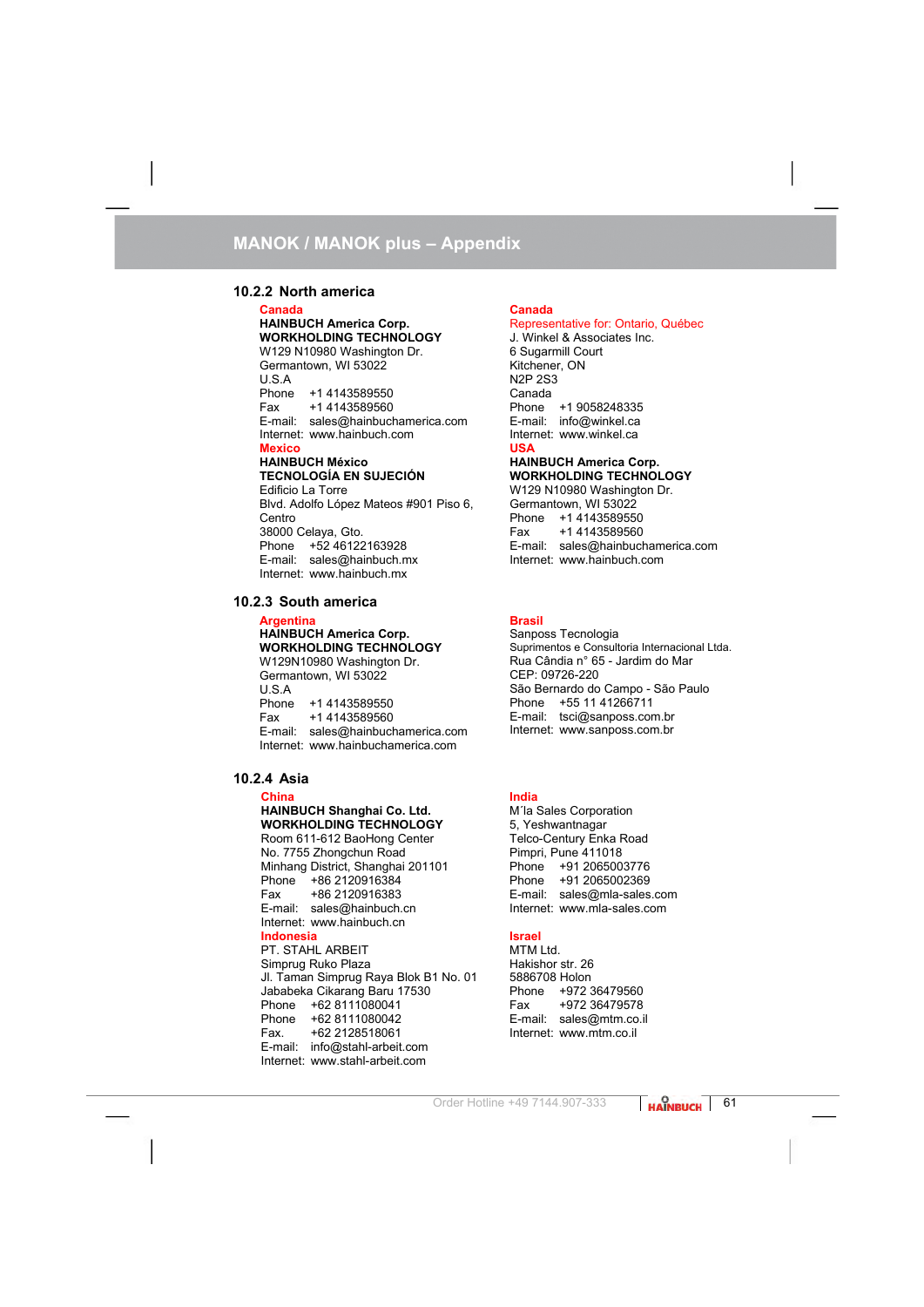#### **Japan**

NK Works Co LTD 2-17-17 Iwamoto-cho, Chiyoda-ku Tokyo, 101-0032 Phone +81 338645411 Fax +81 338646752 E-mail: info@nk-works.co.jp Internet: www.nk-works.co.jp

#### **Korea**

Kims International Co., Ltd. 22, MTV 10-ro 10, Ansan-si Danwon-gu Gyeonggi-do, Korea Phone: +82 7043387908 Fax: +82 314970613 E-Mail: kimi@kimigroup.co.kr

#### **Malaysia, Singapore & Vietnam**

Jebsen & Jessen Technology [S] Pte Ltd. Industrial Services Division 18 Enterprise Road Singapore 629824 Phone +65 63053692 Mobile +65 93803737 Fax +65 63053699 E-mail: phillip\_lee@jjsea.com Internet: www.jjsea.com **Thailand HAINBUCH [ Thailand ] Co. Ltd WORKHOLDING SOLUTIONS**

2/25 Sukhapiban 2 Road Prawet, Prawet, Bangkok 10250 Phone +662329 0622/23 Fax +662329 0624 E-Mail: info@hainbuch.co.th Internet: www.hainbuch.com

#### **10.2.5 Australia**

#### **Australia**

Romheld Automation Pty Ltd Unit 30 115 Woodpark Road Smithfield . NSW. 2164 Phone +61 297211799 Fax +61 297211766 E-mail: sales@romheld.com.au Internet: www.romheld.com.au

#### **Japan**

#### **HAINBUCH Japan K.K. WORKHOLDING TECHNOLOGY**

1-152 Namiki, Nakamura-Ku, Nagoya City, Aichi Pref. 453-0856 Phone +81 52 485 4981 Fax +81 52 485 4982 E-mail: sales@hainbuch.jp Internet: www.hainbuch.jp **Korea**

### K2tech

67, Gunjacheon-ro 185beon-gil, Siheung-si, Gyeonggi-do Korea Tel.: +82-31-431-7963 Mobil: +82-10-9489-4762 Fax: 031-624-0154 E-Mail: hainbuch@k2tech.co.kr **Taiwan** GSTC Technology Co., Ltd.

No. 418, Youn-Chun East 1st Rd Taichung City 40877, Taiwan' Phone +88 6423805678 Fax +88 6423805511 E-mail: gstc@seed.net.tw Internet: www.gstctech.com.tw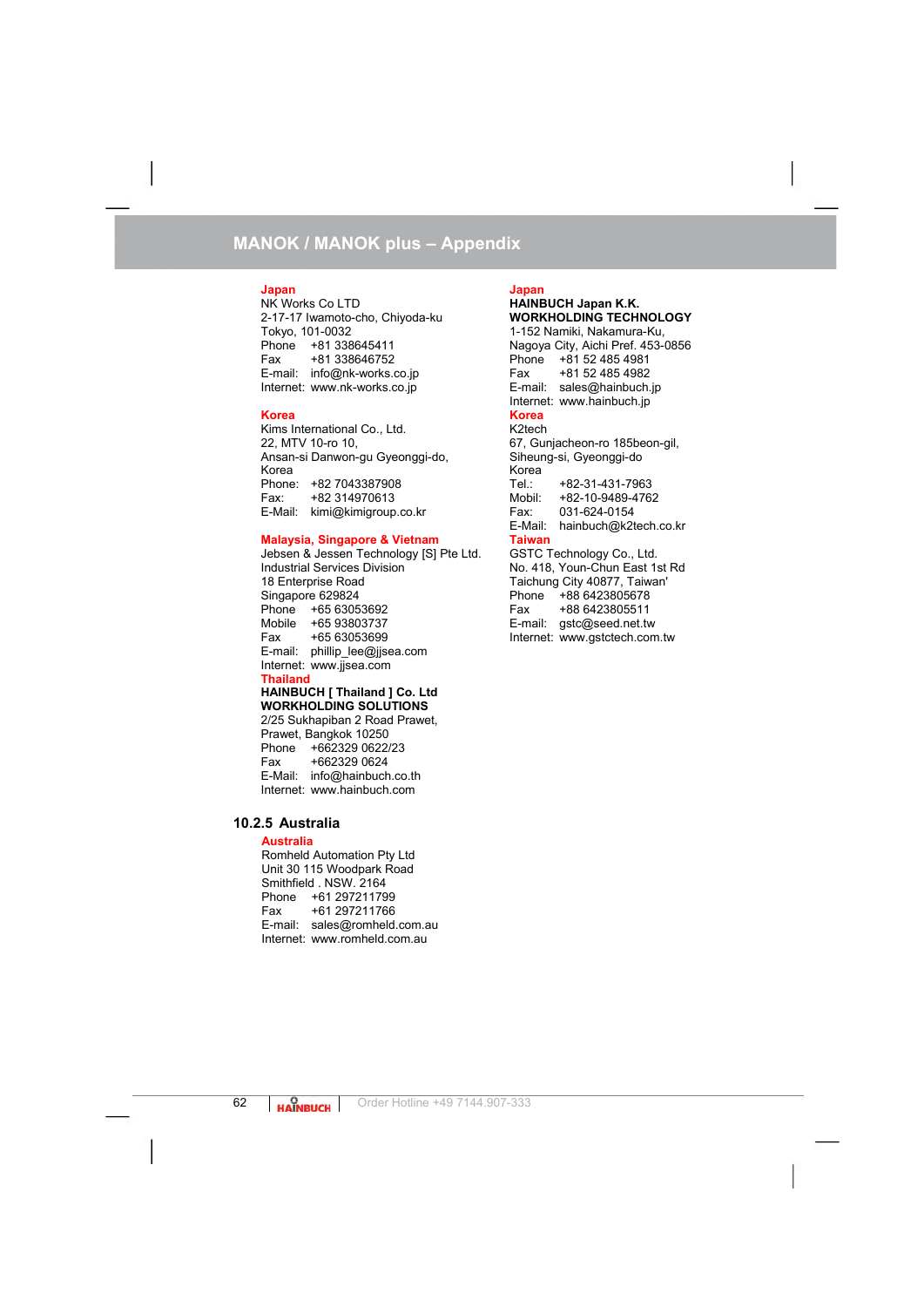### **10.2.6 Africa**

#### **South Africa**

Retecon [PTY] Ltd. P.O. Box 1472 1620 Kempton Park Phone +27 119768600<br>Fax +27 113942471 Fax +27 113942471 E-mail: tools@retecon.co.za Internet: www.retecon.co.za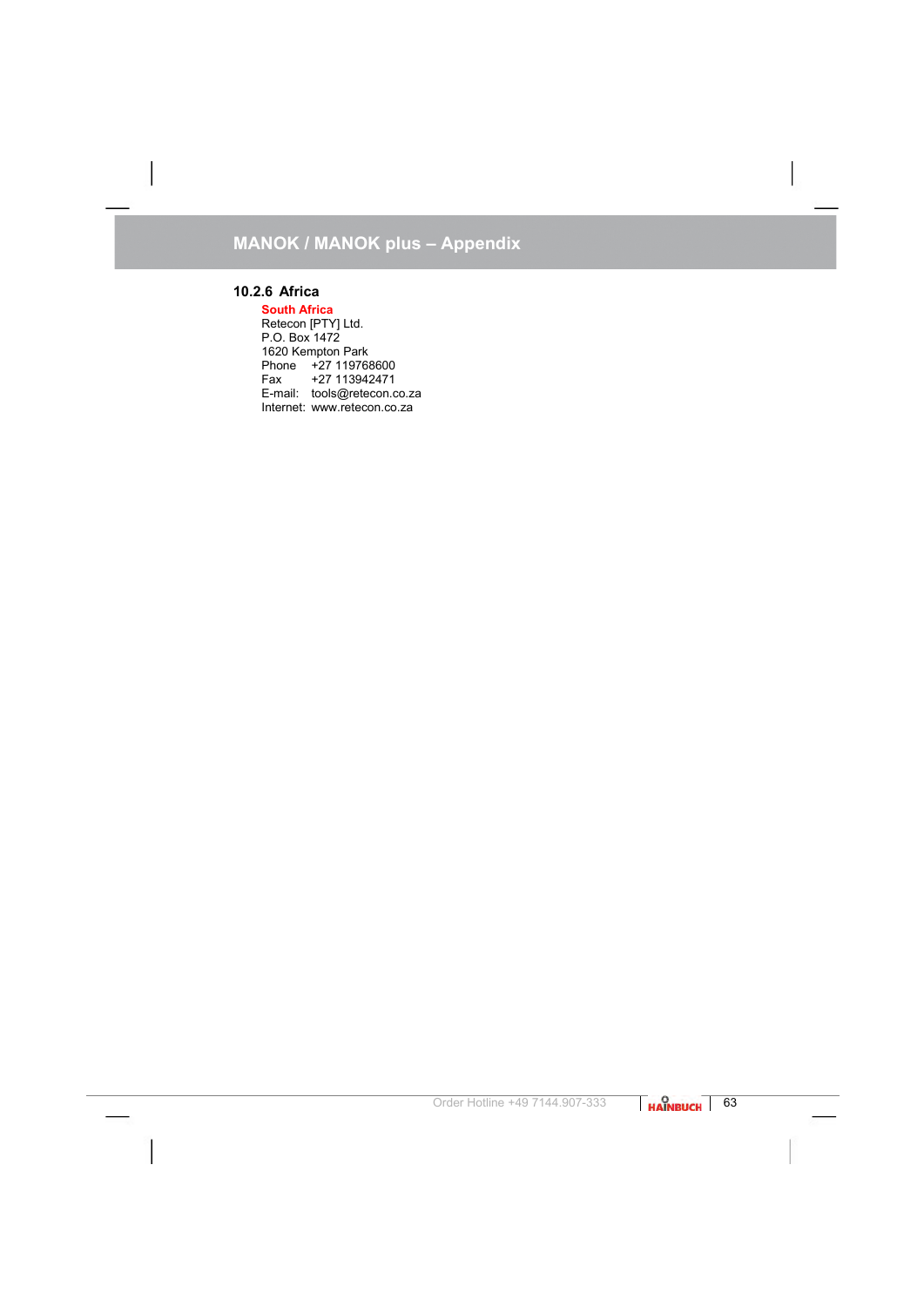# **[MANOK / MANOK plus](#page-0-0) - Appendix**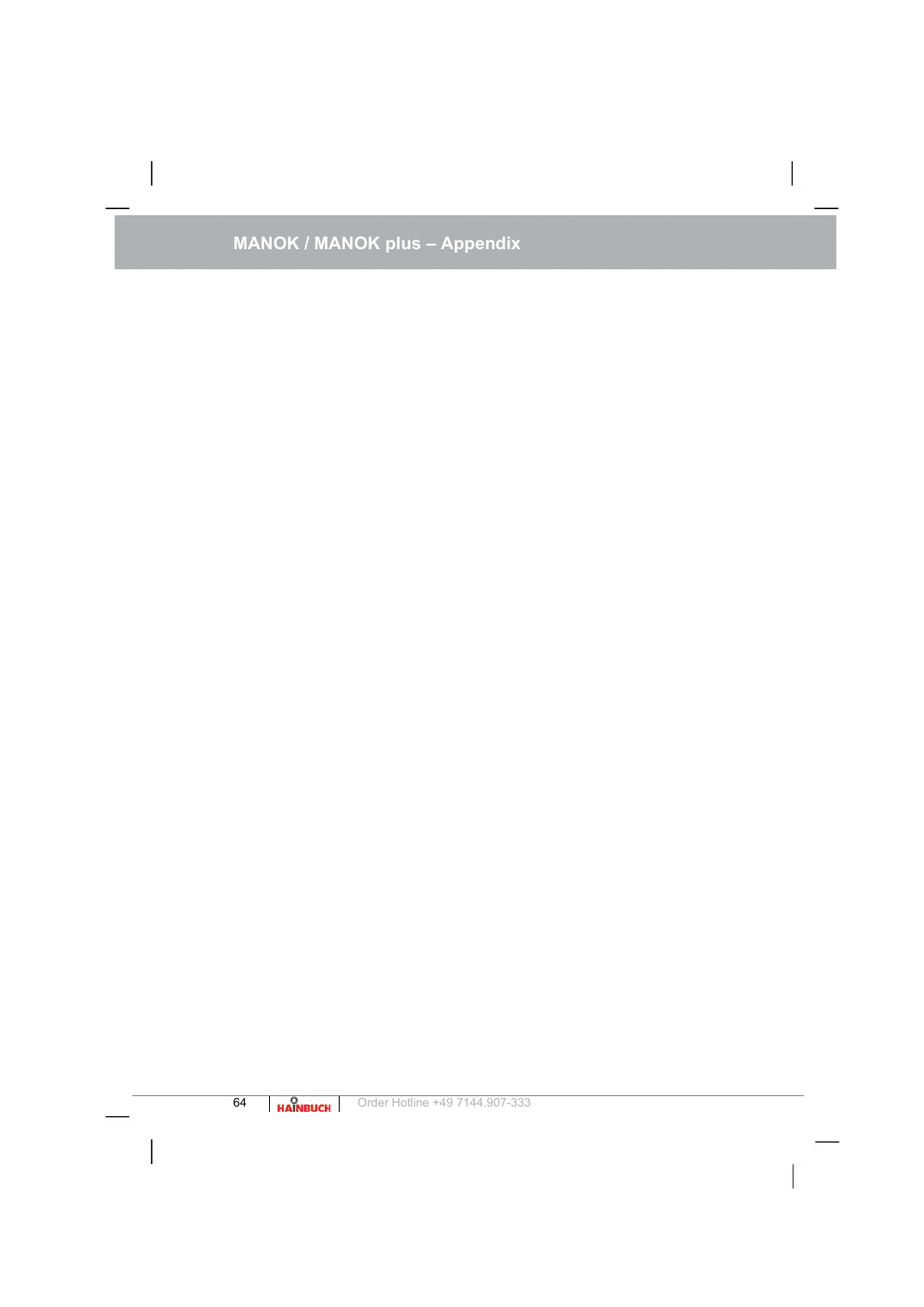# **Index**

### **A**

| Changing fixture, manual30       |  |
|----------------------------------|--|
| Changing fixture, pneumatic30    |  |
| Clamping head31                  |  |
| Clamping head RD30               |  |
|                                  |  |
|                                  |  |
|                                  |  |
| MANDO Adapt T211 SE32            |  |
|                                  |  |
| Workpiece end-stop31             |  |
|                                  |  |
| Base end-stop41                  |  |
| Clamping head42                  |  |
|                                  |  |
|                                  |  |
|                                  |  |
| в                                |  |
|                                  |  |
|                                  |  |
|                                  |  |
|                                  |  |
| C                                |  |
|                                  |  |
|                                  |  |
| Control of the stroke position45 |  |
| D                                |  |
|                                  |  |
| Clamping head47                  |  |
|                                  |  |
|                                  |  |
|                                  |  |
| Е                                |  |
| Environmental protection16       |  |
| ı                                |  |
|                                  |  |
|                                  |  |
| K                                |  |
|                                  |  |
| M                                |  |
| Maintenance schedule53           |  |
|                                  |  |

| MANDO Adapt T21131                         |            |
|--------------------------------------------|------------|
| O                                          |            |
| Operating conditions25                     |            |
|                                            |            |
|                                            |            |
| Р                                          |            |
|                                            |            |
|                                            |            |
| Personal protective equipment              |            |
|                                            |            |
| Protective gloves11                        |            |
| Protective goggles11                       |            |
| Protective work clothing10                 |            |
|                                            |            |
| Personnel requirements8                    |            |
| Power specifications25                     |            |
|                                            |            |
| PSA [Personal protective equipment]10<br>R |            |
|                                            |            |
|                                            |            |
|                                            |            |
|                                            |            |
|                                            |            |
|                                            |            |
|                                            |            |
| S                                          |            |
| Scope of delivery                          | $\cdot$ .7 |
|                                            |            |
|                                            |            |
|                                            |            |
|                                            |            |
| Symbols on the packaging34                 |            |
| T                                          |            |
| Transport inspection35                     |            |
|                                            |            |
| Transport, inner company35                 |            |
|                                            |            |
| Trouble shooting table56                   |            |
|                                            |            |
| U                                          |            |
|                                            |            |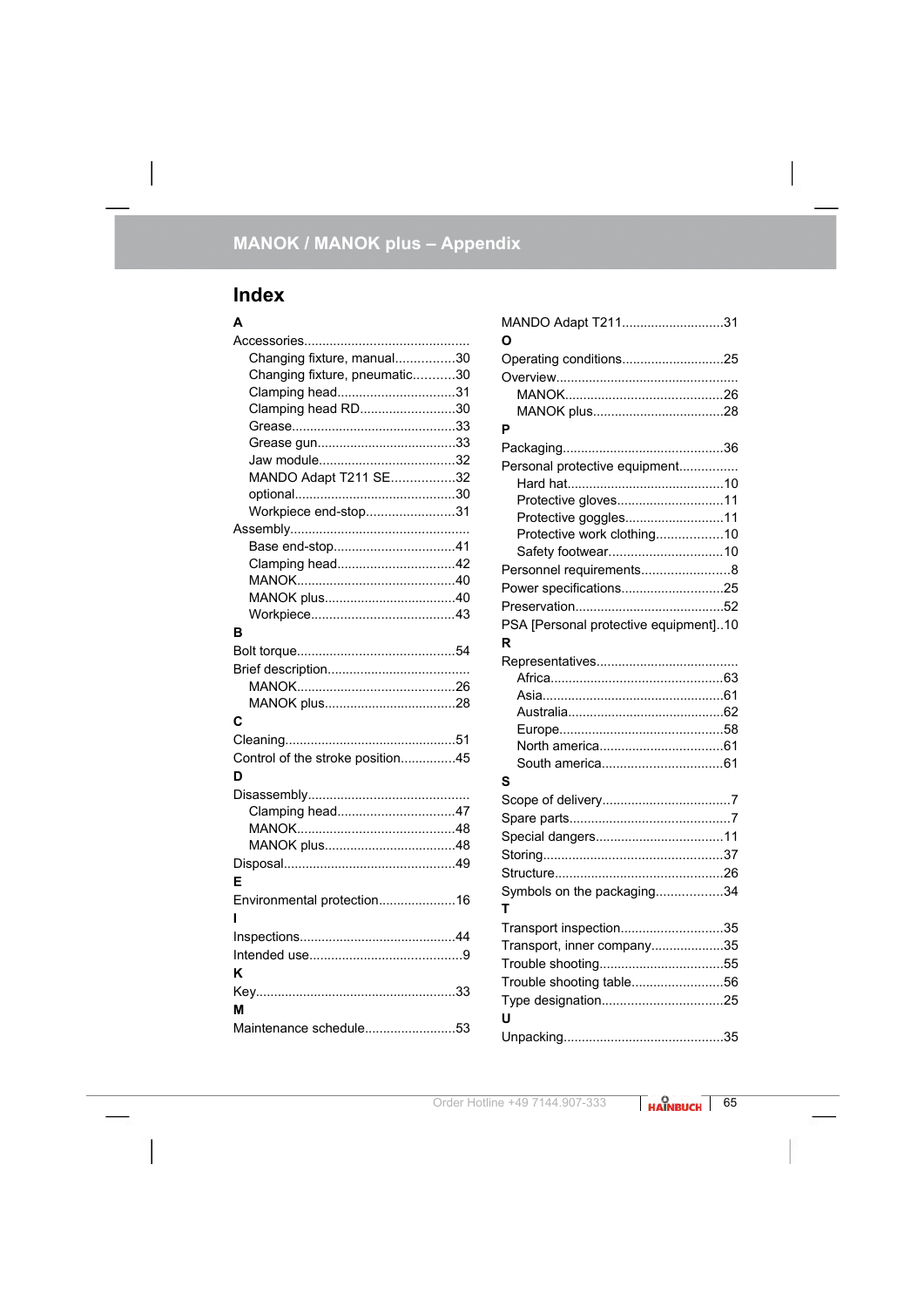# **[MANOK / MANOK plus](#page-0-0) - Appendix**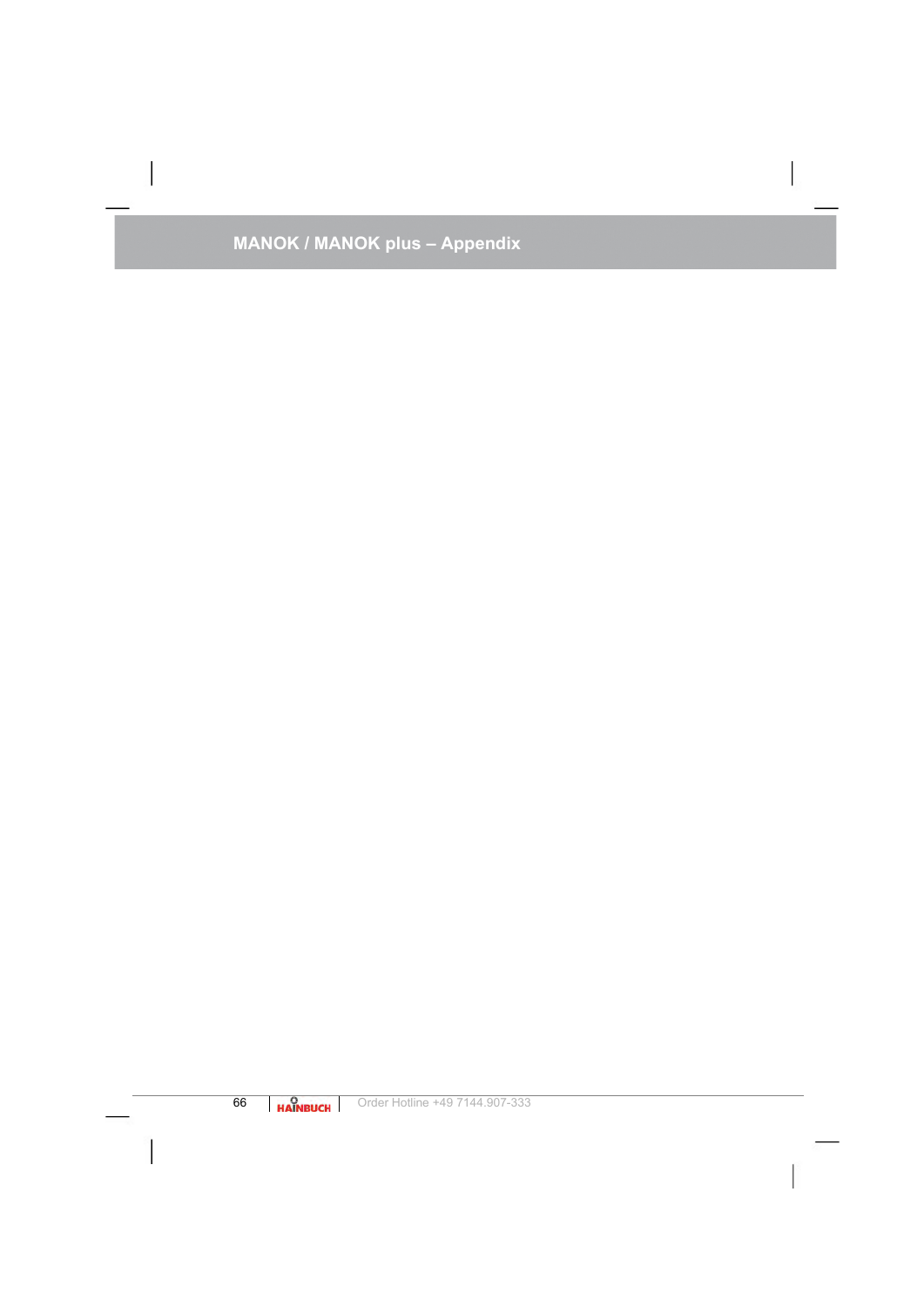## **EC Declaration of conformity**

**EG-Konformitätserklärung im Sinne der EG-Richtlinie 2006/42/EG über Maschinen [Anhang II A] /**

*EC Declaration of conformity according to EC directive 2006/42/EC on machinery [Annex II A]*

**Original-Konformitätserklärung / Translation of original declaration of conformity**

**Hersteller /** *manufacturer***:** HAINBUCH GmbH Spannende Technik Erdmannhäuser Straße 57 71672 Marbach **Deutschland** 

Diese Erklärung bezieht sich nur auf die Maschine in dem Zustand, in dem sie in Verkehr gebracht wurde; vom Endnutzer nachträglich angebrachte Teile und/oder nachträglich vorgenommene Eingriffe bleiben unberücksichtigt. Die Erklärung verliert ihre Gültigkeit, wenn das Produkt ohne Zustimmung umgebaut oder verändert wird.

*This declaration relates exclusively to the machinery in the state in which it was placed on the market, and excludes components which are added and/or operations carried out subsequently by the final user. The declaration is no more valid, if the product is modified without agreement.*

**Hiermit erklären wir**, dass die nachstehend beschriebene Maschine **Herewith we declare**, that the machinery described below

**Produktbezeichnung /**  *product denomination:* **[MANOK / MANOK plus](#page-0-0)**

allen einschlägigen Bestimmungen der Maschinenrichtlinie 2006/42/EG entspricht. is complying with all essential requirements of the Machinery Directive 2006/42/EC.

#### **Angewandte harmonisierte Normen /** *Harmonised Standards used***:**

| ■ EN ISO 12100:2011-03                                                                                                                                                                     | Sicherheit von Maschinen - Allgemeine Gestaltungsleit-<br>sätze                                                                                                                                                                       |
|--------------------------------------------------------------------------------------------------------------------------------------------------------------------------------------------|---------------------------------------------------------------------------------------------------------------------------------------------------------------------------------------------------------------------------------------|
| <b>DIN EN 1550:1997</b>                                                                                                                                                                    | Safety of Machinery - Basic concepts<br>Sicherheitsanforderungen für die Gestaltung und<br>Konstruktion von Spannfuttern für die Werkstückaufnahme /<br>Safety requirements for the design and construction of<br>work holding chucks |
| Bevollmächtigter für die Zusam-<br>menstellung der technischen<br>Unterlagen /<br>The person authorized to compile 71672 Marbach<br>the relevant technical document- Deutschland<br>ation: | HAINBUCH GmbH Spannende Technik<br>Konstruktionsleitung<br>Erdmannhäuser Straße 57                                                                                                                                                    |